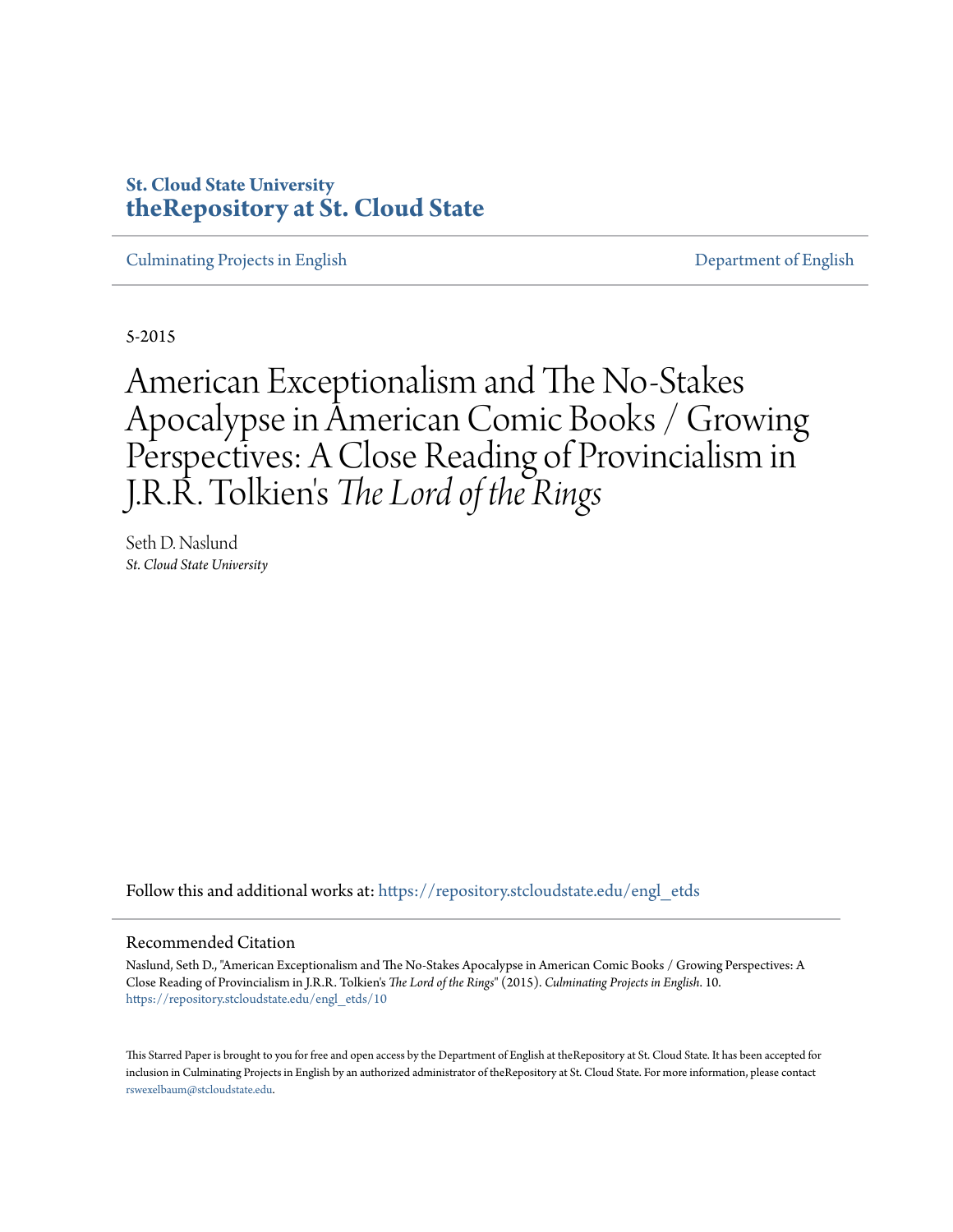American Exceptionalism and The No-Stakes Apocalypse in American Comic Books

*\* \* \* \* \* \* \* \* \* \* \* \* \* \* \* \* \* \* \* \* \* \* \**

Growing Perspectives: A Close Reading of Provincialism in J.R.R. Tolkien's

*The Lord of the Rings*

by

Seth D. Naslund

Starred Papers

Submitted to the Graduate Faculty of

St. Cloud State University

in Partial Fulfillment of the Requirements

for the Degree

Master of Arts in

English

April, 2015

Starred Paper Committee: Glenn Davis, Chairperson Matthew Barton Bradley Chisholm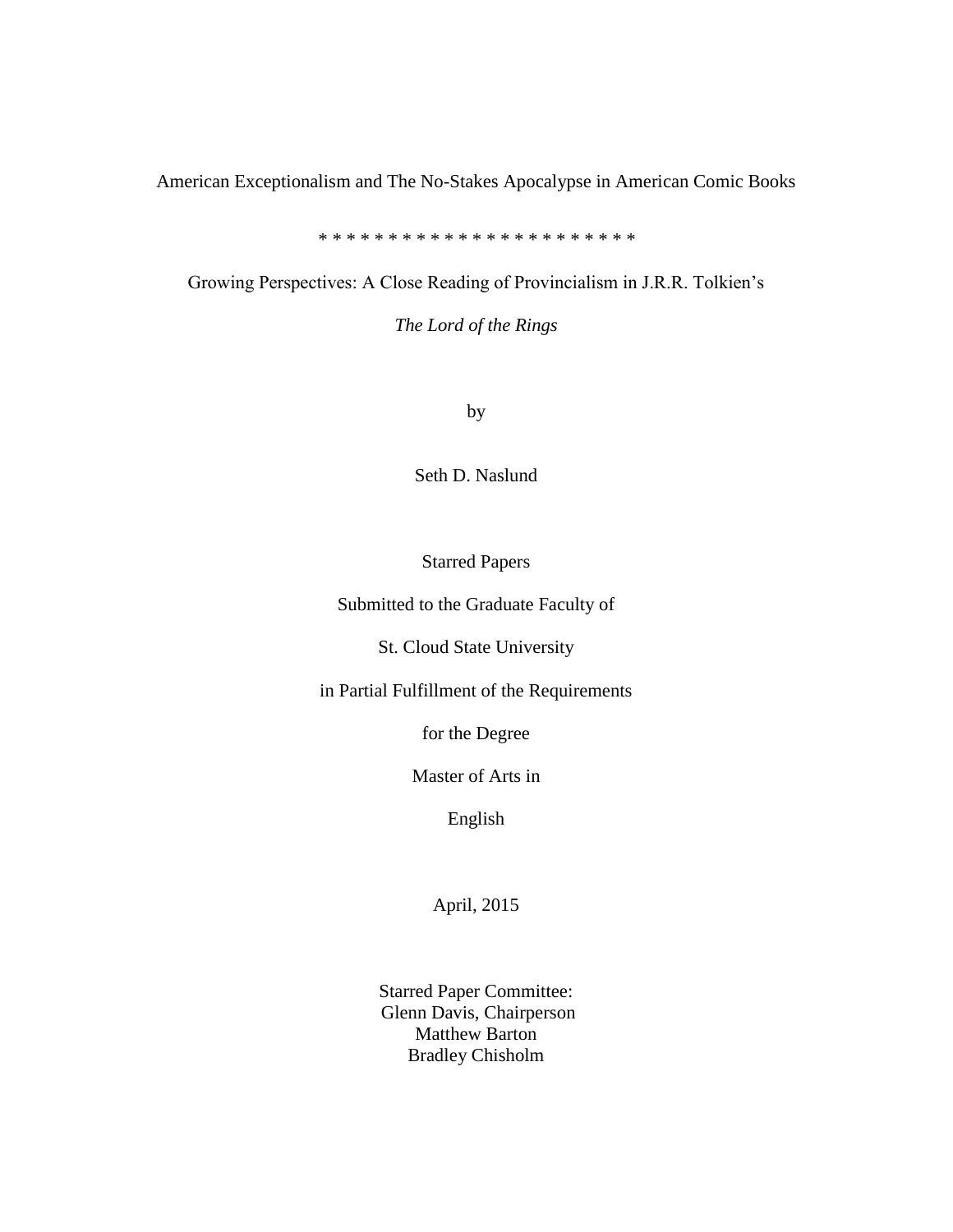### American Exceptionalism and The No-Stakes Apocalypse in American Comic Books

by

Seth D. Naslund

Starred Papers

Submitted to the Graduate Faculty of

St. Cloud State University

in Partial Fulfillment of the Requirements

for the Degree

Master of Arts

April, 2015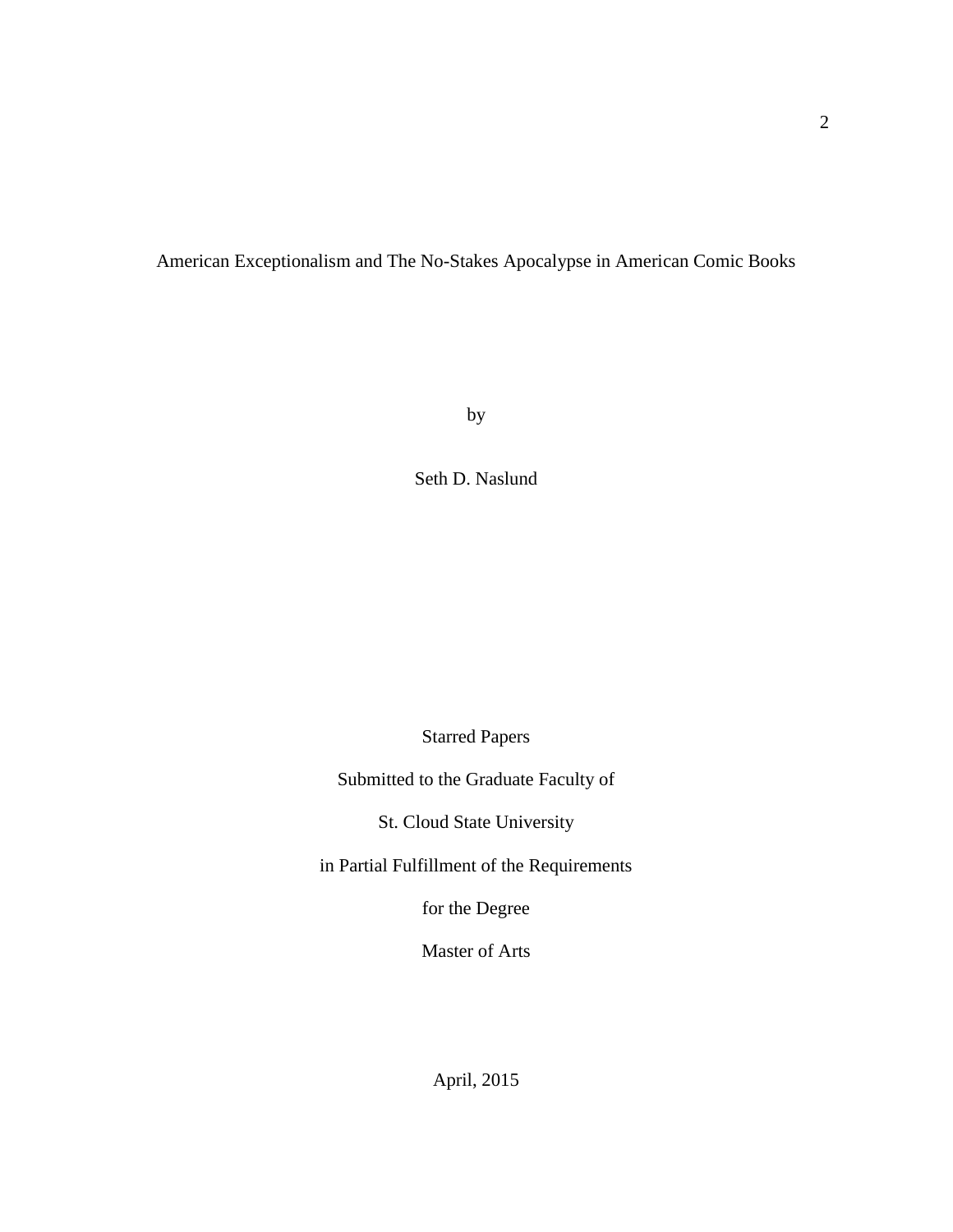# **Table of Contents**

| Section                                                          | Page |
|------------------------------------------------------------------|------|
| American Exceptionalism and The No-Stakes Apocalypes in American |      |
|                                                                  |      |
|                                                                  |      |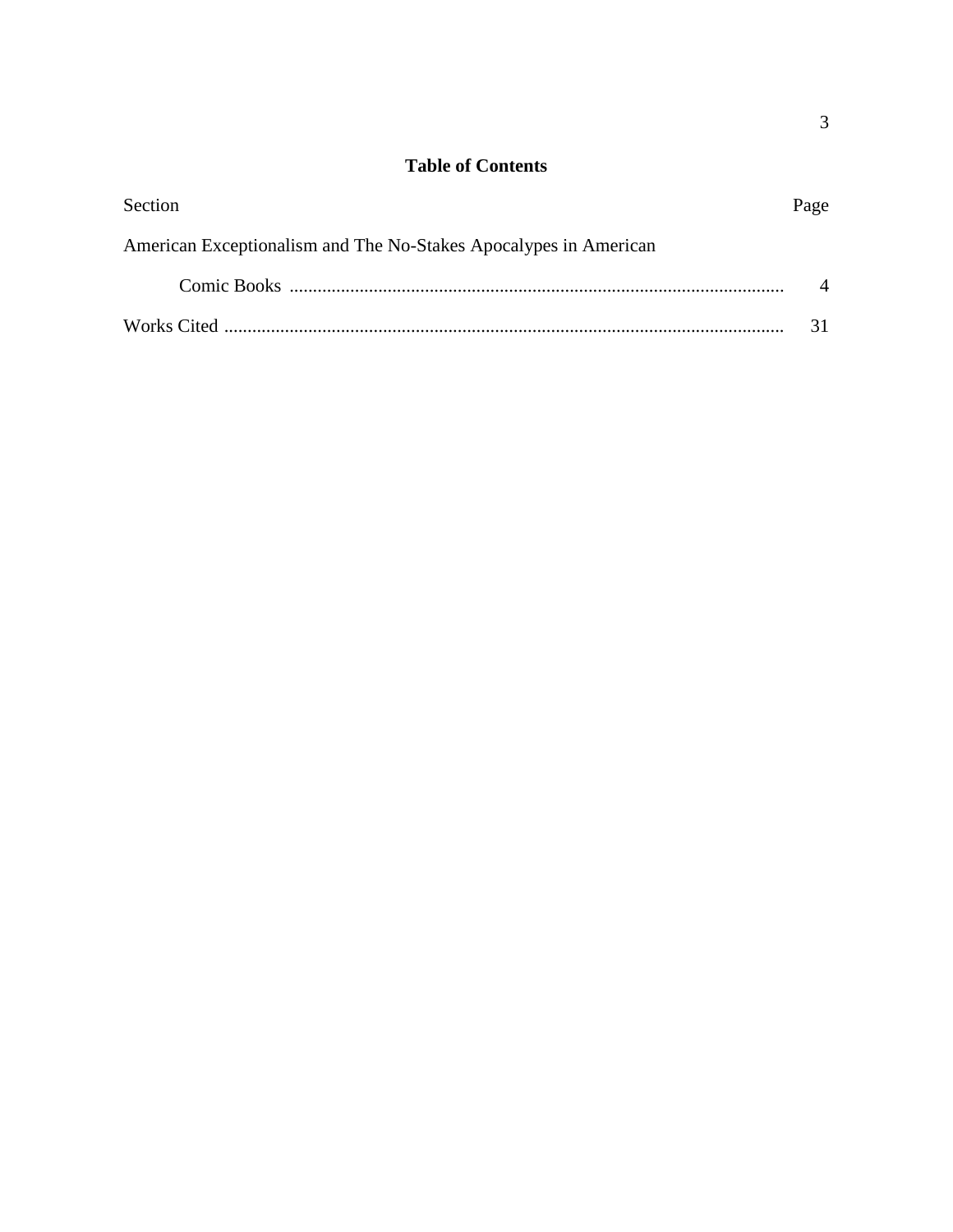#### **American Exceptionalism and The No-Stakes Apocalypse in American Comic Books**

The Marvel comic book *Chaos War,* by authors Greg Pak and Fred Van Lente and illustrator Choi Pham, tells an apocalyptic narrative in which the world and indeed the universe are in danger of being destroyed by the seemingly unstoppable Chaos King. However, the earth is not without defenders. Into this apocalyptic crisis comes Hercules, from Greek myth, amongst other superheroes that exist in the Marvel Universe. These brave heroes endeavor to thwart the Chaos King's cataclysmic designs, but after several failed attempts it seems as though he cannot be stopped. Yet, when hope seems gone and the world and all of its inhabitants doomed, Hercules, through power granted him by the gods, is able to defeat the Chaos King and send him into another world that is sealed off from the rest of the universe. After the confrontation has come to an end and the apocalypse has been avoided, Hercules uses all of his power as a god-like being to restore the Earth to what it was before the Chaos King had started his assault. The power Hercules uses is even able to restore life to all those that died in the conflict. This feature of the narrative transforms an apocalypse into an event that had little or no lasting effect on the fictional world portrayed in the comic. The defeat of the Chaos King is the only element of the story that has any lasting effect on the world of the narrative. Even the destruction and death that had been caused by the Chaos King is erased by Hercules leaving behind no evidence of the cataclysmic confrontation and creating an apocalypse narrative in which the characters have little at stake. This type of no-stakes apocalypse is not limited only to the *Chaos War*, but can be found in many comic book narratives. It is a theme that occurs with some frequency with narratives that build up the stakes for a cataclysmic end of the world scenario only to have the apocalypse prevented by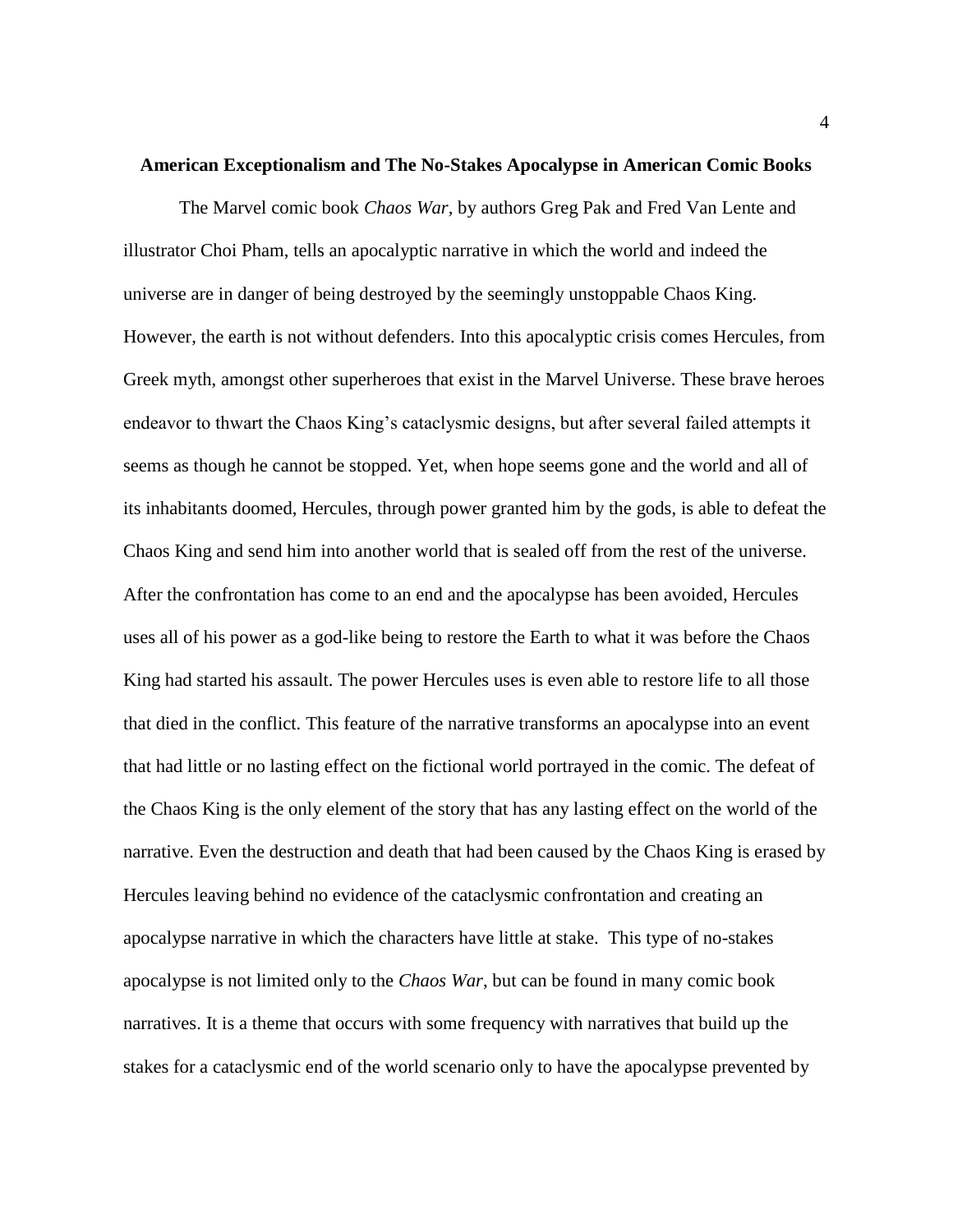the heroes and the world to return to a similar status quo that was shown at the beginning of the narrative.

To better understand this notion of a no-stakes apocalypse that can be frequently found within comic books it can be helpful to read them through the lens of American exceptionalism—a world view that holds the United States as a country that is different and separated from all of the other countries in the world. Comic books and superheroes, in general, are by many considered to be primarily an American art form.<sup>1</sup> Many cultures have their own mythologies and legends of characters with superhuman abilities; however, America is the place where these types of characters first wore bright-colored tights and capes, fought criminals in the streets and appeared and became symbols of popular culture. $2$ Thus superheroes and comics in general are an inherently American art form, but over the years the community of comic creators has become far more global. Even though respected comic creators Alan Moore and Dave Gibbons, the creators of *Watchmen*, are from England, and Grant Morrison, the author of DC's *Final Crisis* is Scottish, they still work with characters and locations that are primarily American and deal with American issues. That said, even though comic books and those who work on them has become an increasingly global market the influence that America has had on comic books is impossible to calculate. Many of the characters who are in comics are inherently American or reside in obviously American locations like New York, as in the cases of the Fantastic Four, Spiderman, and Daredevil. Therefore, within many comic books written by authors who are (and are not) from

l

<sup>1</sup> Sean Howe's *Marvel Comics: The Untold Story*, Laurence Maslon and Michael Kantor's *Superheroes Capes, Cowls, and the Creation of Comic Book Culture* and Peter Coogan's *Superhero: The Secret Origin of a Genre* were all helpful resources in constructing the history of comics in American culture.

<sup>2</sup> The work of Marco Arnaudo's *The Myth of the Superhero,* and Don LoCicero's *Superheroes and Gods* helped establish the role that comics and superheroes have played in creating an American mythology.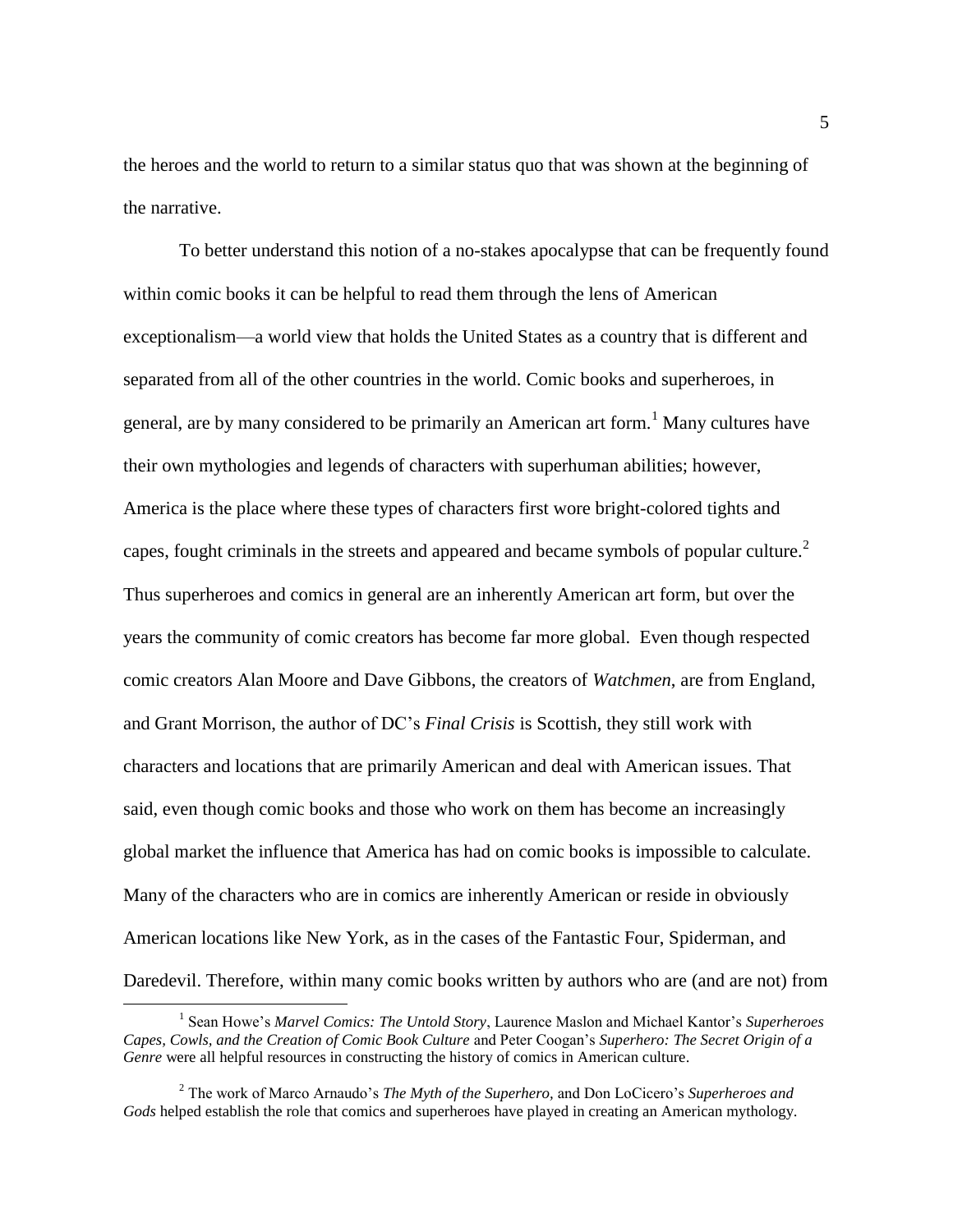the United States, there is still a tone of American exceptionalism that seems to almost naturally belong within the pages of comics. The concept of American exceptionalism is examined by Seymour Martin Lipset, who discusses the role of this theory as a reflection of American society. Throughout his text Lipset discusses the exceptionalism that seems to pervade American society from the aspects of history, sociology, economics and several other topics in which America is distinct from other nations of the world. While exceptionalism is in general held to be a positive term, Lipset does caution that the term can be used in a negative sense as well. That is to say that America, while exceptionally good at some aspects of life, is also exceptionally bad at others. He cites the crime rates in America which are some of the highest in the world stating that these statistics show America in an exceptionally bad light, but it still portrays the country as exceptional even if that means something bad for the country (13). This could also potentially feed into a negative worldview for the residents of the United States as well. While there is nothing wrong with appreciating one's country and enjoying the benefits that the U.S. can provide for its citizens, this outlook could have a lasting negative impact not only on individual citizens, but also on a nation as a whole. This concept of exceptionalism can be used as defense of and even support for a view that might makes right and anything America does is for the good of all of humanity. This view point is most definitely one that could lead to potentially dangerous and disastrous ends not only for the U.S. but the world as a whole should it be used in a corrupted fashion. Nevertheless, even though the term can have a negative connotation in referring to society in the United States on the whole Lipset sees American exceptionalism as a positive aspect and highlights these beliefs throughout his book.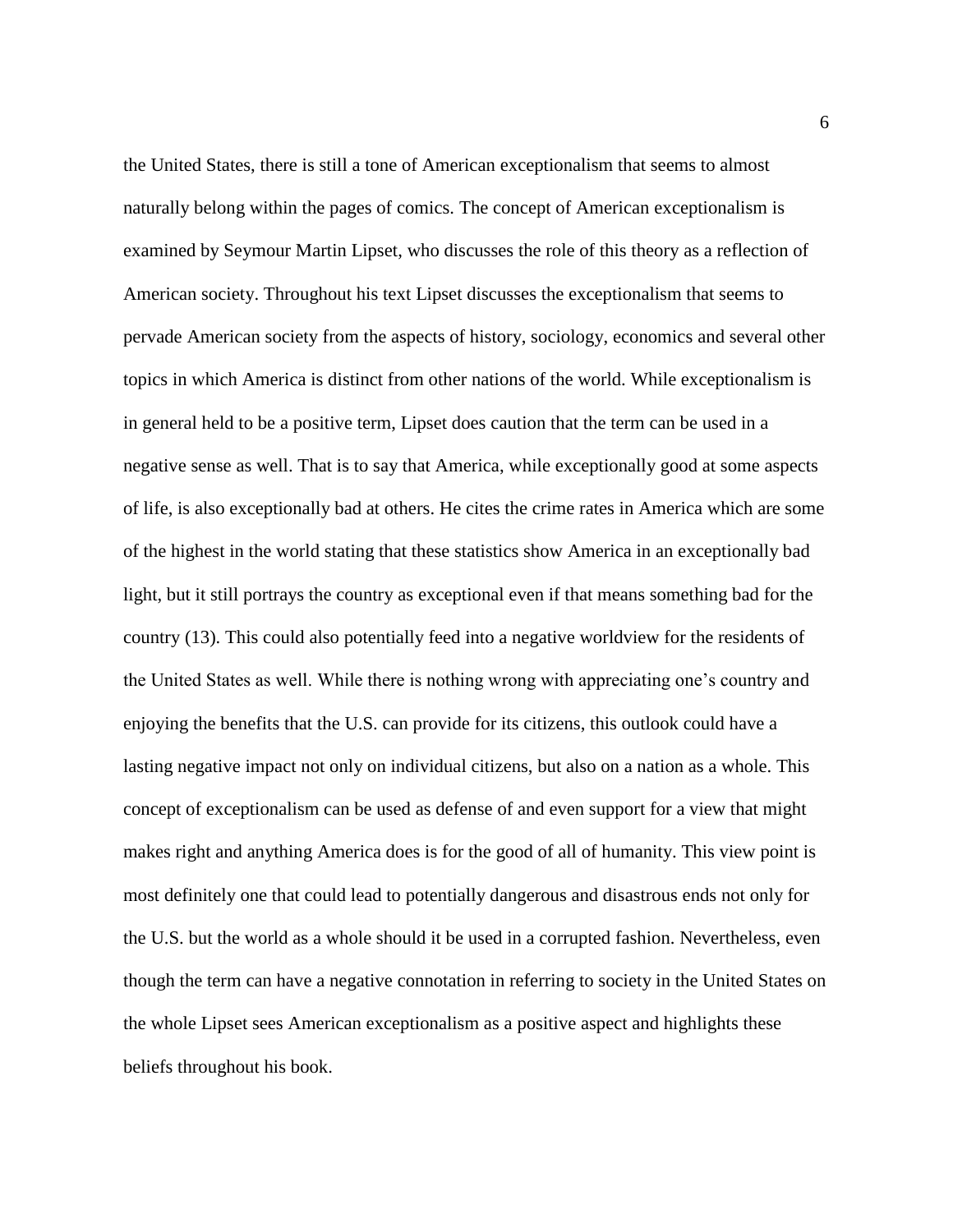William V. Spanos complicates Lipset's understanding of American exceptionalism by examining it in a post-9/11 context. Spanos claims that the international and military policy that the U.S. adopted after that event was just an extension of an American exceptionalistic worldview that had pervaded the country since its very beginnings (175). However, Spanos does not limit his discussion of exceptionalism to the history of the United States, but also looks at literature that has been produced throughout U.S. history and interprets it through an America exceptionalistic lens. He also chooses texts that illustrate the apocalyptic nature of American literature.<sup>3</sup>

Spanos discusses how the United States from the earliest years of its settlement has portrayed itself as a nation different from other nations of the world, and one that seem to have a destiny of superiority to all other countries (176). It is this idea of superiority found within American exceptionalism that has created an undefeatable image of the United States as a world power in an attempt to reinforce the belief that it will overcome any obstacle however grand in scale, such as an apocalypse.<sup>4</sup> The apocalypse has taken on different forms and threatened America in different ways throughout the years, and the exceptionalism of the country as well as its autonomy has been threatened many times in the history of American literature. However, the characters in the literary works Spanos examines are able to live up to

 $\overline{\phantom{a}}$ 

<sup>3</sup> Douglas Robinson's work *American Apocalypses: The Image of the End of the World in American Literature* was extremely beneficial in establishing the history of the apocalypse in American literature throughout the country's history. Also the work of Rodica Mihaila in "Strategies of Endurance: The Myth of American Exceptionalism" and Thomas B. Byers in "A City Upon a Hill: American Literature and the Ideology of Exceptionalism" were both extremely helpful in establish the place exceptionalism has played in the American mythos.

<sup>4</sup> The essays collected in Lois P. Zamora's book *The Apocalyptic Vision in America: Interdisciplinary Essays on Myth and Culture*, particularly the essays by Ernest Cassara, Dawn Glanz, John Wiley Nelson, and Zamora herself worked to establish how the apocalyptic vision in America is one with a long history and something that has affected all different aspects of American history.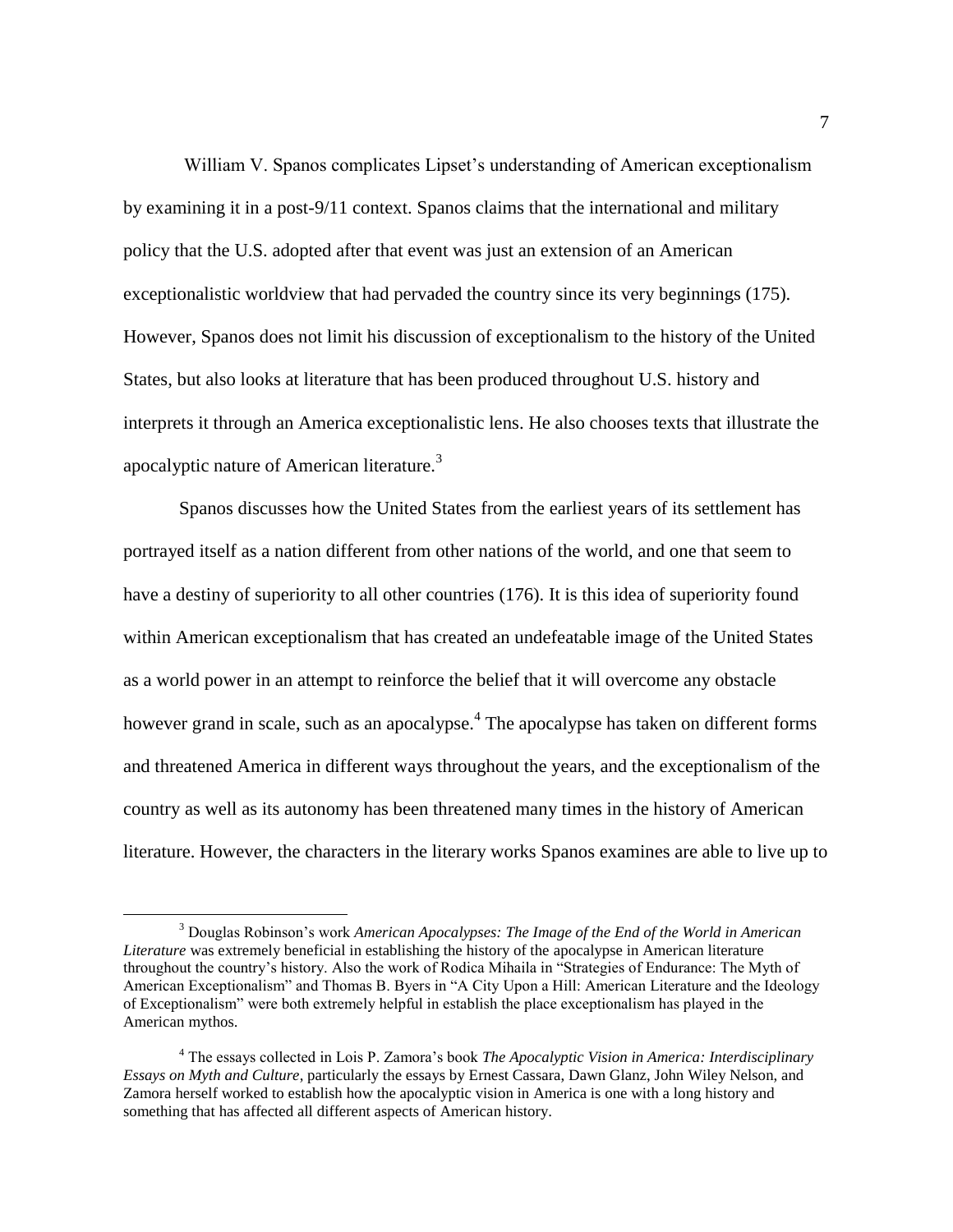the exceptionalistic world view that dominates much of America (183). Through the use of these literary works Spanos illustrates that a belief in American exceptionalism is not something new, but has been a part of this country for many years and has pervaded the pages of literature for just as long. Spanos seems to suggest that American exceptionalism and the role that it plays in endeavoring to thwart the potential apocalypse is a re-imagining of Manifest Destiny which was long believed to be the reason behind America's successful expansion. Thus it is this exceptionalism in the national mindset that allows for the portrayal of an apocalypse that is preventable by the American people. This perception of American exceptionalism is an ethnocentric worldview, yet one that gains merit through the reading of what I have termed as no-stakes apocalypse narratives in comic books.

These no-stakes apocalypses are created when the world appears in danger of being destroyed by a villain or a group of villains. However, a superhero whether it be Superman, Spider-man, or any hero or teams of heroes like Hercules and his comrades in the *Chaos War,* endeavor to thwart the villain and save the world from utter destruction. While the threat of apocalypse in these narratives may seem real, in actuality it allows for the reader to follow the characters to the precipice of disaster with the full knowledge that the hero will save the day and everything will return back to normal by the end of the comic book. Nevertheless, the apocalypse that the villain intends for the world is avoided by either the successful defense of the planet by the hero or through an inexcusable blunder on the part of the villain. The reader can feel confident in this reading of the comic for several reasons. This confidence is in part due to the fact that the character is portrayed as a protector of America and that no threat from any villain from earth or space is any real threat to the safety and autonomy of the United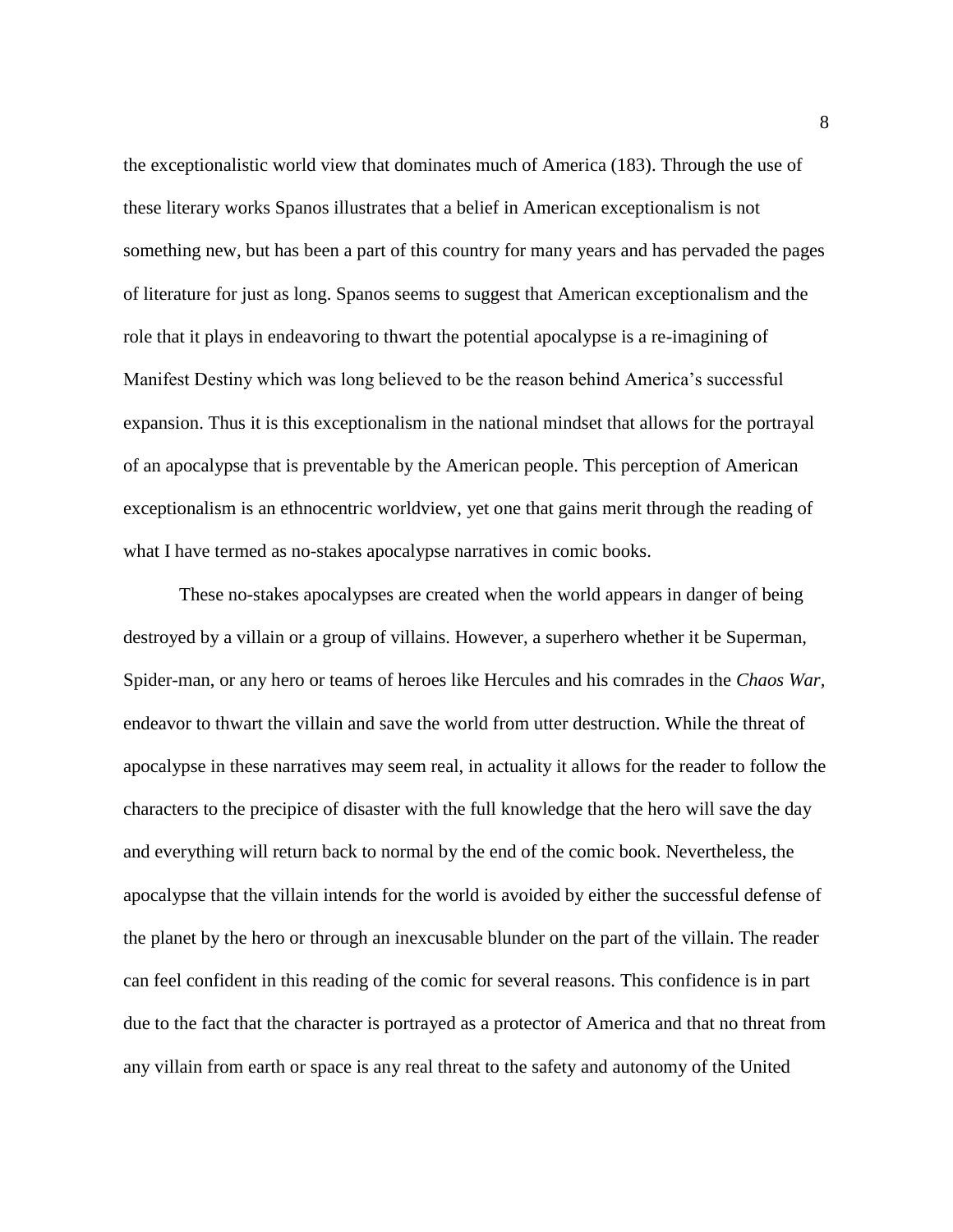States. Thus the heroes themselves are working in situations where the danger may seem real and the threat to the character may even be real, but in the end the character will save those he or she is protecting.<sup>5</sup> Exceptionalism is shown here through the very actions and existence of the superhero in that the hero will keep America safe at all costs from any who would seek to do her harm.

The most obvious reasoning behind the confidence the reader has in the hero is the fact that the hero is no doubt a part of a series in which the character will appear the following month. Thus the potential apocalypse offers no threat to either the reader or the hero since the character is expected to face another dire situation in the next issue. Another reason as to why the apocalypse truly holds no stakes for the reader or the characters in the comic is due to the fact that any given hero may appear in several different independent titles in which the events of one do not affect necessarily affect the events of the others. Thus even should the hero meet his or her demise in one comic there is the possibility that she or he will still appear in the other comic titles. Nevertheless, should the death of the hero be one that crosses all titles, this death is rarely permanent and almost inevitably the character returns. When DC decided to kill off Superman in 1993, for example, they never intended the death to be one that was lasting and permanent. Nevertheless fans believed it to be the end of the Man of Steel and *The*  Death of Superman proved to be one of the highest selling comics of all time.<sup>6</sup> Similarly, even though he recently met his demise, Marvel fan favorite Wolverine, will no doubt not stay

 $\overline{a}$ 

<sup>5</sup> Greg Garrett's *Holy Superheroes* was useful in looking at several aspects of superheroes particularly the analysis of the apocalypse in chapter 9. For further reading into superheroes and their psychology *Superhero Origins: What Makes Them Tick and Why We Care* by Robin S. Rosenberg as well as *Superheroes and Superegos: Analyzing the Minds Behind the Masks* by Sharon Packer were both helpful resources in looking at why various heroes act in the manner that they do and what their motivations truly are.

 $6$  For more see Larry Tye's book on the history of Superman particularly Chapter 10 'Til Death Do us Part' for more on Superman's death in the comics.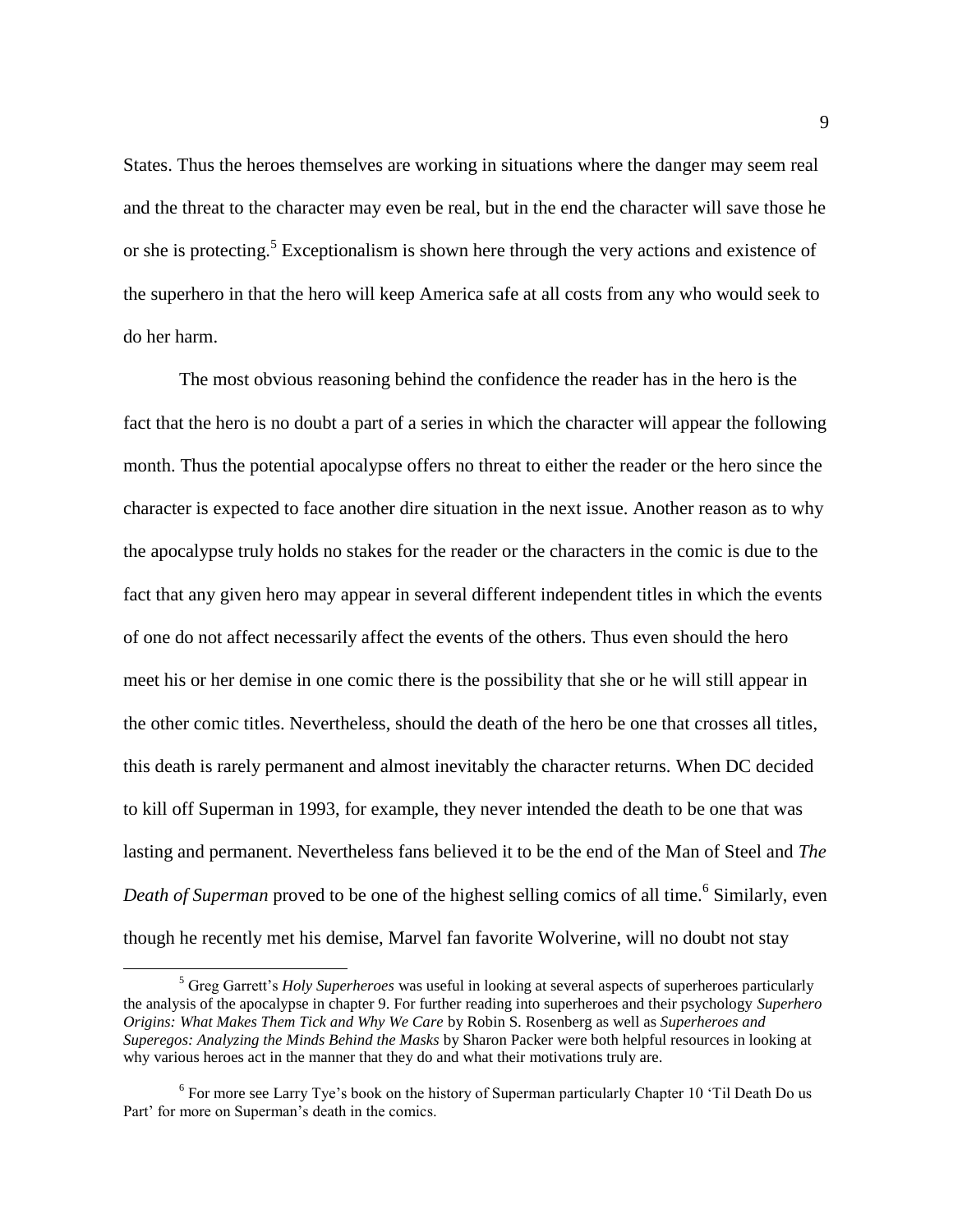dead. It is hard to imagine that the nearly invulnerable mutant will remain dead for long and it most likely will not be long before the feisty Canadian is back fighting his enemies once again. Even if the death does appear to have lasting consequences upon the character, there are always the various universes within the comic book world that exist making it possible for a character to be dead in one universe or dimension of time while still alive and fighting crime in another. Grant Morrison's comic *Final Crisis* is a good example of this when several different incarnations of the Flash, from different times, are able to join powers through time travel and change the events occurring within the world. It is also within Morrison's comic that one can see Superman meeting several versions of himself from several different dimensions. Thus both deaths and apocalyptic events within the comic book world often times hold little threat to the publishable life of a character.<sup>7</sup>

As stated previously, American exceptionalism is the belief that America is different from all of the other nations of the world. This belief holds the United States to a different standard and creates a feeling of superiority over the other countries of the world. This idea is perfectly clear in comics from the fact that the majority of the characters are clearly American. Captain America displays his patriotism in his uniform and morals, teenager, Peter Parker (Spider-man) defends one of America's greatest cities (New York) from all evil doers who would seek to cause harm, and Batman whose war on crime involves threats from enemies both internal and external. Granted, not all heroes are born in the United States, but the majority of those who are born outside of the country take it as their home and will fight to the death for the safety and ideals of their adopted country. Wonder Woman, and Hercules

 $\overline{\phantom{a}}$ 

<sup>7</sup> See Jose Alaniz's work in *Death and the Superhero: The Silver Age and Beyond* for more on death in comic books.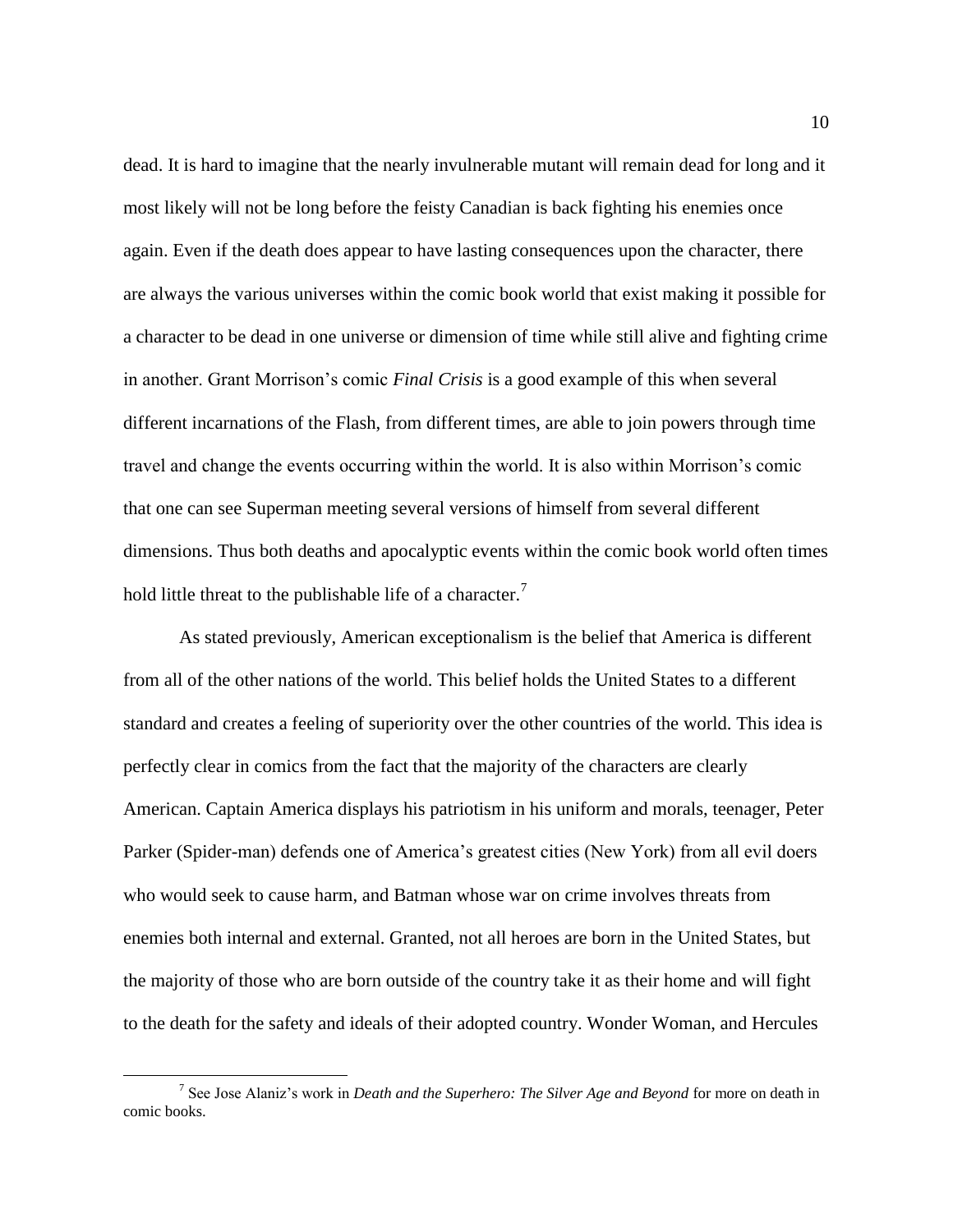come from the world of ancient Greek mythology and yet they choose America as their twenty-first century home. Wolverine, one of the most popular Marvel characters, comes from Canada, but frequently fights for right on American soil. And the most famous of all superheroes, Superman, is also an immigrant, not from another country, but from an entirely different planet. Superman is fundamentally associated with America more than any other character in comic book lore except, perhaps, Captain America. Often pictured with the American flag, he is portrayed as exemplifying the values of America of "Truth, Justice, and the American Way" through his actions and exceptional moral standards. Superman was not born in the United States, but rather is of alien ancestry and his space shuttle merely crashed into a Kansas field, by accident, when he was just a baby.<sup>8</sup> He was taken in by a couple, that owned a farm, and as a result America became Superman's adopted home. Thus the values and morals that he learned while growing up on a farm in Smallville, Kansas are indicative of the actions that he takes throughout the course of his comic book existence are generally in alignment with the prevailing morality of America. Through the centrality of superheroes residing within the bounds of the United States and the villains that oppose these heroes generally attacking targets on U. S. soil contributes to the belief that there is something different and perhaps special about America. Thus America becomes the location of the apocalyptic battles that heroes must prevent as a means of keeping safe their home and the people that rely upon the heroes to save the world from all dangers. However, if the heroes should fail in their self-assigned duty to save both America and even the world from the

 $\overline{\phantom{a}}$ 

<sup>8</sup> For an interesting alternate depiction of Superman's beginnings on Earth, see Mark Millar's *Red Son* which imagines what would have happened if Superman's space shuttle had crashed into the Soviet Union rather than Kansas.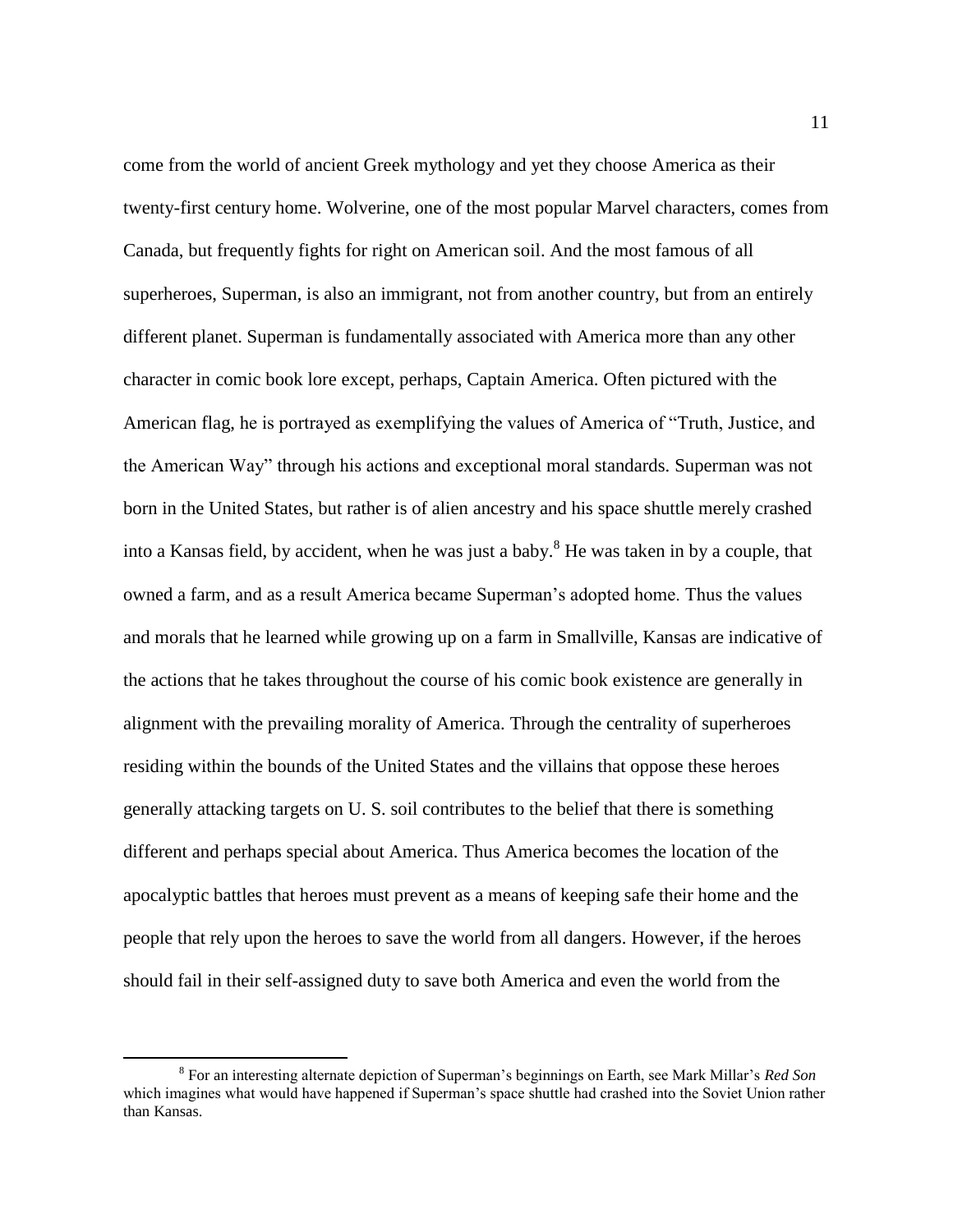apocalypse they should reveal that perhaps America, and through it the heroes themselves, is not nearly as exceptional as many believe.

One of the most critically acclaimed comic books of recent years is the DC comic *Kingdom Come*. Written by Mark Waid and Alex Ross, and illustrated by Ross, *Kingdom Come* deals with both the concept of an apocalypse and has subtle undertones that display American exceptionalism throughout the comic book. From the opening panel of the first chapter the reader is confronted with words from the Biblical book of Revelation, and an image of an eagle with outspread wings that are pictured in such fashion as to be reminiscent of the stars and stripes of the American flag. The eschatological nature of the narrative does not end here, but continues to build throughout the text to a final apocalyptic battle amongst Earth's greatest heroes. The apocalyptic language that pervades much of the text is a constant reminder to the reader that the plot of the narrative is moving towards a battle that could destroy the entire world.

The main character of the narrative, Norman McCay, is a minister, which is fitting considering that much of the text deals with an apocalypse of near Biblical proportions and a considerable amount of Biblical language. Words such as Ragnarok (the Norse name for the end of the world), Armageddon, Magog, and Wormwood (spelled Wyrmwood in the comic and used as the name of the Secretary General of the U. N.) are only a few instances of religious or mythological language that carries the significance of the end of days. Both Ragnarok and Armageddon are referred to by the individual who is showing Norman McCay these things and are in reference to the upcoming battle between Superman and his allies and the rebellious metahumans (individuals who have superpowers, but who are not necessarily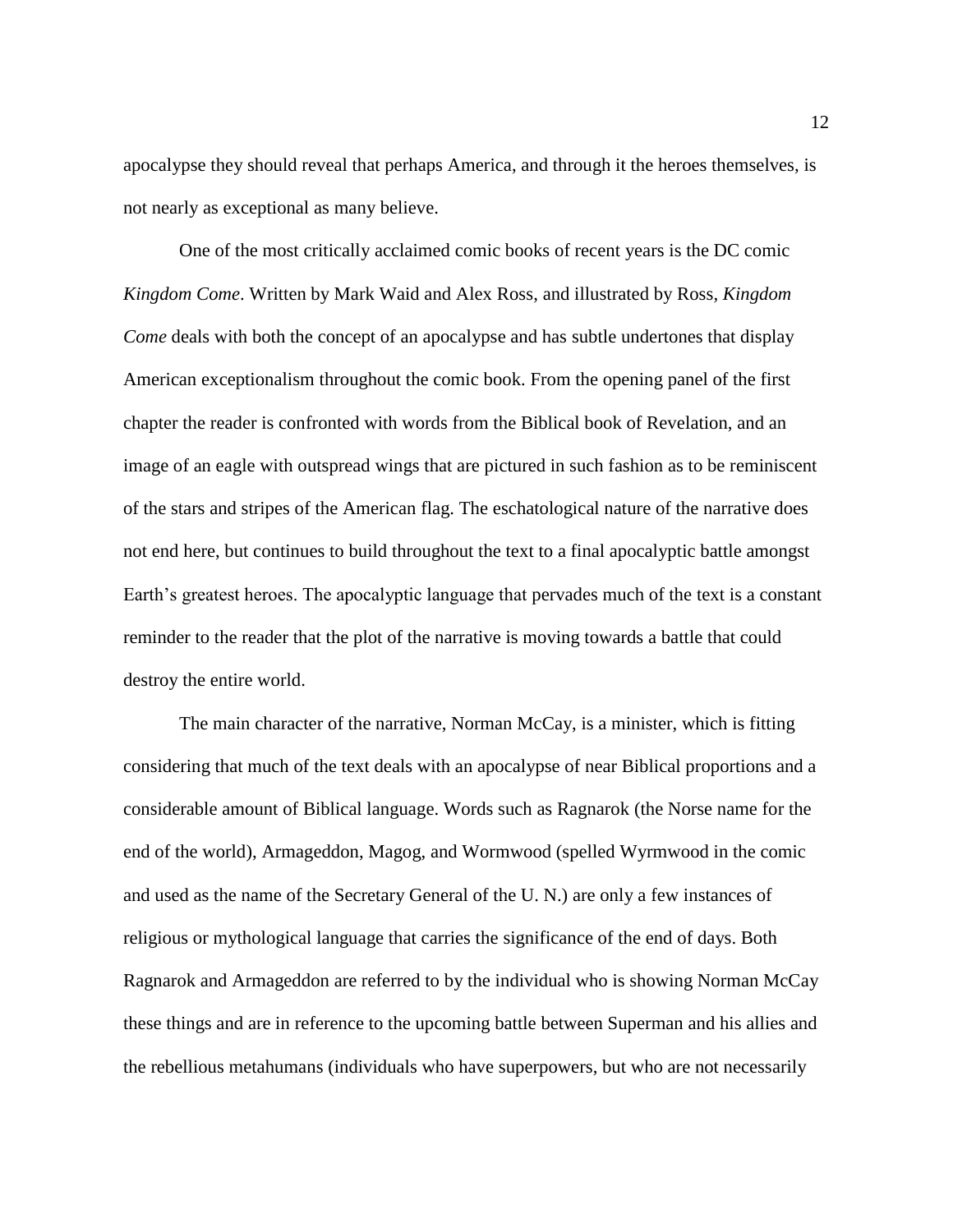heroes or villains) in a conflict that could very well represent the end of the world or at the very least the end of the United States as it has always been known. Magog in this context is the metahuman who avenged the death of Superman's wife by killing the Joker and also was one of the metahumans responsible for the destruction of Kansas. Thus the name in the narrative is not used as it is in the eschatological fashion as an ancient reference to Russia. Some scholars suggest that Magog, which is referenced in the Bible, is a geographical reference for the land that today is known as Russia. Thus the character of Magog acts in such a manner as to seem as an ally of Superman in avenging the death of Lois Lane, but instead acts in a ruthless fashion that opposes what the Man of Steel stands for. While in this instance, of the story, Magog is used as the name of an American hero; his actions are foreign to the superhero community around him, therefore causing him to be an enemy of Superman. This core conflict between these two characters seems to hint at more going on than just two characters with a different modus operandi when it comes to dealing with criminals, but rather seems to signify a bigger battle between world powers as represented in Magog as Russia and Superman in the form of United States. Hence the connection between the name of Magog within the text and its potential interpretation as one of the United States' long-time rivals is an interesting dichotomy and one that plays into the concept of American exceptionalism showing that Magog's method of thwarting crime is through ruthless violence whereas Superman would rather seek to achieve peace and only use force as a last resort. Thus as these names imply much of the comic book will have dealings with end of the world scenarios so it should not come as a surprise that language from various cultures that allude to the eschatological events would come into play in a text that foretells of the end of days.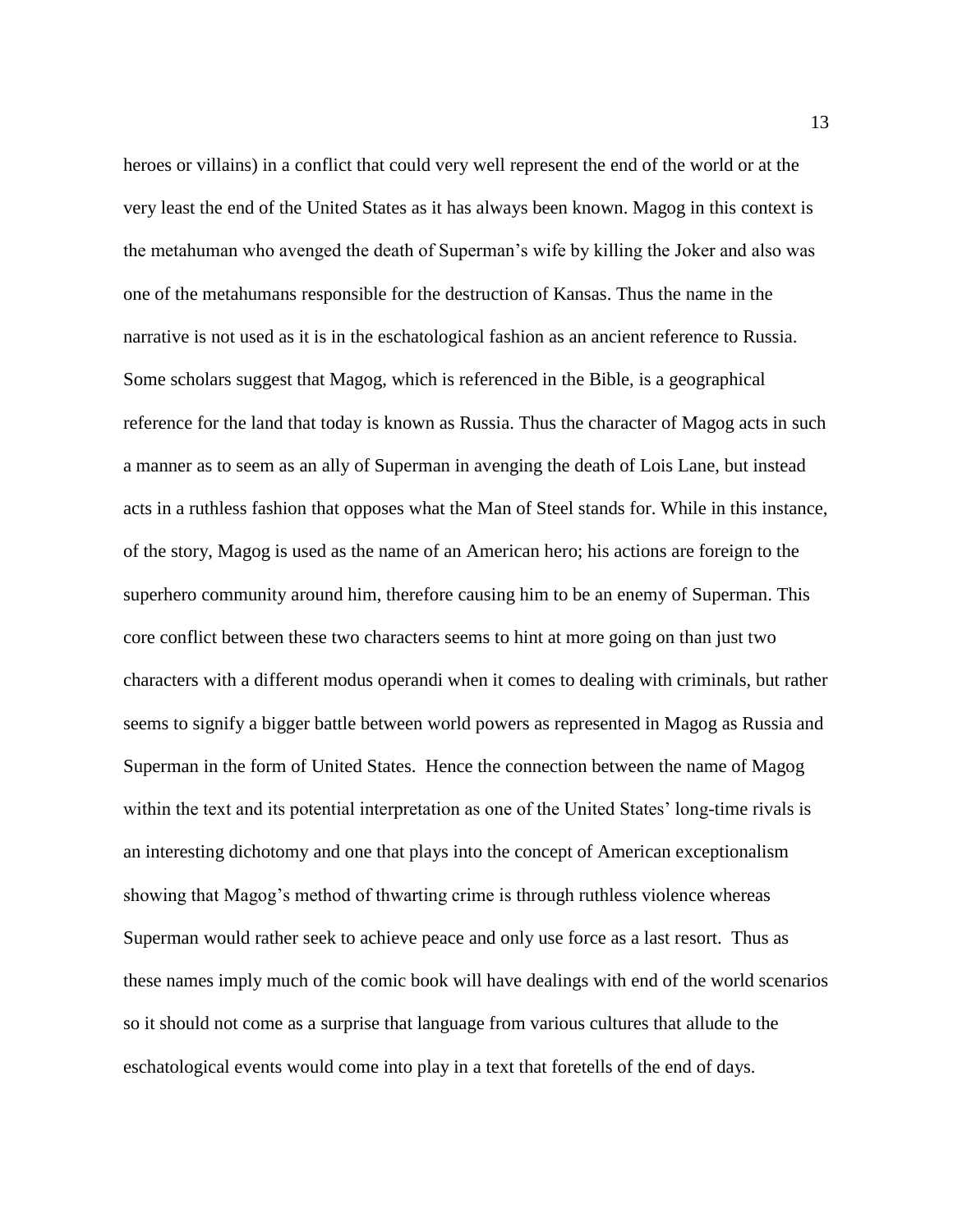In continuing the apocalyptic theme, each chapter of the comic begins with more quotations from the book of Revelation, which helps to solidify the discourse of eschatology that occurs throughout the text. Thus the reader is consistently bombarded throughout the text with apocalyptic language that evokes thoughts of the end of the world. The language is not the only aspect of the comic that hints at an apocalypse, but the overarching narrative of the comic have clear connections to the apocalypse while the narrative and the imagery are used in such a fashion to solidify the fact that the narrative takes place on American soil and is primarily concerned with the welfare of America and its citizens.

McCay, through the power of an angel-like being, is allowed to see the catastrophes that will be visited upon the Earth by uncontrolled superheroes if nothing is done to change the current trajectory of events. Superman, who retired from his superhero duties due to the death of his wife, returns from a life of seclusion at the request of Wonder Woman, who hopes that he can set things right in the world that he had abandoned. After much of the state of Kansas is destroyed in a confrontation between several metahumans Superman returns to once more mete out justice to the citizens of America and reign in the actions of the unlawful super beings. The destruction of Kansas serves a two-fold purpose within the narrative of the text. While it is the incident that eventually gets Superman to return to saving the world as he had once done it also shows that without his protection and guidance America is not safe from any threats be they foreign or domestic. If the state that Superman was raised in is vulnerable to destruction then the rest of the United States is also in danger of by both reckless metahumans as well as foreign powers. Hence if Superman is no longer exceptional what does that mean for the masses of humanity that live within the United States? Superman's failure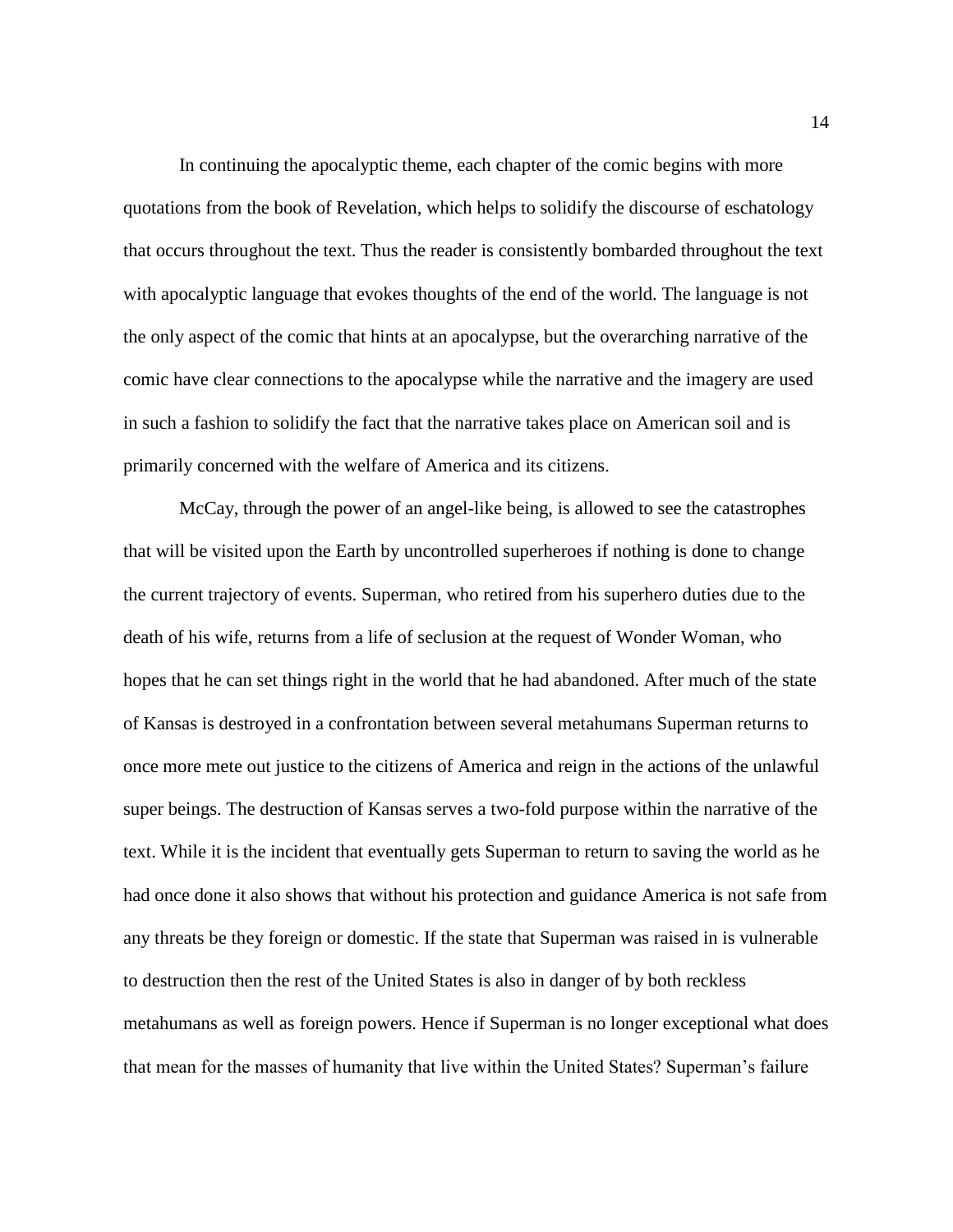seems to imply that the country and all of its citizens are condemned by his inability to save his wife and native state from danger, a further reflection on the state of exceptionalism within the country. Also, by destroying much of Kansas as opposed to destroying some metropolitan center it signifies the destruction of the heartland of America. In comics, generally, the threat that is posed against humanity is to some great city with millions of inhabitants, such as in the fictional cities of the DC Universe (Gotham, Metropolis, Starling City, etc.) or the real ones of the Marvel Universe (New York, Washington, DC, etc.), however, if the threat has spread to the heartland of America then the whole country becomes vulnerable to destruction both from within and without. Thus when Superman finally returns from his self-imposed exile he knows that his battle will not be one that is fought merely in metropolitan centers, but in more rural environments around the globe as well.

Initially Superman's justice takes the form of peaceful negotiations with the unlawful metahumans, and he is shown repairing the torch-bearing arm of the Statue of Liberty as an almost symbolic representation of his need to repair the United States and return it to the way it was before his self-imposed exile. Nevertheless, his justice becomes less peaceful as the metahumans refuse to recant their reckless and violent ways and Superman's war soon extends beyond the confines of the United States and includes all of the nations of the world.

As a result of the conflicts the unrepentant metahumans are imprisoned in a gulag built in Kansas created for the sole purpose of holding them prisoner and as a means of reconditioning them to be better able to serve humanity. This choice of location for the gulag is curious considering it was the sight of a cataclysmic event that cost the lives of the thousands of people, but now holds those who were partly responsible. The choice of placing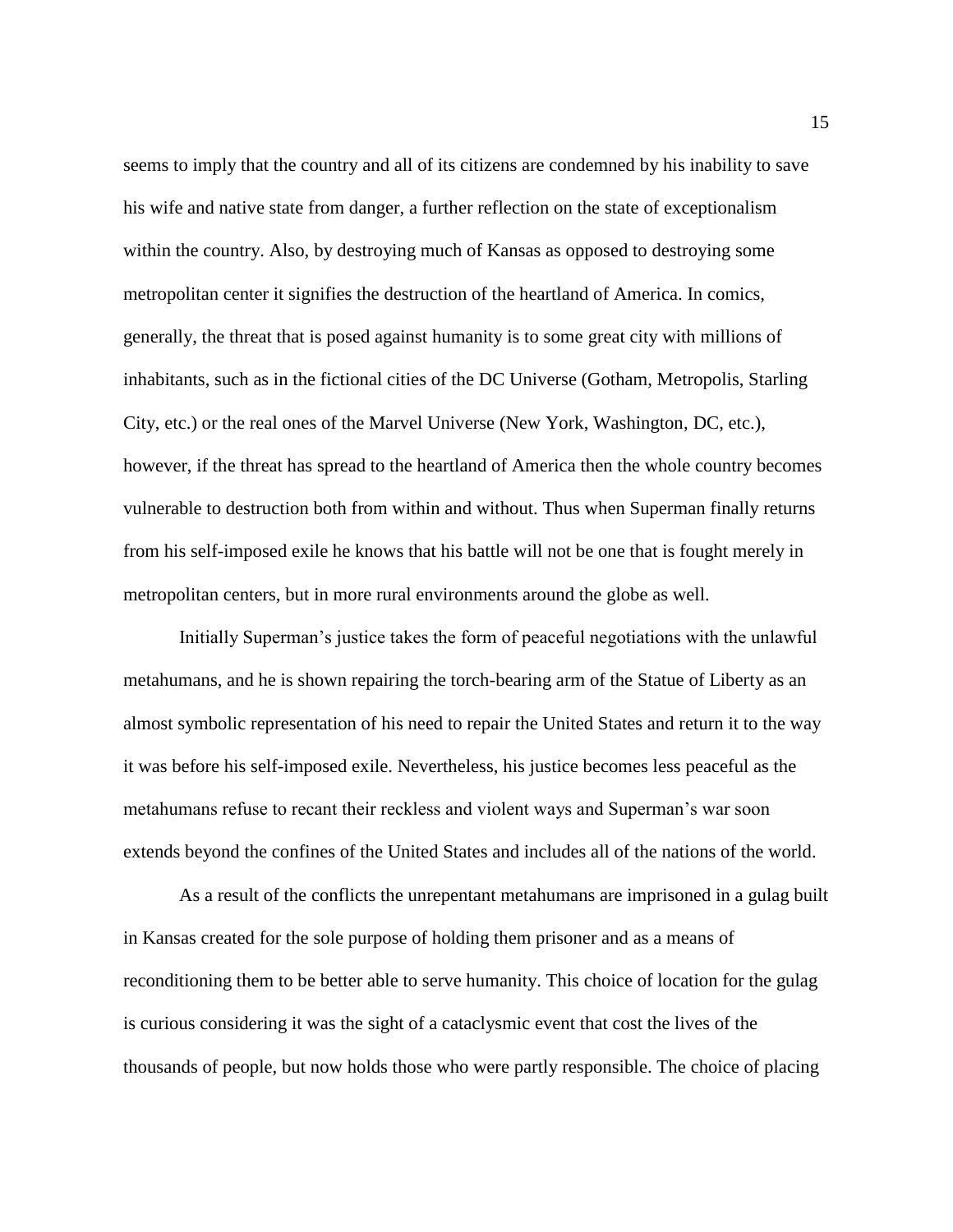it at the heart of American soil could be read as a means that only in America can right be found and those committed to doing wrong could only be reconditioned by one of America's greatest heroes. The use of Kansas is also fitting since in a way it shows Superman forcing the metahumans to return to the site of one of their greatest acts of destruction. It was here where they destroyed the lives of millions of people and as a result Superman builds his gulag on the ashes of the destruction as a reminder of the destruction these metahumans have caused as well as a means of covering up the disaster that had occurred due to his own absence from the world of society. It also places all of the pressure on the superheroes that have joined with Superman (Wonder Woman, Green Lantern, Flash, etc.) to protect both the United States and the rest of the world by ensuring that these dangerous metahumans do not escape from their prison and once again wreak havoc on the defenseless members of humanity. Superman's arrogance at believing that only his prison and method would be capable of rehabilitating the rebellious metahumans carries with it an undertone of American exceptionalism that insinuates that only America is capable of both saving the world and saving those who are dangerous from both harming others and harming themselves.

As the narrative progresses it becomes more and more clear, through the eyes of Norman McCay, that the events in the comic are working towards a boiling point in which an apocalyptic confrontation will occur where not only America but the world itself might be in danger of destruction brought about by the hands of reckless metahumans. As Superman continues to gain control of the metahuman population, McCay also is made aware of the events transpiring around Superman's one time ally Batman. Superman seeks to gain the Dark Knight's allegiance to the cause of rounding up the metahumans, but he is repulsed since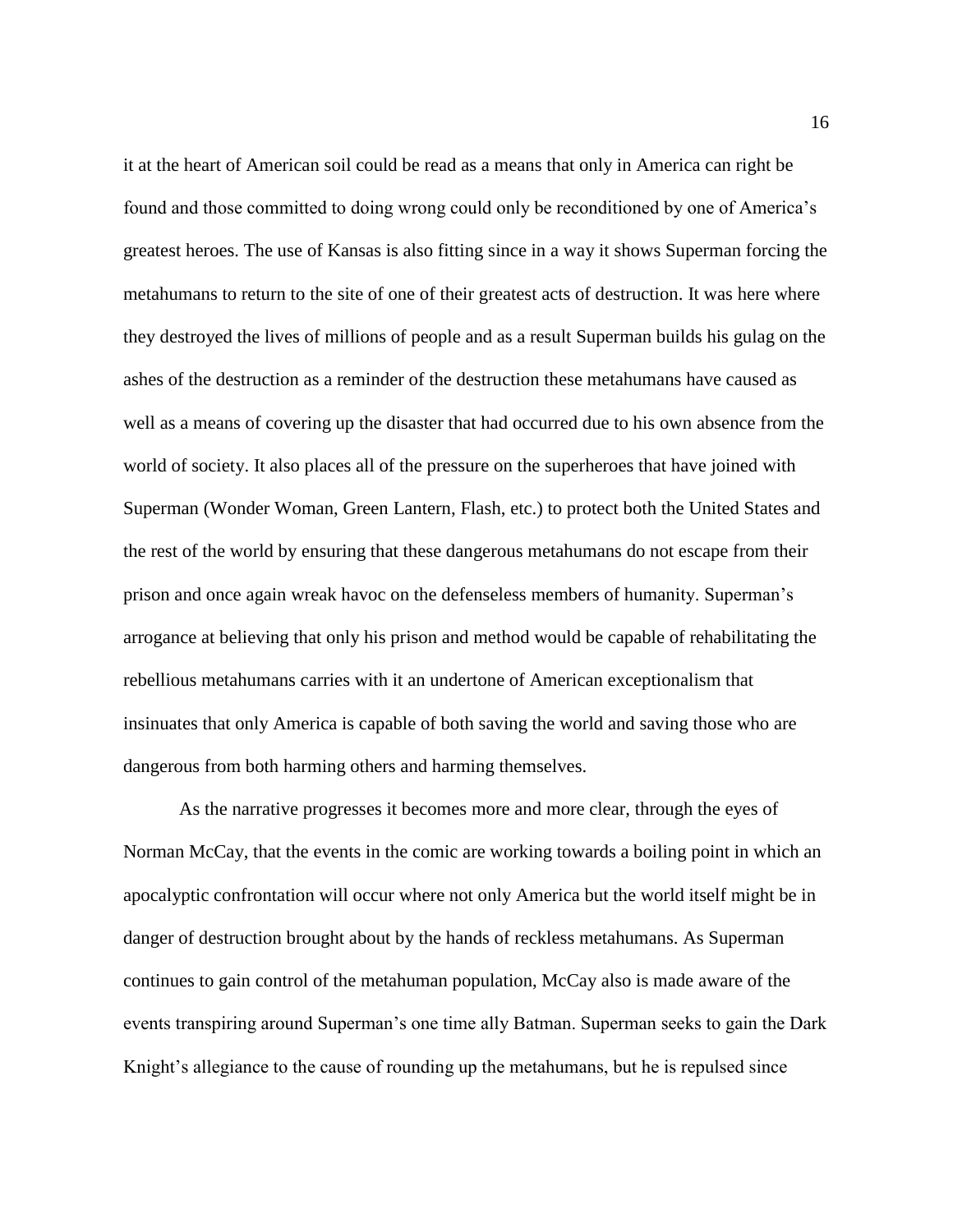Batman knows that deep down what is being done is against everything both of the iconic heroes have always stood for. While Superman and Batman have not always seen eye-to-eye on the best means of achieving justice through their long and complicated history, Batman can see that his friend has changed his means of seeking justice. Rather than living by the code that has become synonymous with his name—"Truth, Justice and the American Way" — Superman now seeks to control the actions of others (both humans and metahumans) by forcing them into following what he sees as the best means of achieving these ends. Rather than giving humanity and the metahumans the option of freedom of choice, Superman instead has forced them to follow his own personal definition of truth, justice and a new American way based upon his own personal definition of the terms. Batman, on the other hand, while known for using fear as a technique to enforce justice, never uses his power and technological resources to subject the world to his own form of justice. He follows a strict code of justice and he will not bend these rules; however, to Batman it seems as though his one-time ally has become something that both of them have always stood against—a dictator who enforces his own beliefs upon everyone else. This manner of achieving justice on the part of Superman displays the negative side that exceptionalism can hold for those that would adhere too closely to its precepts. A belief in the exceptionalism of a country is not bad in itself, but it can be used as a dangerous weapon when in the hands of someone in a position of power. While Superman can justify his actions according to his new self-prescribed code of conduct, in reality he is attempting to make everyone like him despite the fact that the new Superman is one that is ruling by the belief that might makes right and that those in power dictate how those with less power should live. Thus in a world in which Superman decides what is right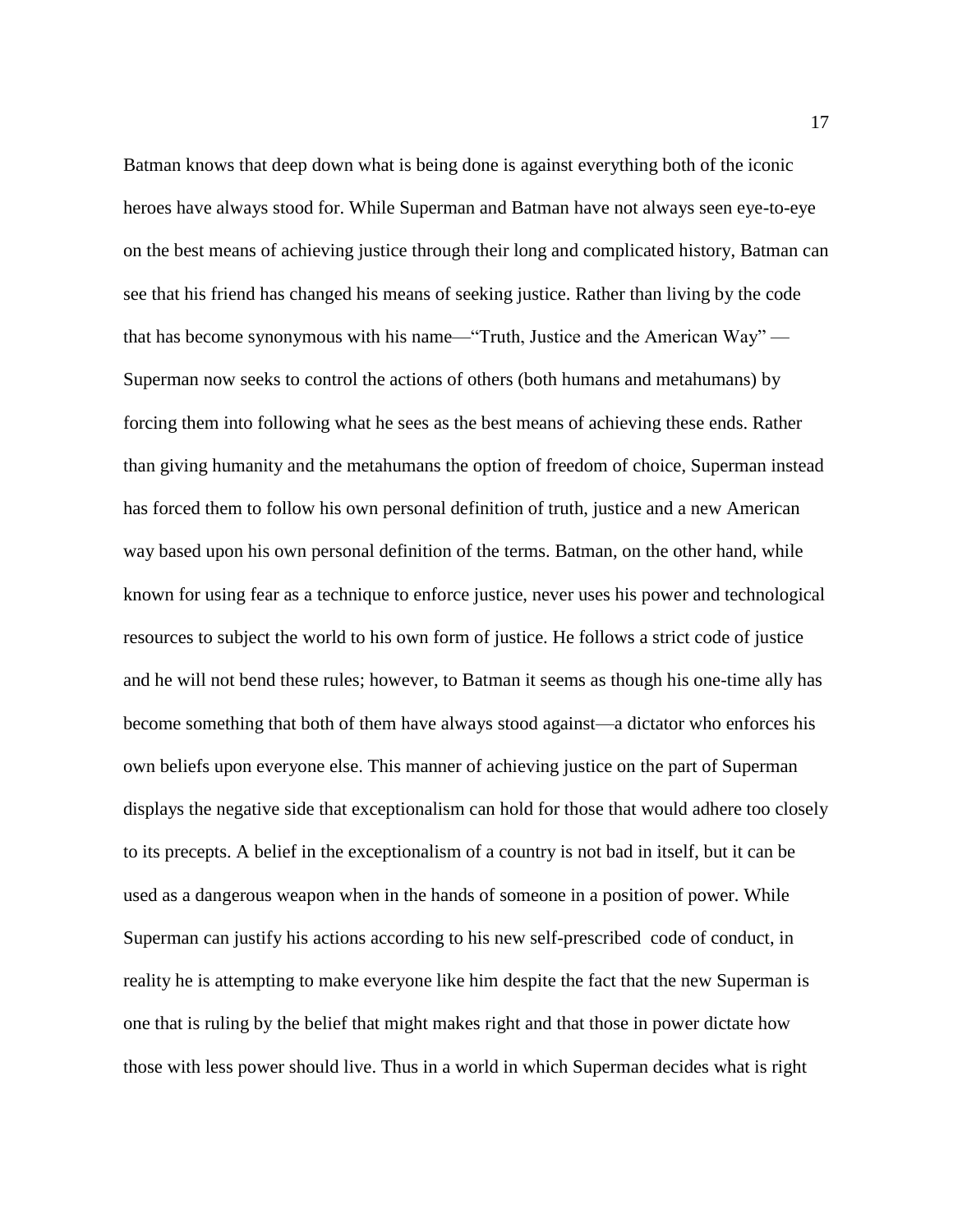and wrong, exceptionalism becomes an arbitrary concept and one that only Superman can define by his decisions and actions. It is in stark contrast to the means by which he has meted out justice in the past which causes a rift amongst the superhero community. It is due to this new modus operandi by Superman that causes Batman to make what seems to be a most unlikely of alliances.

By all appearances it seems as though Batman, and his own heroic allies, join forces with Superman's longtime nemesis Lex Luthor in an attempt to stop Superman and Wonder Woman from what seems to be the beginning of a potential reign of terror by the two heroes. Luthor once again is an example of American exceptionalism gone wrong. Often lauding himself as the most brilliant mind in the world, Luthor uses his vast intelligence for the purposes of evil such as murder and theft rather than as a means of helping the world. Thus if America is the home of some of the greatest heroes of the comic book world (Superman and Batman) it should come as no surprise that it also is the home of some of the most evil villains in the world as well. Even though this alliance between Batman and Luthor seems to be improbable, Batman merely seeks the alliance as a means by which to prevent Luthor from turning the precarious situation to his own advantage and also as a means of keeping tabs on the actions of Superman and Wonder Woman.

Near the climax of the narrative the imprisoned metahumans begin to rebel and endeavor to break out from the gulag. They are aided in their escape by Billy Batson/Captain Marvel (occasionally referred to as SHAZAM), a superhero and one-time ally of Superman and Batman who had been brainwashed by Luthor. This once again shows the potential arbitrary nature of exceptionalism in that it can change due to the influences of others. Due to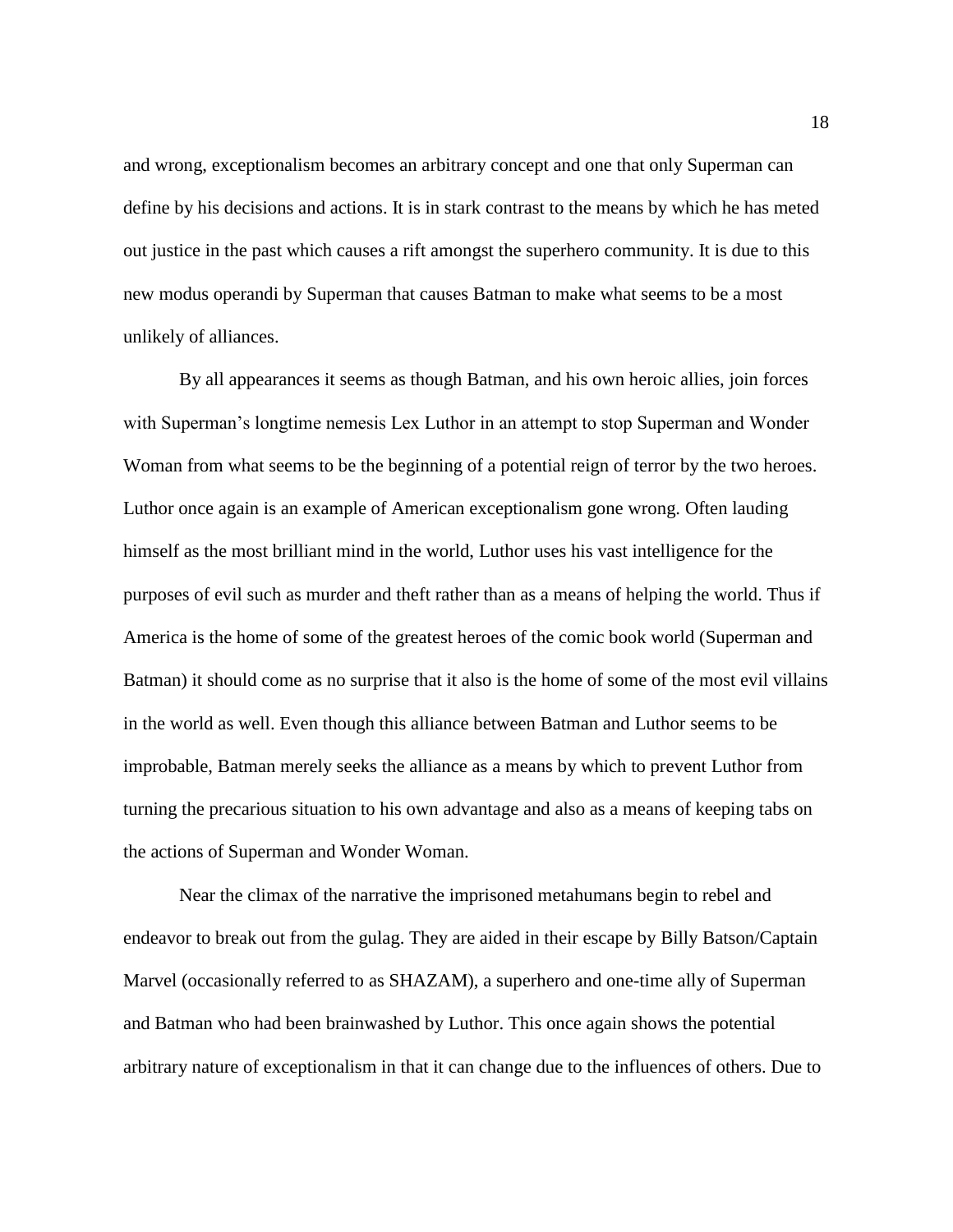his brainwashing and his resulting actions of freeing the metahumans, Captain Marvel brings about what Lex Luthor had planned—an Armageddon-like conflict between all of the super beings on the Earth. Seeing the destruction and devastation being caused by the warring metahumans, and fully aware that the battle could soon envelop the entirety of the United States, the Secretary General of the United Nations ordered for specially made nuclear bombs to be dropped on all the metahumans warring outside the prison complex in Kansas. With nothing to distinguish between human or super humans the dropping of the nuclear devices would result in a cataclysmic death toll certain to reach into the millions. Nevertheless, the loss of life does not deter those at the UN since there is the fear that if the battle between metahumans is not eliminated in this rural arena, it might soon spill into more urban environments and eventually across the globe as well. Fully aware that these nuclear warheads will kill both good superheroes and dangerous metahumans is a sacrifice that the UN is willing to take under the circumstances. This shows a potential willingness within the U.S. to start things over when a situation becomes out of hand and uncontrollable. Rather than wasting time and energy trying to fix the existing situation perhaps it is best to merely start over. Even with the destruction of much of Kansas and all of the metahumans on Earth, America will still be exceptional and the most powerful nation in the world because nothing could ever change that from an American perspective. America is in control of its own destiny even if that entails destroying part of its own heartland. Thus at the insistence of UN Secretary General Wyrmwood, an executive order is given to drop the warheads on the unsuspecting combatants surrounding the Kansas battlefield, creating a self-imposed apocalypse on American soil that will affect both the innocent humans and the warring super humans.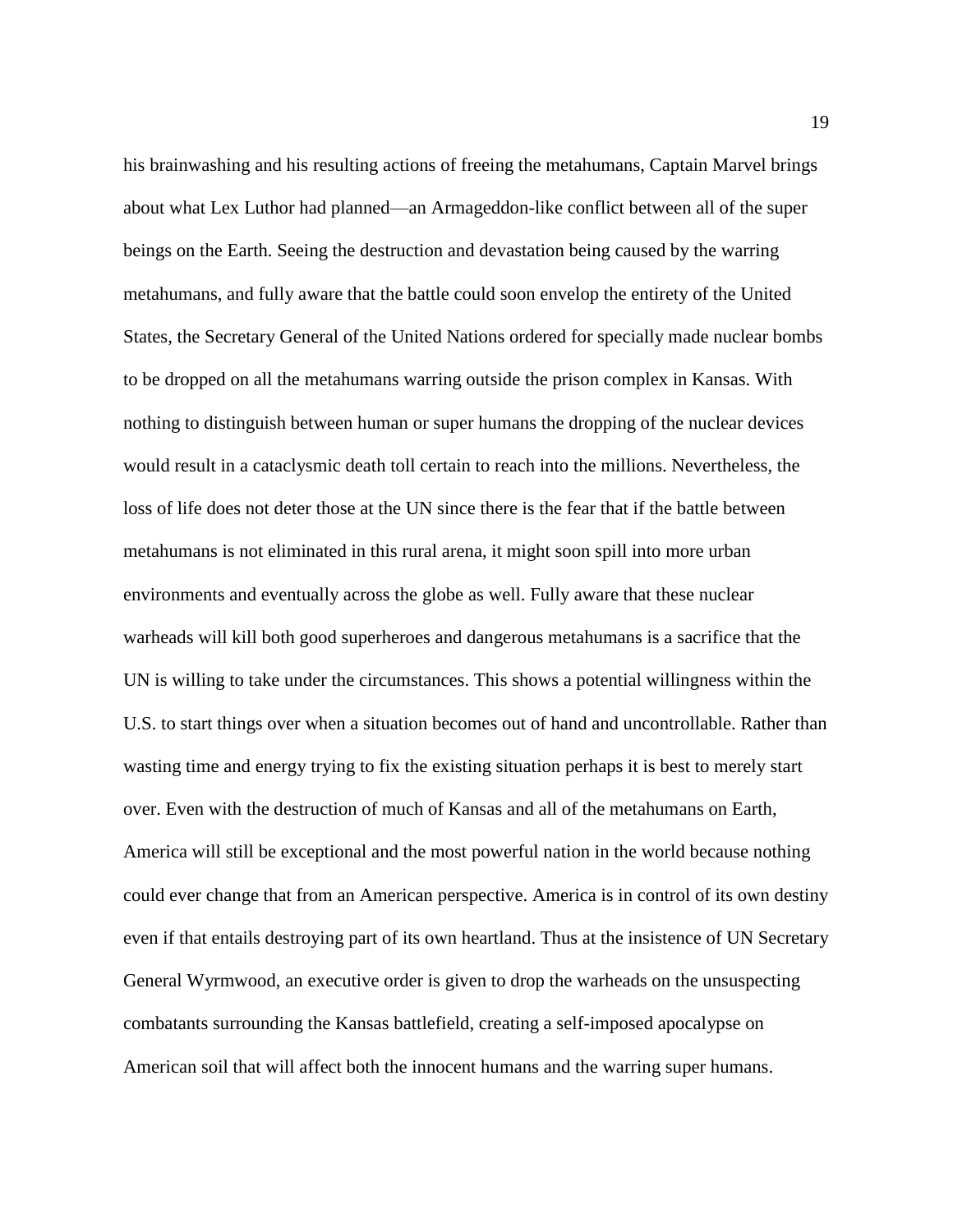In the end, Superman, locked in a struggle with Captain Marvel, convinces his brainwashed former friend to allow him to take care of the warhead that will spell the doom of millions of lives, including the majority of the existing metahumans. Captain Marvel, however, understanding Superman's willingness to sacrifice himself for the sake of his country and for all of humanity to bring this apocalyptic battle to an end, takes the Man of Steel's place and dies in the process. While Captain Marvel and many others do die in the battle, as a result of the nuclear explosion the apocalypse that would have resulted in the end of metahuman life on earth was averted. Thus an apocalypse that seemed to be a certainty in the end was avoided and it had little chance of actually destroying the world, thus fitting into the category of a no-stakes apocalypse. Due to the loss of Captain Marvel and many others during the battle, Superman realizes that such destruction can never again be visited upon the Earth again and that the remaining metahumans must serve as healers to the world rather than merely protectors. They must use their powers as a means of guiding humanity down the right path and showing them what is right since without the guidance of heroes the world would be lost. This recalls an exceptionalistic tendency that can be seen in America's own interactions with the world since all too often America takes on the role of guiding other nations in what is right and wrong whether or not these nations ask or even require the help. By the end of the narrative Superman and Wonder Woman reveal that they will have a child and that he or she will be raised in such fashion as to represent and enforce the new ideals of America in the world after the metahuman apocalyptic event.

Another important narrative that contains an apocalyptic scenario is the DC graphic novel *Watchmen*. Written by Alan Moore and illustrated by Dave Gibbons, *Watchmen* has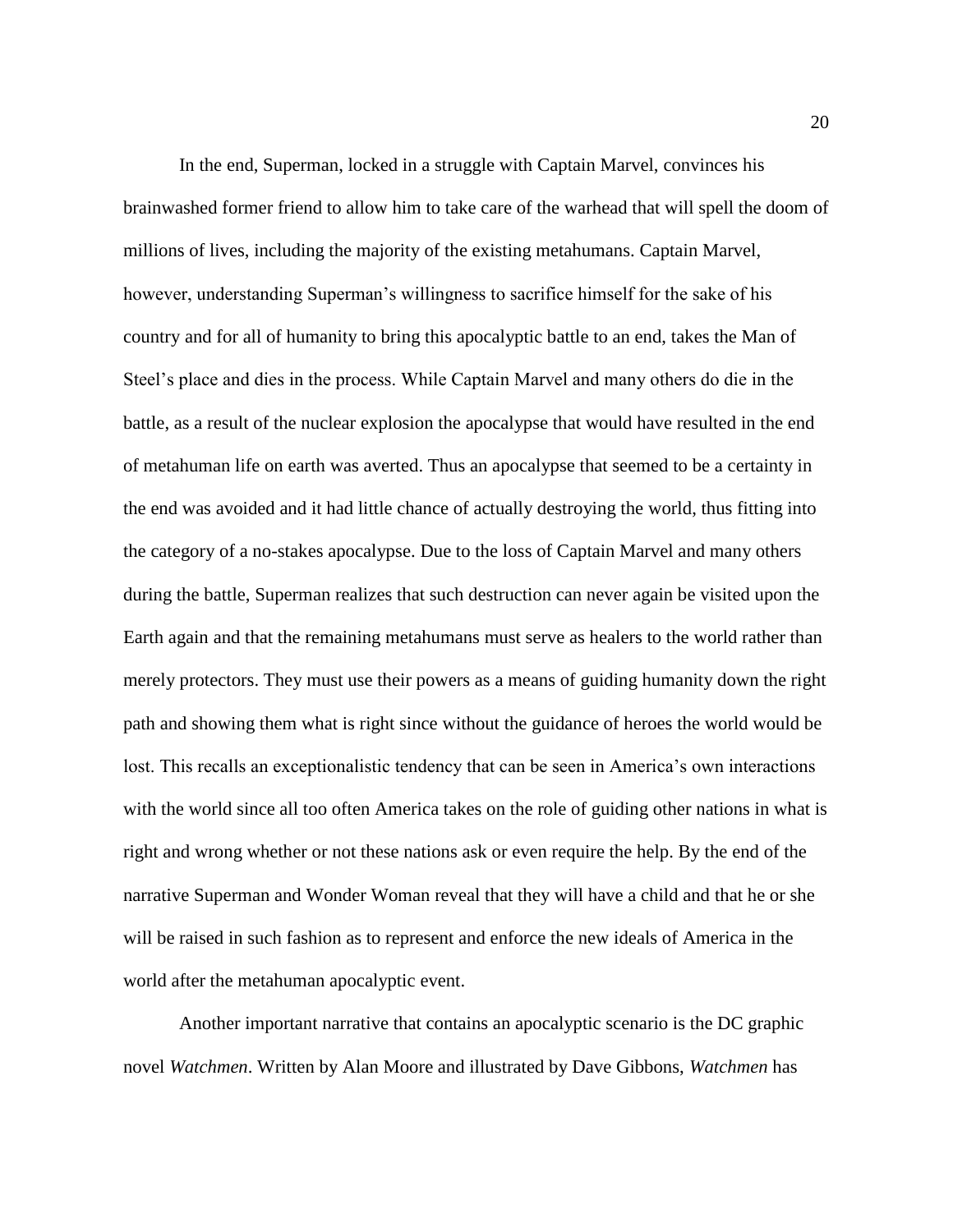become one of the most critically acclaimed graphic novels ever. However, unlike many other comic books or graphic novels that portray apocalyptic events, *Watchmen* is a stand-alone narrative that could conceivably allow for the destruction of the entire world since the author and artist were under no obligation to write a sequel. (There have been, however, prequel books written at a later date as a means of filling in character back story but these were written by different authors and illustrators.) Another element that separates *Watchmen* from other apocalyptic narratives found within comics is that it deals with real persons and events (such as Richard Nixon and the Cold War) in an alternate timeline which helps to illustrate the gravity of the events that are occurring in the story. However, even though *Watchmen* deals with an alternate timeline that is presented to the reader as actual history, it still delves into the concept of a no-stakes apocalypse in which the world is taken to the brink of nuclear destruction to be saved from being destroyed by the heroes that are in place to protect it.

The primary narrative of *Watchmen* is not solely concerned with an apocalyptic scenario. Though one does occur towards the end of the text, but it is not what the graphic novel is primarily concerned with. The non-linear narrative of this literary work is vast and expansive and deals with several main characters delving into each of the main characters' past lives painting deep psychological portraits of each of the individuals and showing them to be more than just a one dimensional superhero that only seeks to fight crime for the good of humanity. On a more global scale part of the narrative deals with the underlying Cold War tensions between the Soviet Union and the United States and the threat of nuclear war between the two superpowers. Other aspects of the story seem as though they have nothing to do with the other main events occurring in the narrative, (they eventually do show their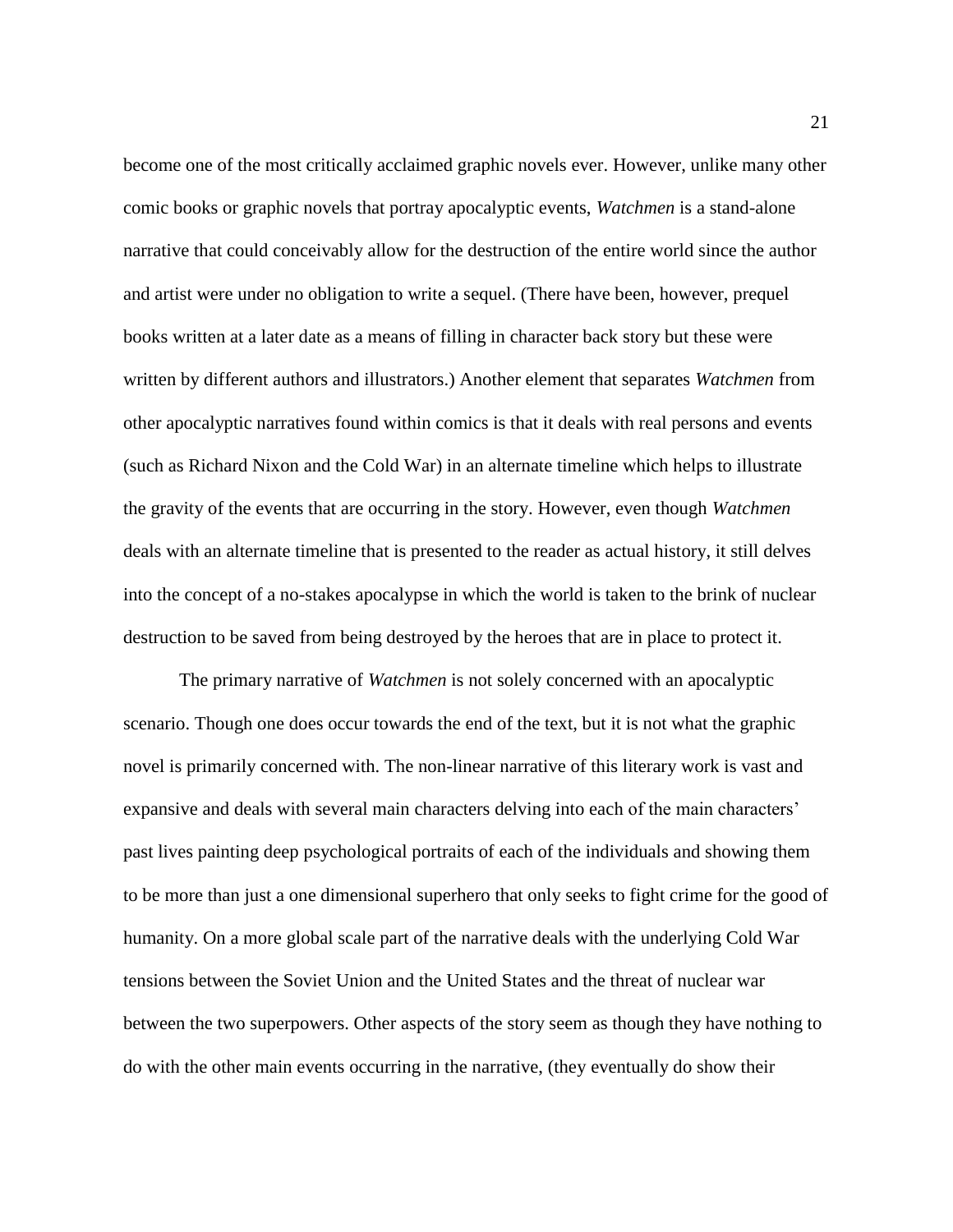significance) but the overarching story revolves around the main characters focused upon finding out who is responsible for targeting and killing retired superheroes.

*Watchmen* opens with the brutal murder of a superhero. From the opening panel the reader can perceive that this is not an average superhero story. Rather it is dealing with a far more dystopic side of the world and the U.S. Throughout the text everything seems to point towards a deterioration of the world, in particular the United States. However, even though the U.S. is portrayed in a less than flattering light, in parts of the text, by the end it is the superheroes that dwell within the country who take upon themselves the task of changing the U.S. and even the world for the betterment of mankind. Whether or not they are truly successful in this attempt to change the world for the better is up to each individual reader to decide, but this shows that *Watchmen* is not the typical superhero narrative. I have included it in this study in part because of the threat of a nuclear apocalypse that occurs in the text is foreshadowed not only by the scientists who move the ominous Doomsday Clock ever closer to midnight throughout the text, which is an intrinsic part of much of the narrative, but also because of the manner in which the 'heroes' go about influencing the apocalypse. The Doomsday Clock and time as an entity are important themes and with each successive chapter in *Watchmen* the clock moves ever closer to midnight at which point the world will be destroyed by a nuclear apocalypse. *Watchmen* is also worthy of study both due to the high acclaim given to the graphic novel itself as well as the less clear picture that it paints of America as concerning the concept of American exceptionalism.

The superhero that was shown being beaten and killed in the opening panels of the narrative went by the moniker of the Comedian. The Comedian was considered by many to be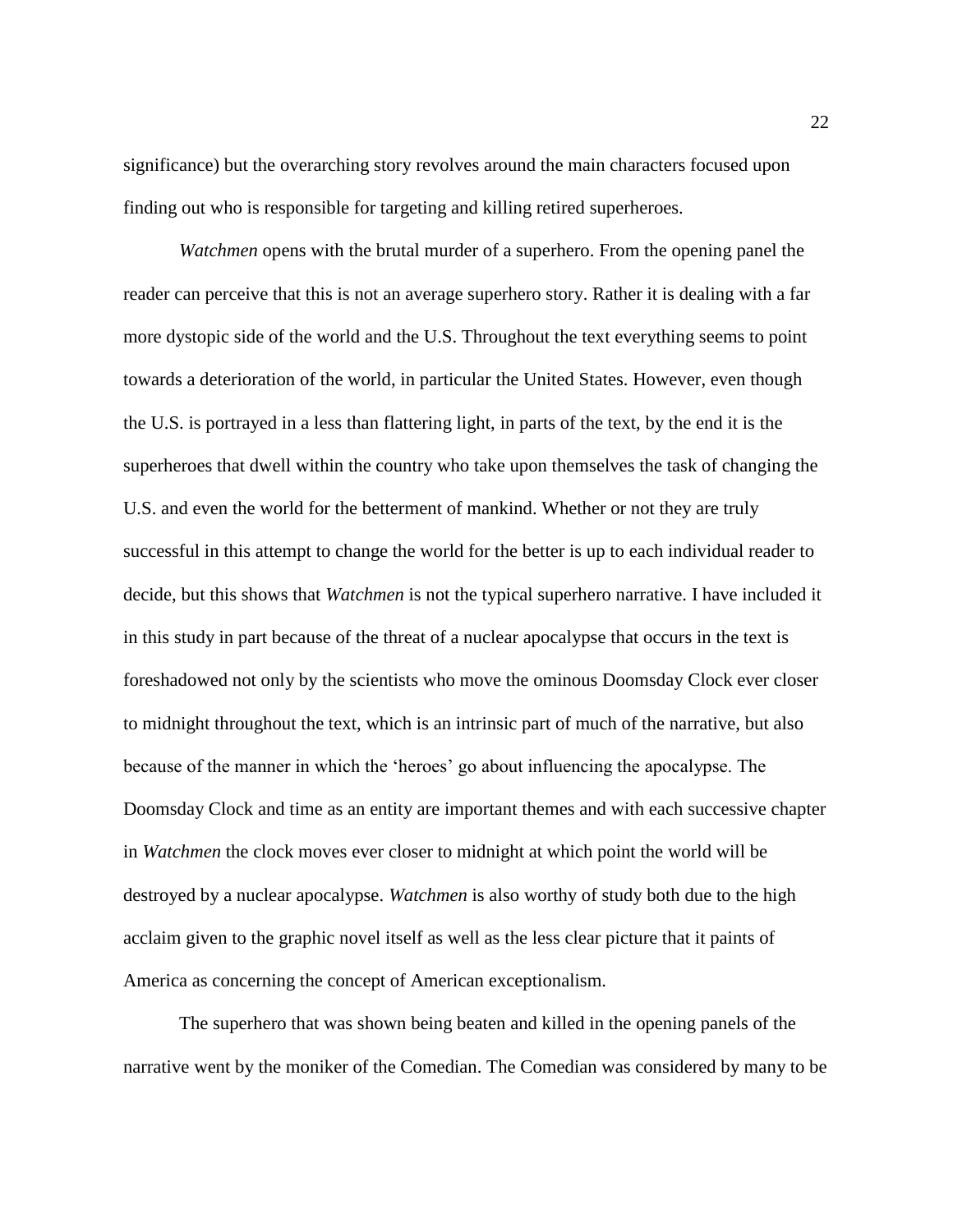an American hero due to his long service for his country both as a masked vigilante as well as for his service in the Vietnam War. With the help of the nearly omniscient and incredibly powerful superhuman Dr. Manhattan, the Comedian was able to help the United States win the Vietnam War. Although many of the actions in the text that the Comedian takes are far from humorous and are morally suspect, he nevertheless was a man dedicated to serving his country, and even though he was not the nicest of individuals, in the eyes of his country, he was a great man because of his service. It was, however, this dedication which eventually led to his death. He had discovered a plot that would create an apocalypse on American soil and could result in the deaths of millions of his fellow citizens. Due to this discovery of such a plan he was silenced before any counter-action could be taken against those who sought to bring about this apocalyptic scenario.

In contrast to the patriotic Comedian is the character of Dr. Manhattan. Although an American, Dr. Manhattan shows less and less desire over the course of the narrative to be affiliated with his native country. This is not necessarily due to any shame felt for his country, but rather due to his super powers. Because of this he is able to remove himself from the confines of patriotism even though his power is used as the most successful weapon by the U.S. as a means of deterring Soviet aggression during a nuclear standoff. Dr. Manhattan had originally been born Jonathan Osterman, a normal human being who had no intentions of becoming a superhero. However, like so many other individuals in the pages of comics, he is the victim of science gone wrong and it is through science that he gains supernatural abilities. His powers are many, including telekinesis, the ability to teleport himself or others, and perhaps more than anything else he is able to exist outside of time and therefore is living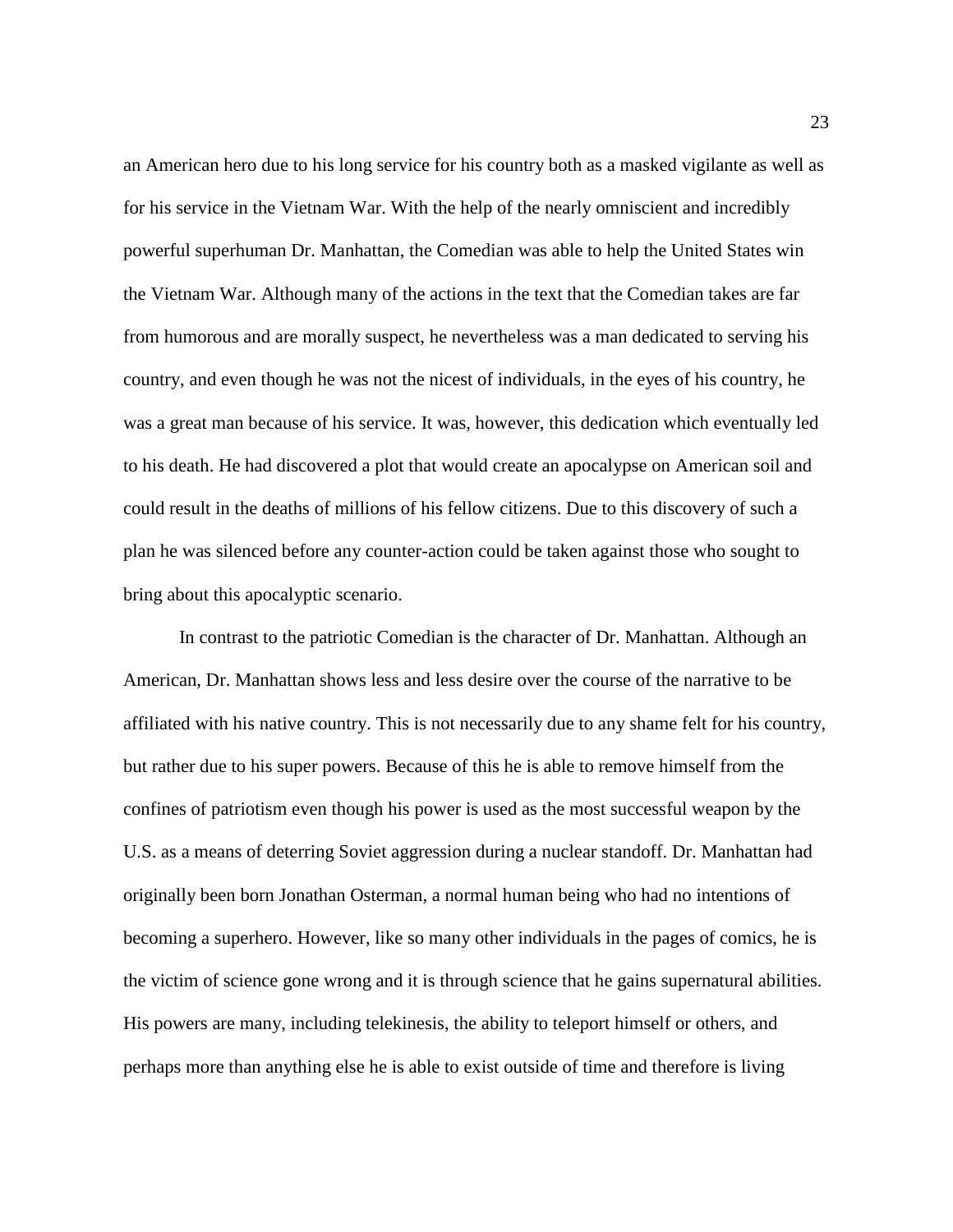simultaneously in his past, present, and future and is cognizant of the events that will occur on the Earth that involve him.

It is because of these amazing powers that the U.S. government uses him as a not-sosecret weapon against the Soviet Union during the time of the Cold War. While the Soviet Union continues to stockpile nuclear arms, the United States rests comfortably in the knowledge that one of its own citizens (Dr. Manhattan) will save them from all threats both domestic and foreign, creating a sense of false superiority and even security amongst those in Washington. Through the use of Dr. Manhattan the government and America as a whole sees itself as invulnerable to attack from other countries reinforcing an exceptionalist American ideology. Yet when it is suggested to Dr. Manhattan that those closest to him since the scientific accident that made him super have died of cancer or other diseases he can no longer continue his life in the spotlight as America's contingency plan against the Soviet Union's nuclear threats. He then leaves Earth and begins living on Mars. The expected catastrophe that occurs when Dr. Manhattan leaves the United States is that his country (particularly coastal cities) and many of its European allies will be destroyed by Soviet nuclear attacks. Thus, with the loss of Dr. Manhattan the U.S. has lost one of the aspects that has made it both powerful and exceptional. When that advantage is taken away the results portend to be catastrophic and America is no longer different from other countries. America is no longer exceptional. With the collapse of exceptionalism in the American mindset, the world is thrown into turmoil as enemies that have feared the power of the U.S. now seek retribution and prepare for what looks to be a nuclear holocaust. In turn, the U.S. intends to call for a pre-emptive strike on the Soviets and hopefully save part of the U.S. and Europe. Thus without an all-powerful super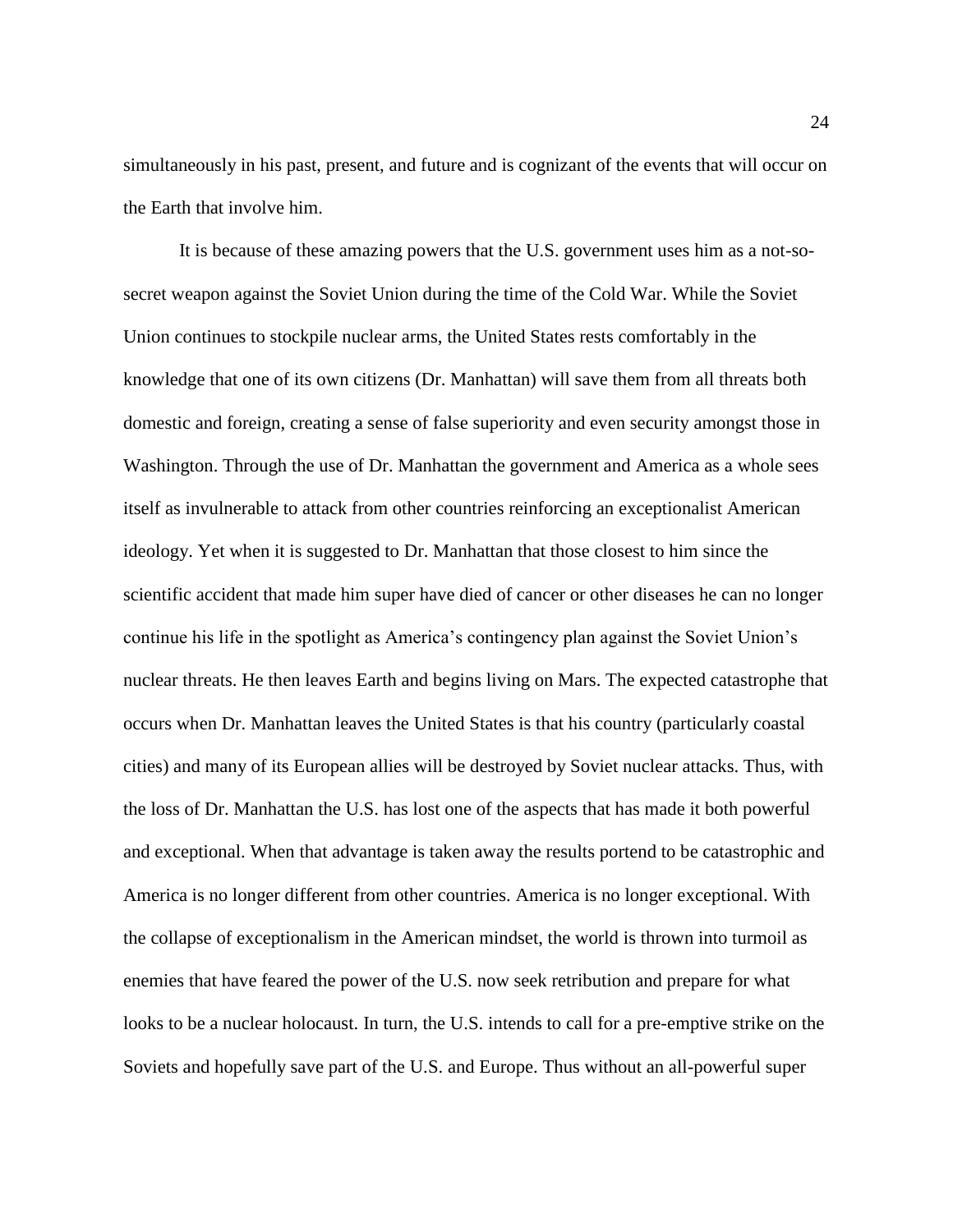being to protect the U.S. and discourage nuclear confrontation the country is left vulnerable like all of the other countries of the world to the potential effects of an apocalypse. It has lost part of what it was that had made it exceptional in the first place. This lack of a protector leaves the United States vulnerable and New York falls under attack from an alien-like invader resulting in the deaths of millions of citizens. Nevertheless the attack is not instigated by the Russians but rather is caused by an inside source.

By the end of the narrative it is revealed to the reader that the individual who is responsible, for not only the death of the Comedian, but for many of the problems the costumed heroes face and even the apocalyptic alien invasion is one of their own number. The character of Adrian Veidt, otherwise known by his superhero persona Ozymandias, was responsible for the death of millions of people in New York. His role as the so-called smartest man in the world is one of the reasons by which he is able to justify his actions that bring about the death of millions of individuals as a means of gaining peace amongst the nations during Cold War hostilities. Through the deaths of many of the citizens of New York, Veidt was able to prevent a far more devastating nuclear holocaust from occurring on a world-wide scale. Thus he sacrifices the lives of millions in an effort to save billions of lives. While the morality of the decision comes into question one cannot help but question what role American exceptionalism might have played in Veidt's final decision to bring this devastation upon one of the greatest cities of his own country. Veidt may have targeted the United States as opposed to another city in another country simply due to the fact that he was aware that the U.S. would be able to recover from such a disaster. It would also be a sign that if something as incredibly devastating as this could happen to New York, with Dr. Manhattan to defend it,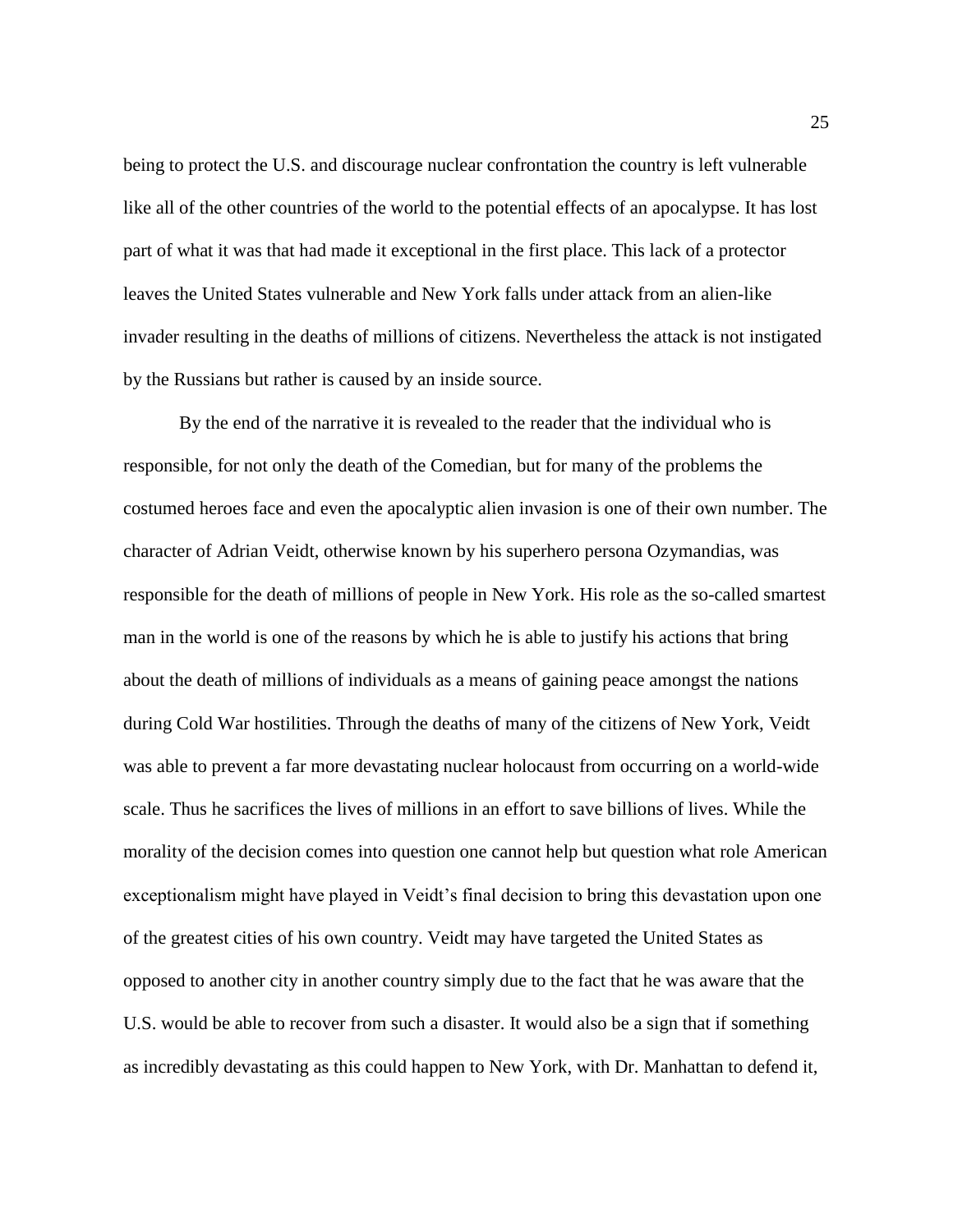then other countries would be even more vulnerable to such an attack and the only means by which peace could be achieved is through the destruction of a metropolis of humanity. However, this is the picture that the outside world would see and how they would react to the tragedy.

From the interior perspective of the heroes witnessing the devastation brought upon New York by one of their own it shows American exceptionalism used at to is absolute worst end. In the case of Veidt, he willingly allows millions of his fellow citizens to die in what is basically a massive con-job in which the entire world has been fooled into believing that the United States has been the victim of an alien attack. In this, the U.S. would gain pity from the other countries of the world and much needed aid through the crises from both allies and enemies. With the destruction of New York one of the greatest cities in the world all of the world leaders begin to understand that no one is safe from these potential invaders. Thus tearing down one of America's greatest cities serves to reinforce it as a world power since all other nations would be far more vulnerable to a similar attack. Veidt believes that this is the only means to secure peace among all of the nations of the world and he has offered citizens of his own country up as a sacrificial offering for the cause of world peace. While his plan proves to succeed it merely shows his own arrogance and his belief that only America would be able to take such civilian losses and still be able to remain a world power. His sacrifice of his fellow citizens is in complete opposition to what most heroes in other comics would do for the sake of humanity which is once again something that sets *Watchmen* apart from most graphic novels and comics. While most heroes would willingly die to save one life from danger, Veidt allowed millions to die to push for essentially was his own peace plan. This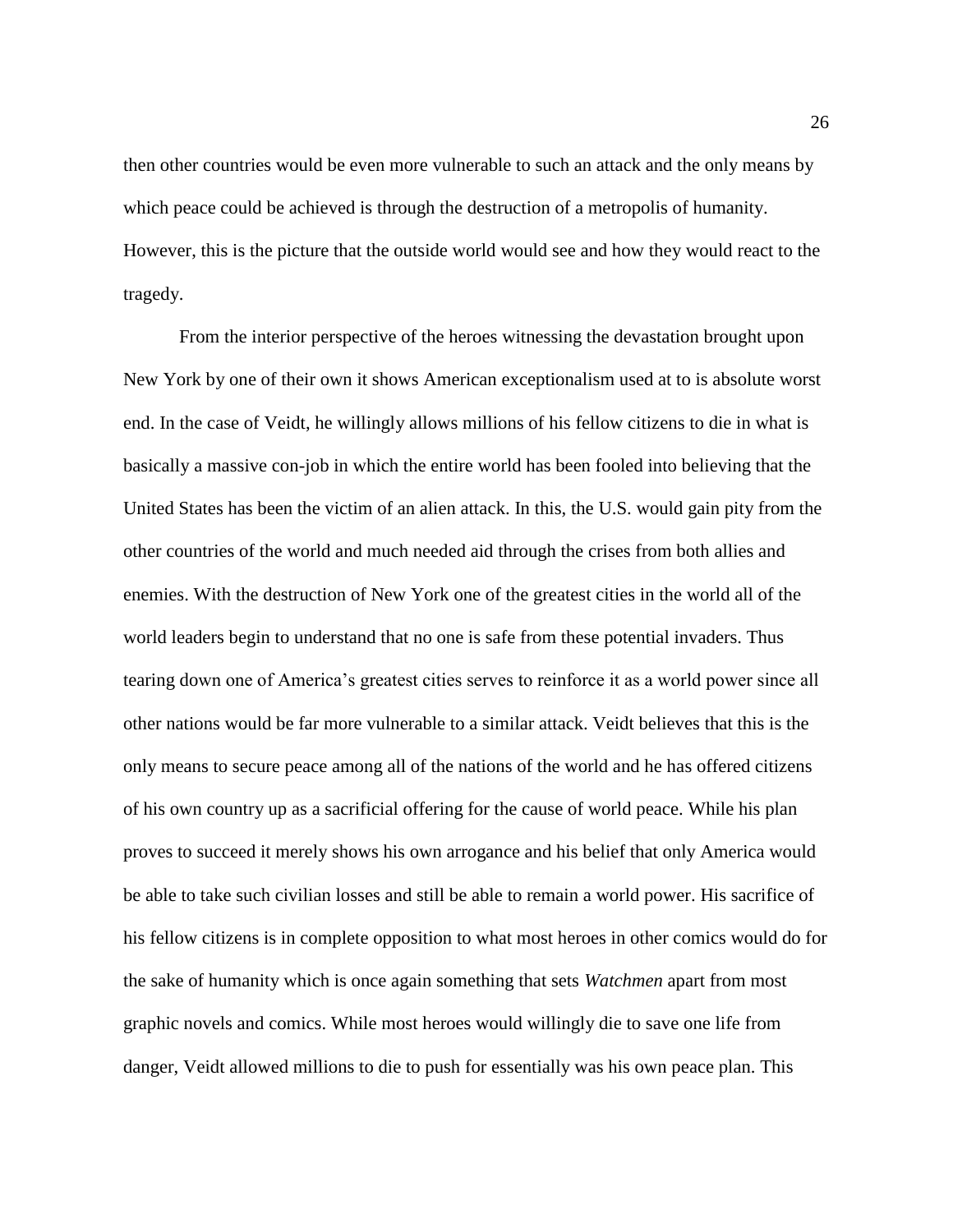manner and attitude shows Veidt's belief that America also would be the only country worthy of making such a sacrifice for peace and subsequently only an American would attempt such a bold strategy to ensure the world's peace. This illustrates the concept discussed by Lipset which suggests that American exceptionalism is a double-edged sword: exceptionalism can represent something great for Americans, as characters like Superman or Dr. Manhattan, but can result in the actions of some like Viedt who believes that only he has the capability of solving all of the world's problems, even if that means destroying the lives of millions in one of his country's greatest centers of human life. Thus it shows a more dystopic side to American exceptionalism in that the country or even its individual citizens are willing to do whatever it takes to secure their desires. It also shows that often times under the guise of an idea like American exceptionalism or Manifest Destiny that great atrocities can be committed in acts that may have good intentions, but the means by which an end is reached proves to be insupportable and abhorrent to anyone with an objective point of view. While the narrative ends before the reader can be entirely certain as to whether or not Veidt's plan for peace worked or not, one cannot help but assume that in a dystopic world like the one portrayed in *Watchmen* that the next apocalypse (whatever that might be) to disturb world peace would not be long in coming. One can also see from the reading how a no-stakes apocalypse plays a role in the narrative of this story. While it seems likely that the entire world will be enveloped in a nuclear holocaust when Dr. Manhattan leaves for Mars, this is avoided by the plan of Veidt in which one city is destroyed in exchange for peace around the entire world. Thus the apocalypse never occurs largely in part due to Veidt's pre-emptive strike against his own country.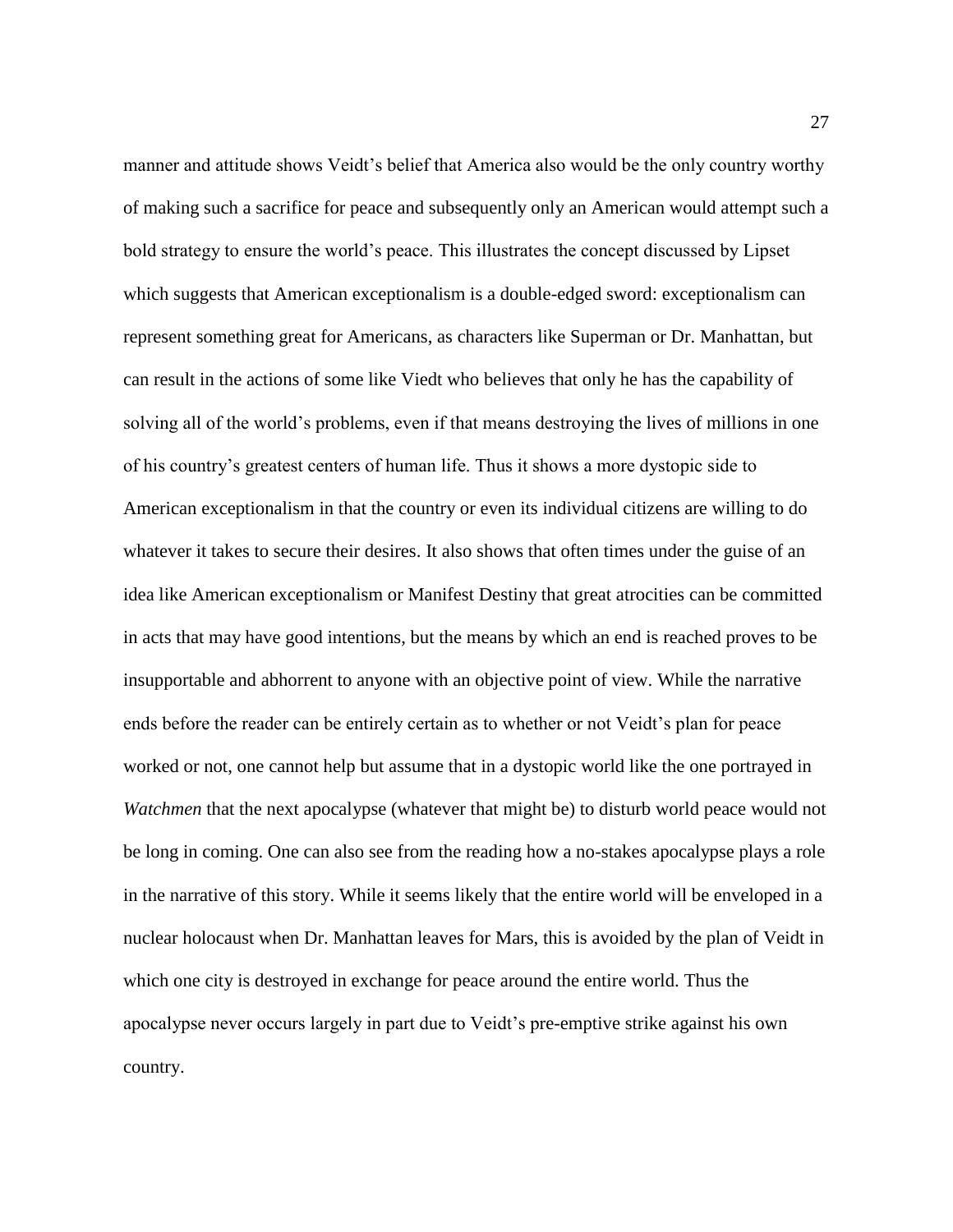Since the first issue of *Superman* in 1938, comic books have frequently delved into the world of the apocalypse. From the time that the baby Kal El was sent by his father from the doomed planet of Krypton to planet Earth in Action Comics #1, the world of comics has consistently returned to esoteric material in which heroes face impossible odds to prevent the end of the world. Superman, as a baby, was unable to save his own planet from destruction, but since he donned his cape he has saved this world and others and even the galaxy on numerous occasions. This trend towards the apocalyptic has continued throughout the history of comics and with each cataclysmic battle the spectacle has become larger and more grand often times requiring a host of superheroes to save the day from the machinations of the various villains of the comic book universes. It is this cyclical nature of the comics and the narratives that they tell that has resulted in what has become a no-stakes apocalypse. Throughout the years the conflicts have grown larger and the stakes continue to grow higher with each passing comic event. From the devastation of Kansas in *Kingdom Come* and New York City in *Watchmen,* and other comics such as Marvel's *Civil War* one can see the devastation that occurs within these comics. In other comics the devastation is on a global scale such as the danger that the entire world is placed in in comics like *Chaos War*, and Marvel's *Age of Ultron*. Some comics even take it a step further and the fate of the universe is at stake as in Marvel's *Infinity Gauntlet* and DC's *Final Crisis* where not only the universe that the characters are living in is at stake, but also the multiple universes that the various heroes of the fictional DC world inhabit. Nevertheless utter destruction and annihilation is avoided in some manner and the world and the universe is saved by the heroes. In reality there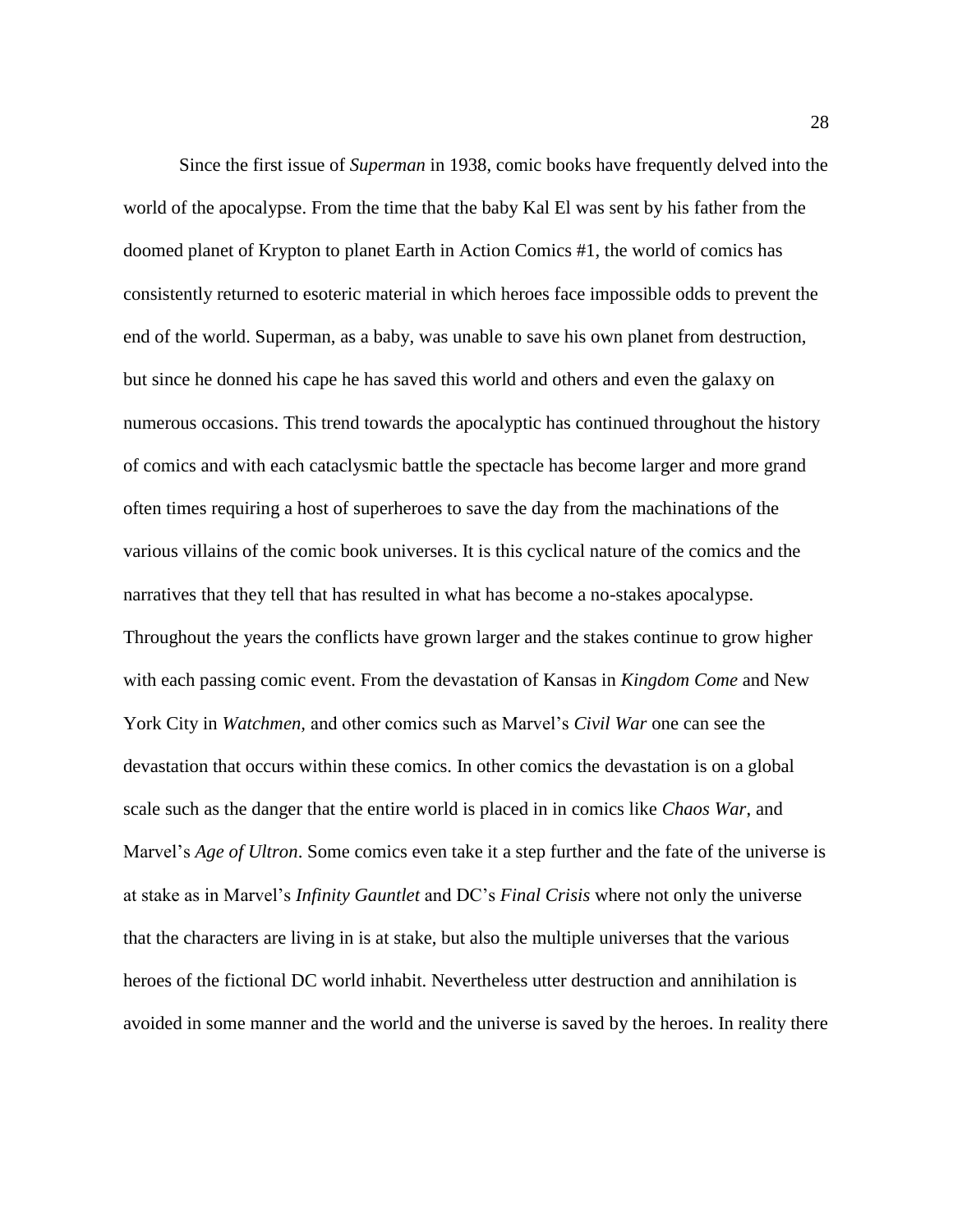was no real threat of the apocalypse coming to pass and one merely needs to look to the concept of American exceptionalism to answer why.

By reading comic books through the lens of American exceptionalism one can get an insightful take on an art form in which similar stories occur each month and yet readership remains strong. Comics are a primarily American form of art and the worldview of American exceptionalism is an inherently American outlook. By understanding the history of the ethnocentric view that America, as a nation, is different from all other nations of the world and that as a country, it will be able to withstand all threats, both foreign and domestic, that come against it one can see that American exceptionalism has become an integral part of comics. Filled with many characters that are highly representative of America or are portrayed as defending America's biggest cities, comics cannot be separated from the culture that has been so influential in their creation. In reading comics through the lens of exceptionalism one can begin to see that in the world of comics it is the characters and the heroes that make America exceptional. Without Superman, or Spider-man or Mr. Manhattan one can only imagine the devastation that would be brought upon American soil were it not for these superheroes. In reading these narratives with American exceptionalism in mind one can begin to gain a better understanding of how these heroes are able to remain so popular. These heroes represent what is best about America from their good old-fashioned morals found in characters such as Captain America and Superman to their willingness to achieve justice at any cost like Batman, Wolverine, or the Punisher. It is this constant reminder of the exceptional nature of America in comics that comes up over and over again and keeps readers coming back for more. Although the battles have become larger and the heroes more

29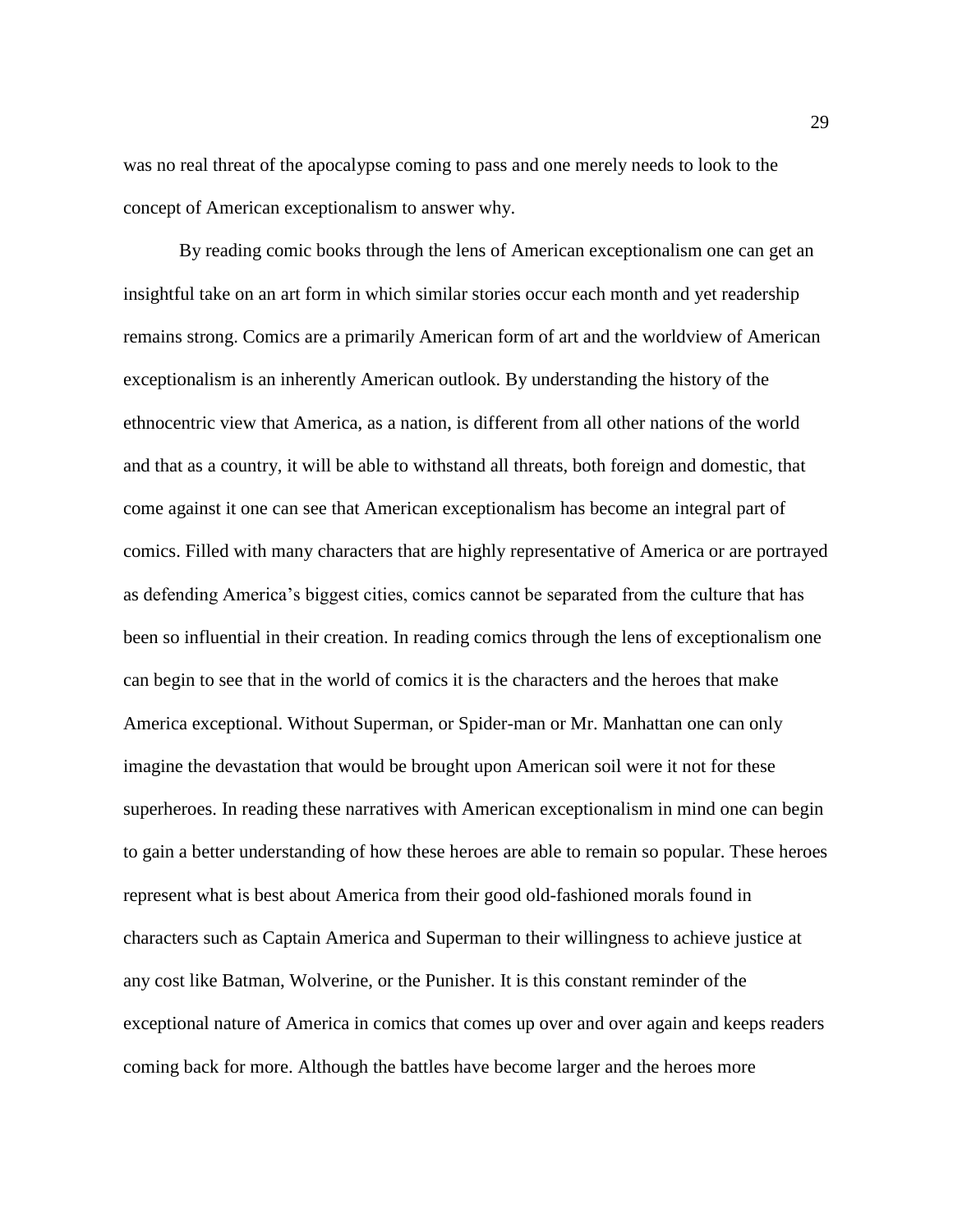numerous as the years have passed comic books and the superheroes portrayed have remained for the most part the same. They are not merely men and women that are dressed in brightcolored tights and have supernatural powers, but they stand for something far more.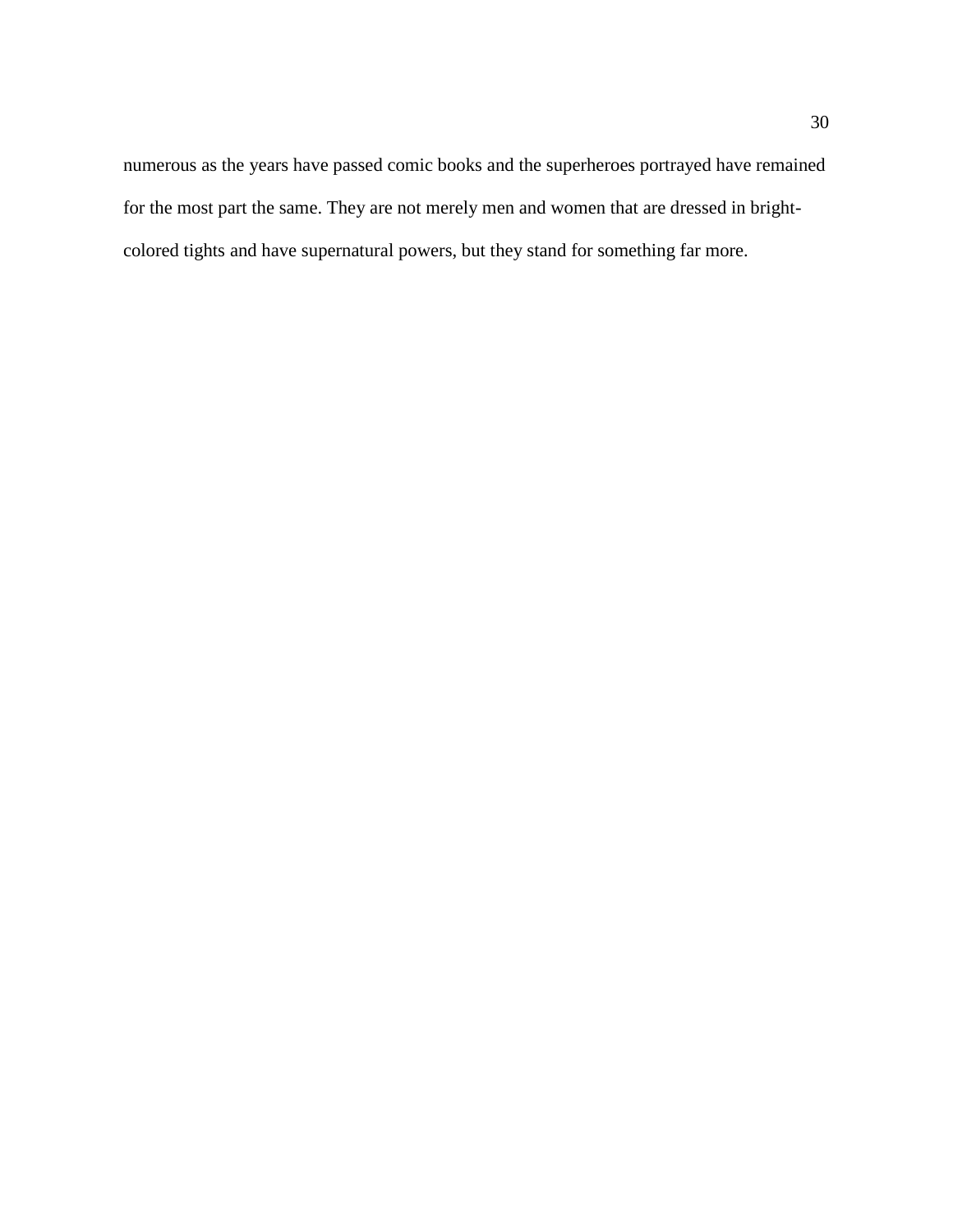### **Works Cited**

- Alaniz, José. "Death and the Superhero: The Silver Age and Beyond." *International Journal of Comic Art* 8.1 (2006): 234-48.*ProQuest.* Web. 14 Mar. 2015.
- Arnaudo, Marco. *The Myth of the Superhero*. Trans. Jamie Richards. Baltimore: Johns Hopkins University Press, 2013. Print.
- Byers, Thomas B. "A City Upon a Hill: American Literature and the Ideology of Exceptionalism." *American Studies in Scandinavia*. Vol. 29. (1997). Web. 17 Mar. 2015.
- Coogan, Peter. *Superhero: The Secret Origin of a Genre*. Austin, Texas: Monkey Brain Books, 2006. Print.
- Garrett, Greg. *Holy Superheroes: Exploring the Sacred in Comics. Graphic Novels and Films.* Louisville: Westminster John Knox Press, 2008. Print.
- Howe, Sean. *Marvel Comics: The Untold Story.* New York: Harper Perennial, 2012. Print.
- Lipset, Seymour Martin. *American Exceptionalism: A Double Edged Sword.* New York: W.W. Norton & Company, 1996. Print.
- LoCicero, Don. *Superheroes and Gods*: *A Comparative Study from Babylonia to Batman.*  Jefferson, NC: McFarland & Company, Inc., Publishers. 2008. Print.
- Mahaila, Rodica. "Strategies of Endurance: The Myth of American Exceptionalism*.*" *University of Bucharest Review*. 11.1 (2009). 43-49. Web. 13 Mar. 2015.
- Maslon, Laurence and Michael Kantor. *Superheroes: Capes. Cowls and the Creation of the Comic Book Culture.* New York: Crown, 2013. Print.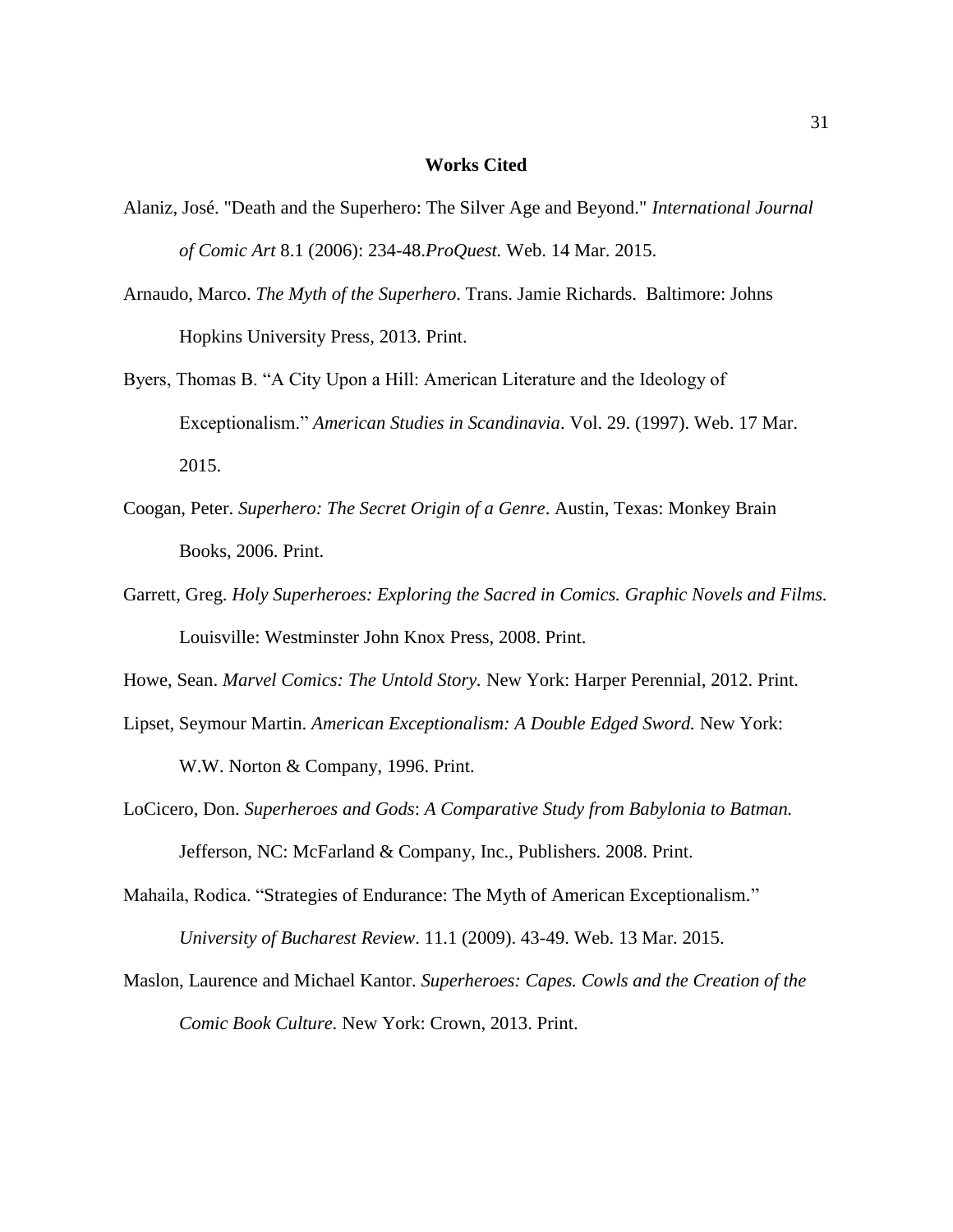Millar, Mark and Illus. Dave Johnson, Kilian Plunkett *Superman: Red Son*. 2003. New York: DC Comics, 2009. Print.

Moore, Alan and Illus. Dave Gibbons. *Watchmen*. 1986. New York: DC Comics, 2013. Print.

Morrison, Grant. *Final Crisis.* 2008. Illus. Carlos Pacheco, et. al. New York: DC Comics, 2013. Print.

- Packer, Sharon. *Superheroes and Superegos: Analyzing the Minds Behind the Masks*. Santa Barbara: ABC-CLIO, 2010. Print.
- Pak, Greg and Fred Van Lente Illus. Khoi Pham. *Chaos War*. 2010. New York: Marvel Worldwide Inc., 2011. Print.
- Robinson, Douglas. *American Apocalypses: The Image of the End of the World in American Literature*. New York: John Hopkins University Press, 1985. Print.

Rosenberg, Robin S. *Superhero Origins: What Makes Superheroes Tick and Why We Care*.

- Spanos, William V. "Redeemer Nation and Apocalypse: Thinking the Exceptionalism of American Exceptionalsim" *Literature Interpretation Theory* 25 (2014): 174-200. 2015. Print.
- Tye, Larry. *Superman: The High-Flying History of America's Most Enduring Hero*. New York: Random House, 2012. Print.

Waid, Mark. *Kingdom Come.* 1996. Illus. Alex Ross. New York: DC Comics, 2008. Print.

Zamora, Lois Parkinson, eds. *The Apocalyptic Vision in America: Interdisciplinary Essays on Myth and Culture.* Bowling Green: Bowling Green University Popular Press, 1982. Print.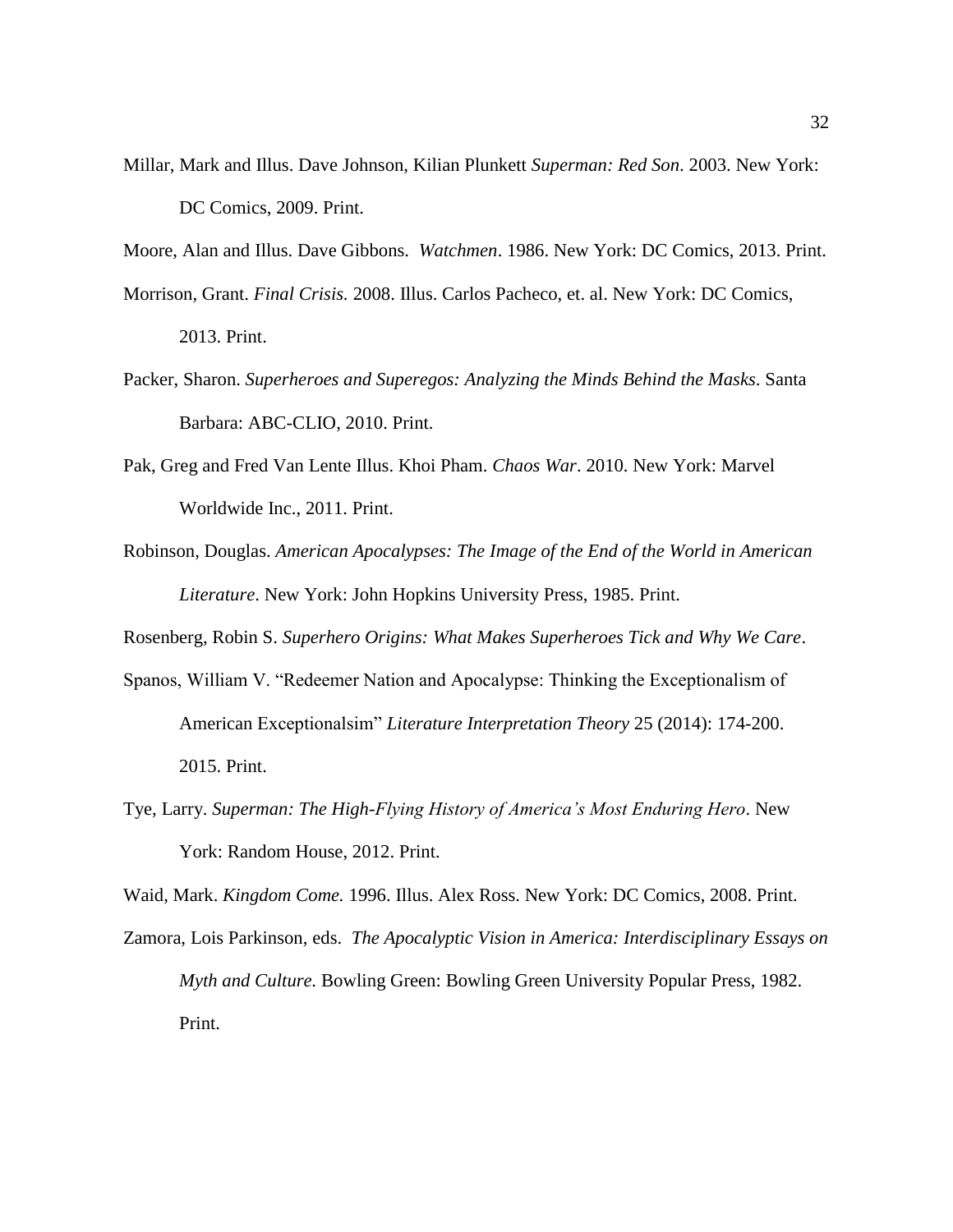### Growing Perspectives: A Close Reading of Provincialism in J.R.R. Tolkien's

*The Lord of the Rings*

by

Seth D. Naslund

Starred Papers

Submitted to the Graduate Faculty of

St. Cloud State University

in Partial Fulfillment of the Requirements

for the Degree

Master of Arts

33

April, 2015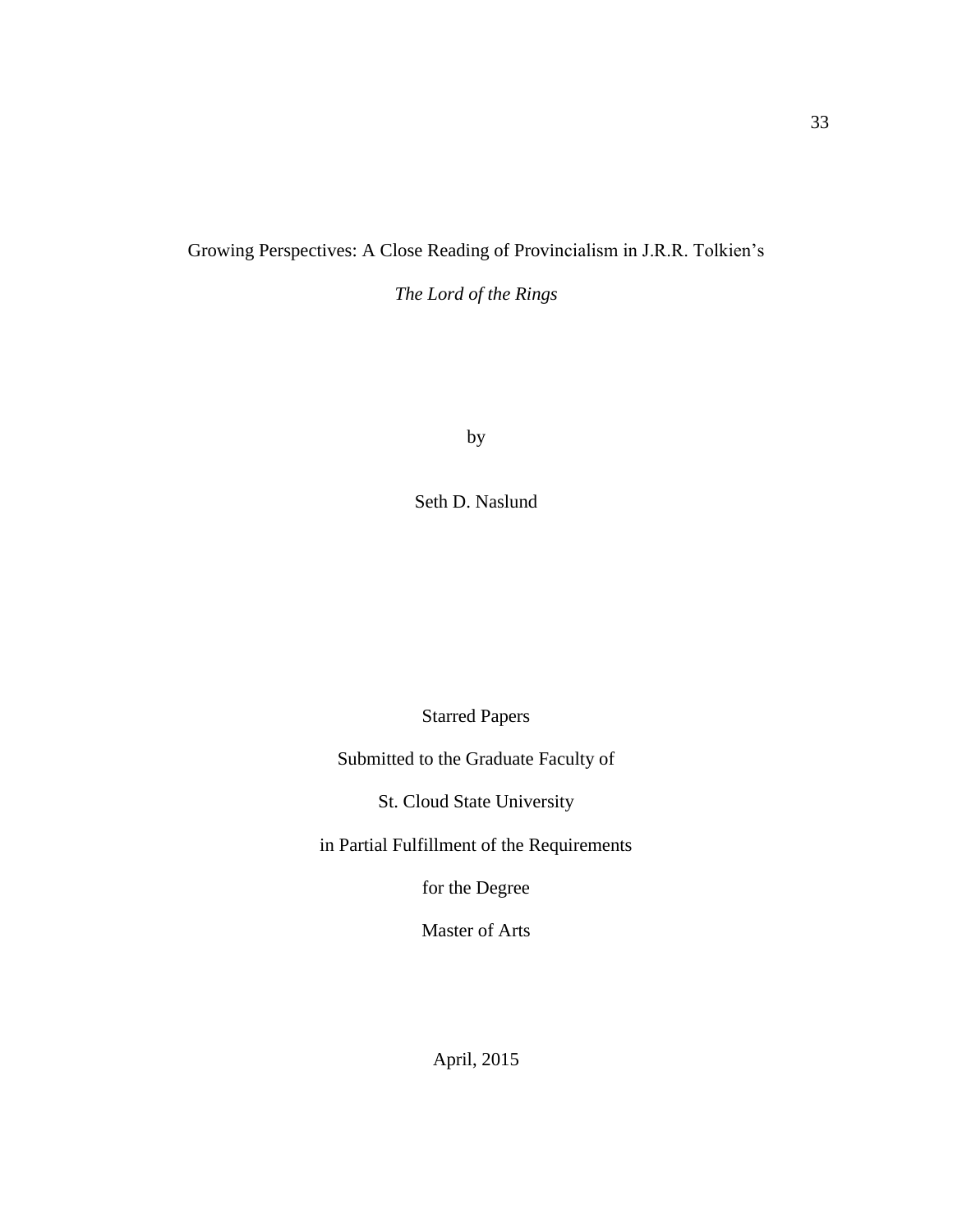# **Table of Contents**

| Section                                                                    | Page |
|----------------------------------------------------------------------------|------|
| Growing Perspectives: A Close Reading of Provincialism in J.R.R. Tolkein's |      |
|                                                                            | 35   |
|                                                                            |      |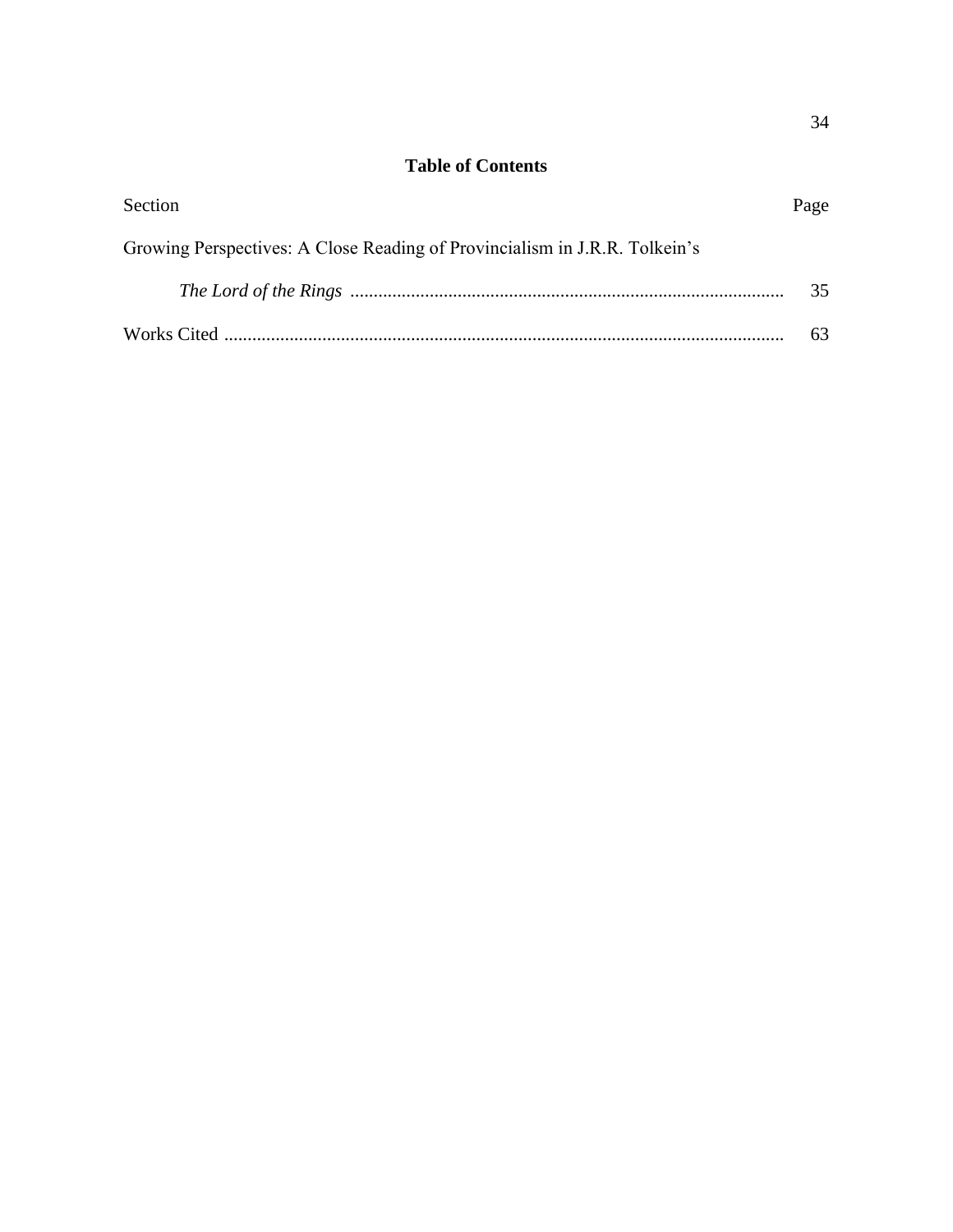### **Growing Perspectives: A Close Reading of Provincialism in J.R.R. Tolkien's**  *The Lord of the Rings*

In "The Council of Elrond," a chapter from J.R.R. Tolkien's *The Fellowship of the Ring*, Boromir displays an arrogance and smallness of mind that exemplifies a worldview pervading many of the cultures of Middle Earth. Boromir's small-mindedness can be seen in nearly every line of dialogue he speaks during the council, where he lauds the role of his own land, Gondor—and for that matter his own role—in the battle against Sauron. Yet, Boromir, because of his provincialism, is unable to comprehend the magnitude of the events that are building outside of the borders of his land. In *The Lord of the Rings* Tolkien creates other characters like Boromir, such as Saruman and Denethor, whose prevailing world view is similarly narrow. Within the text, Boromir is unable to look beyond the immediate needs of the land in which he dwells and this provincialism is a great source of conflict between him and other characters in the novel. The characters who exemplify provincialism in their own world view, like Boromir, Saruman, and Denethor, show themselves as either incapable or unwilling to adapt to a broader world view, and ultimately each of them meets their demise due to a failing in their character brought about by their smallness of mind.

Many of the characters within *The Lord of the Rings*, however, do not share in the provincialism that is so prominent in the character of Boromir. While some of the characters may begin as small-minded, over the course of the text they grow into characters that have a larger appreciation of the world around them and the various peoples that inhabit the world of Middle Earth. Two such characters that show this transformation during the novel are the hobbits Merry and Pippin. These two hobbits are often looked upon as little more than characters who serve in the role of comic relief. Yet in reality they are vital to the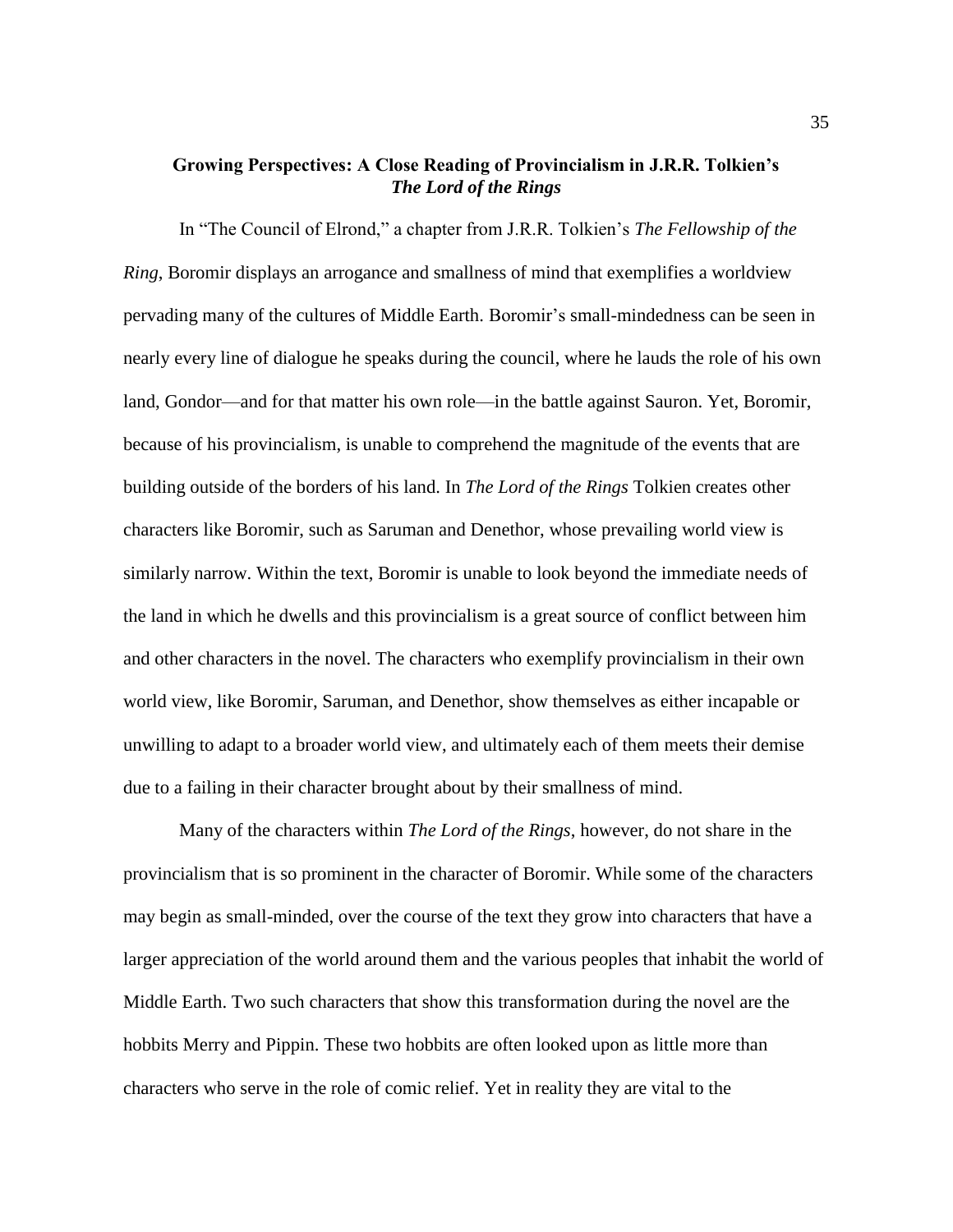understanding of the concept of provincialism in the novel and are instrumental in bringing a larger worldview to the inhabitants of their own land—the Shire. In my exploration of this idea, I build on the work of David M. Waito and Devin Brown, both of whom recognize Tolkien's focus on provincialism—and its opposite—in *The Lord of the Rings.* Both of these authors realize the unhealthy nature of the Shire, and those that dwell therein at the beginning of the narrative, and the need for hobbits to move beyond their provincial ways. I will also endeavor to assess the reasons why Tolkien may have felt that the theme of provincialism was an important one to include within his text, and why he makes such a noticeable change in the worldview of his main protagonists.

David Waito argues that the scouring of the Shire that occurs at the end of the novel overshadows the importance of the more prominent Ring quest. The Ring quest is incredibly important to the arc of the narrative, since it is the means by which the hobbits are prepared to be better able to save the Shire; however, Waito feels that there is far more occurring in the text than a quest to destroy a magical ring. He believes that it is only after the destruction of the Ring that the reader can begin to see that there is another quest that needs to be accomplished by the four hobbits (155). When they finally return to their homeland after all of their grand and dangerous adventures, the hobbits find that their homeland has changed for the worse and they know that they are the only ones capable of setting things right.

Waito explains that it is the quest of the Ring that leads to the training that each of the hobbits needs to be able to correct things in the Shire upon their return. If the four hobbits had never left the Shire on the Ring quest they would not have been capable of saving their homeland from both the outside threats that invade the Shire, such as Saruman and his band of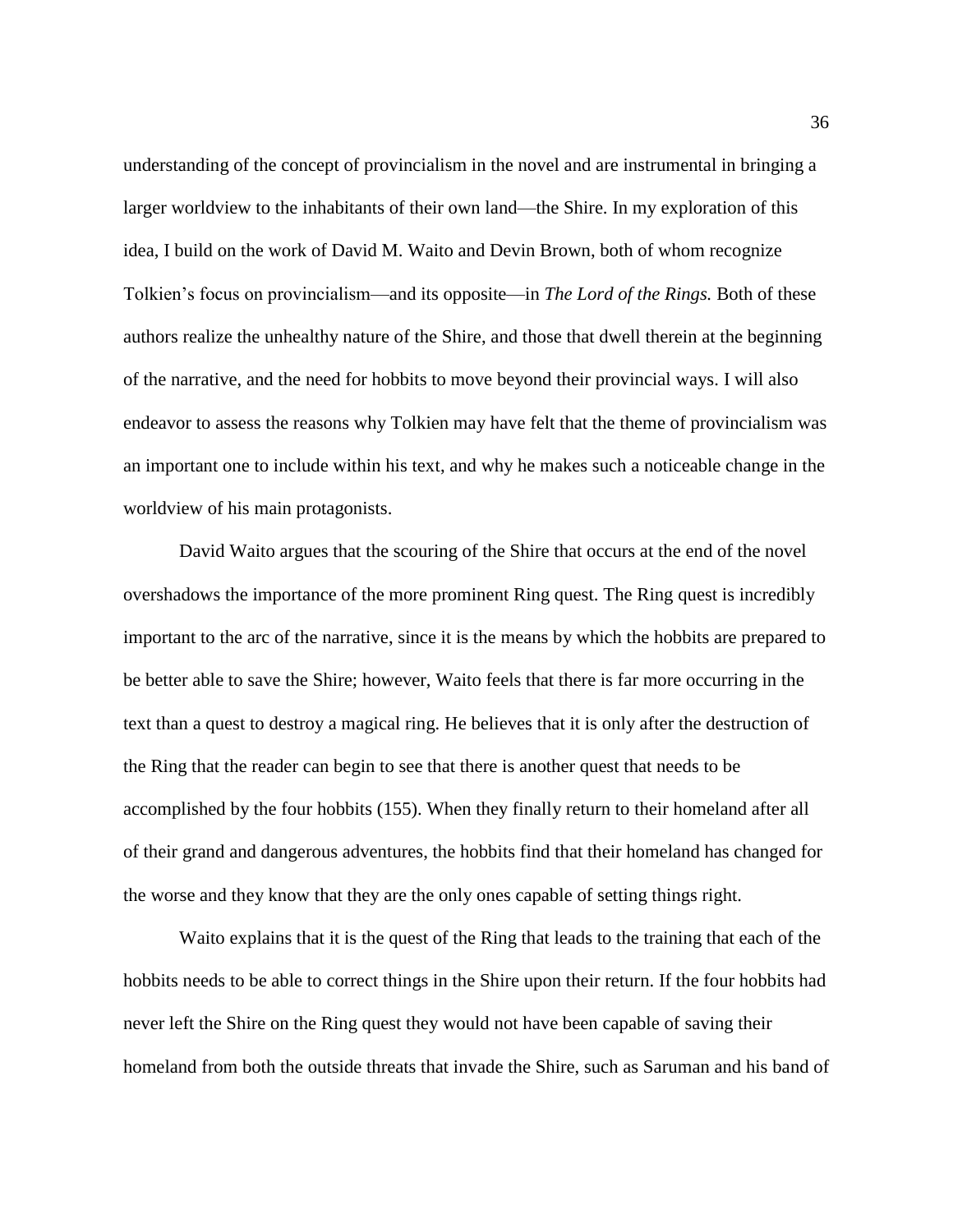ruffians, as well as the inner problems that pervade much of the land including the inherent provincialism that was held by many of the hobbits (158-59). Gandalf explains this to the hobbits when they reach the borders of their home saying, "that is what you have been trained for" (Tolkien, *The Return of the King* 1242<sup>9</sup>). It is not until this statement that the hobbits become fully aware of how important their travels really were and how much each of them has changed as a result. The destruction of the Ring was an event of enormous consequence, to be sure, but even the other experiences, such as those that occurred to Merry and Pippin, served as training for saving the Shire from its invaders. Finally, they begin to understand that their new-found worldview will help them to not only return the Shire to the beautiful place that it once was, prior to the invasion, but it will also allow them bridge the gap between the Shire and the outside world. Waito primarily concentrates on the journey of Frodo and Sam and the training that they receive over the course of their journey, and although he does make occasional reference to the narrative surrounding Merry and Pippin after the breaking of the Fellowship, their part of the narrative is neglected throughout his analysis.

Devin Brown also deals primarily with hobbits in his analysis of the text, though his focus is mainly on Frodo. Brown argues that Frodo, much like his uncle Bilbo, is a lover of isolation (164). He is not known for being very social among other inhabitants of the Shire and is not one who seeks companionship. In fact, throughout the narrative of *The Lord of the Rings*, Frodo constantly tries to seek a means of accomplishing the quest of the Ring on his own. From his attempt to leave the Shire secretly to his attempt to escape the companionship

 $\overline{\phantom{a}}$ 

<sup>9</sup> The edition of *The Lord of the Rings* used for this project is a three-volume work from Houghton Mifflin that has continuing page numbers from volume to volume. When there is a change in volumes used during the analysis the first citation will reflect this change with the inclusion of the volume title along with the author name.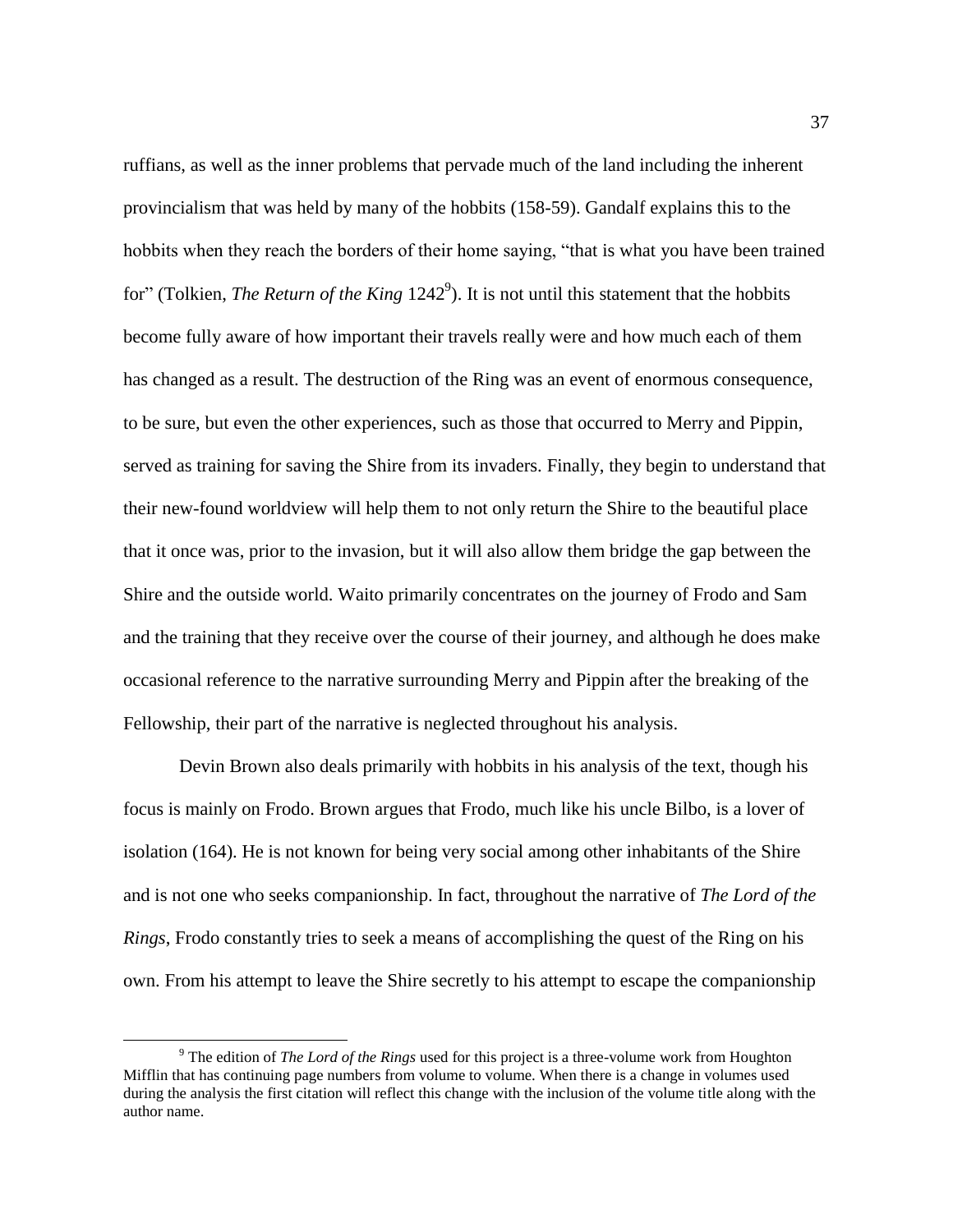of the Fellowship at Amon Hen, according to Brown, Frodo is always seeking a means of escaping companionship and a chance to return to isolation. He does eventually make strides towards accepting companionship and the help of others, but it is only after he sees how isolation can negatively affect an individual, in the character of Gollum, that Frodo truly begins to see the benefit of companionship and the drawbacks of remaining isolated (170). While Brown is definitely right in his discussion of the character of Frodo and his desire for isolation, I think that the discussion can be pushed further than his claim that just Frodo and Bilbo are exceptional incidents in the Shire by preferring isolation. Rather, this isolation is a culturally based one and an unhealthy provincialism pervades much of the Shire. Many of the inhabitants of the Shire enjoy and even encourage this type of existence, when it comes to dealing with people from outside of the bounds of the Shire, and see no need to have dealings with the other races of Middle Earth. Frodo in some ways can stand as a representative of the Shire's isolationist tendencies and the desire of the culture of hobbits as a whole to remain isolated from the other people in the world. While Brown does suggest that towards the end of the text that Frodo has made strides in improving on his isolationist tendencies, he also admits that Frodo has not entirely changed and still has a considerable ways to go before he would become an active and contributing member of a community (172-73). The same can be said of the Shire, as well, in that it has, by the end of the text, taken strides towards improving its provincial and isolationist tendencies, but there is still much change that must be brought about to give the hobbits a wider and more comprehensive worldview. In this the characters of Merry and Pippin play an influential role and show a much healthier change from the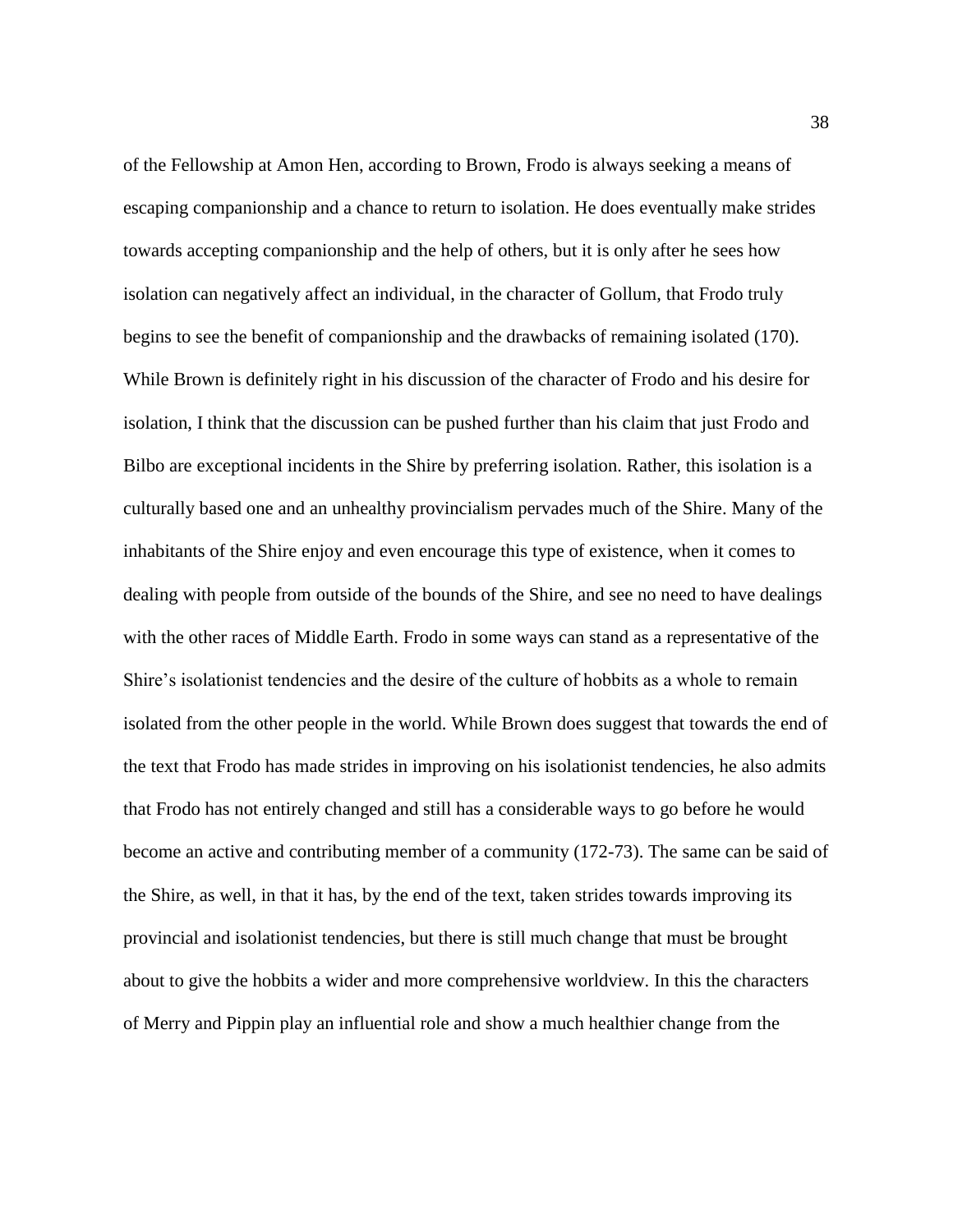isolation that they had grown up with in the Shire and a natural willingness to become a part of a larger world and learn about other cultures throughout Middle Earth.

Much of the scholarship that has been done on Tolkien's *The Lord of the Rings* concerns the main narrative of the novel, the quest to destroy the Ring by the hobbits Frodo Baggins and Sam Gamgee. Yet there is far more occurring within Tolkien's narrative than merely the journey to destroy the One Ring. While the main thrust of the novel deals with the journey of Frodo and Sam and how they are changed as a result, the journey and transformation that Merry and Pippin undergo is nearly as drastic. Thus it is my intention to examine how Waito and Brown discuss the original text and appropriate the themes in their articles and further the work they have done on the text. To do this I will be examining the theme of provincialism in the text and how the hobbits Merry and Pippin fit into this discussion. Compared to the other characters in the text Merry and Pippin are neglected in much of the criticism surrounding *The Lord of the Rings* since they are young hobbits who often times get into mischief of various sorts resulting in them not always being taken seriously. While this view of the characters is accurate, it does not do justice to the transformation that both experience over the course of the novel.

 Through the course of their journey, Merry and Pippin interact with nearly all of the races of Middle Earth. From dwarves, wizards, and the different kingdoms of men and elves to even orcs and the mysterious tree-like creatures the Ents, these two young hobbits have exchanges with more of the diverse creatures of Middle Earth than any other character within the novel. It is the knowledge gained by these diverse interactions that Merry and Pippin are able to put to use once their travels are over and they return to their home in the Shire. Once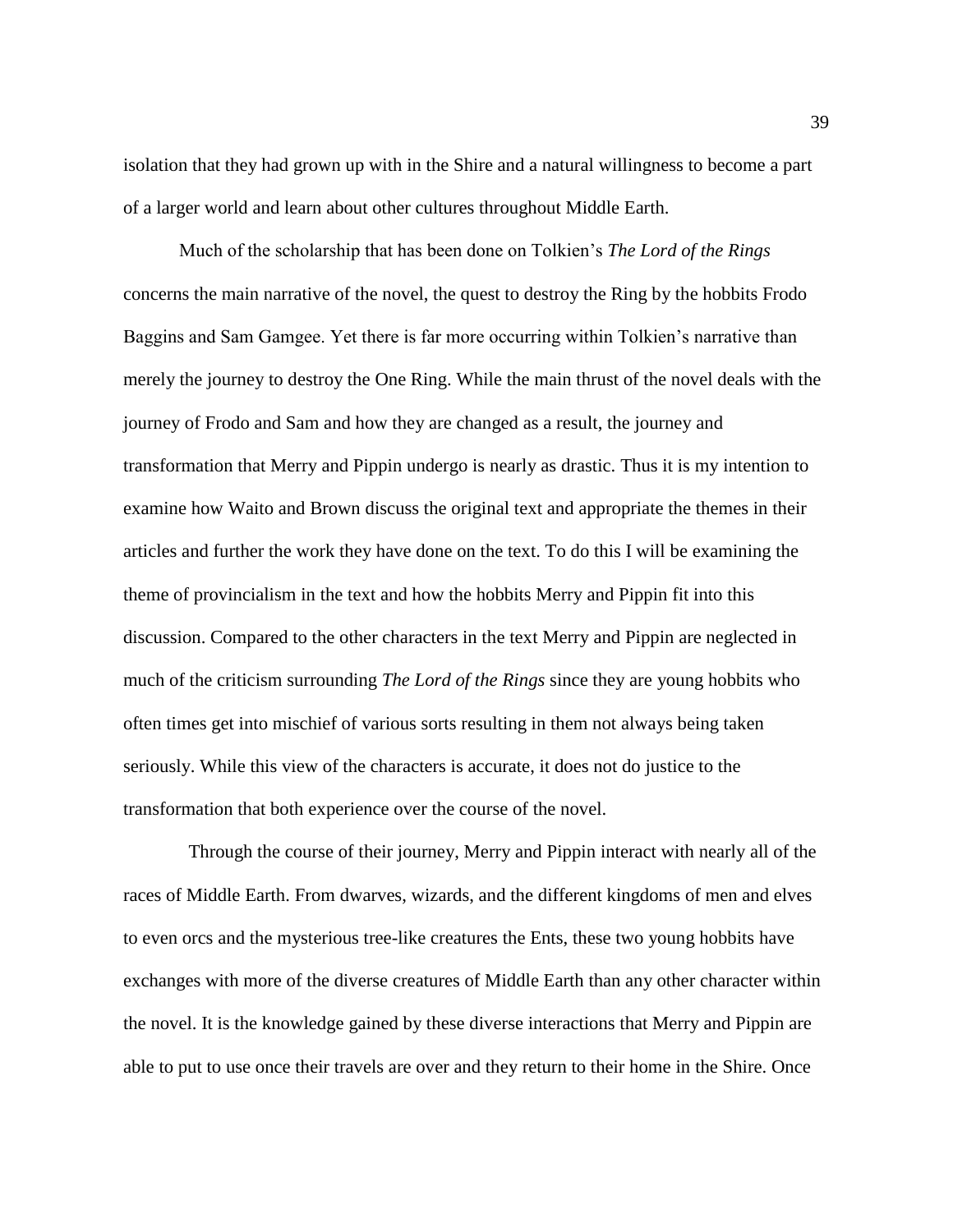there, these two hobbits play an influential role in returning the Shire to the way it once was, but with a broader worldview. In fact these two take a commanding role in the military actions of the hobbits which shows how they have gone from being followers who rely upon others to give the orders to those who command respect and give orders to those around them.

Before we begin a deeper analysis of Merry and Pippin and the physical and ideological journey that they undergo, it is useful to see how Tolkien sets the hobbits up in a provincial society and how it should come as no surprise that they are closed minded when it comes to dealings with the other peoples of Middle Earth. At the beginning of his novel Tolkien, in a prologue, gives his readers a brief history of information about the race of the hobbits who play a large role in the narrative. Delving deep into their background Tolkien, describes what the hobbits like and dislike and from the beginning he sets them up to have a provincial outlook on the world. Tolkien explains that "A love of learning (other than genealogical lore) was far from general among them," (Tolkien, *The Fellowship of the Ring* 3) which implies that hobbits do not care to learn any information that goes beyond their immediate family. While initially they were part of a larger kingdom and had been given to live in the lands that they dwelt in by the King of Gondor, as time passed and the line of kings in Gondor failed the hobbits began to isolate themselves even more and they, "meddled not at all with events in the world outside" (Tolkien 6). Thus from the opening prologue of his narrative, Tolkien is creating a simple people who care little for the wider events of the world surrounding them and even should the events concern them in some way, it is unlikely that they would even care to learn about them.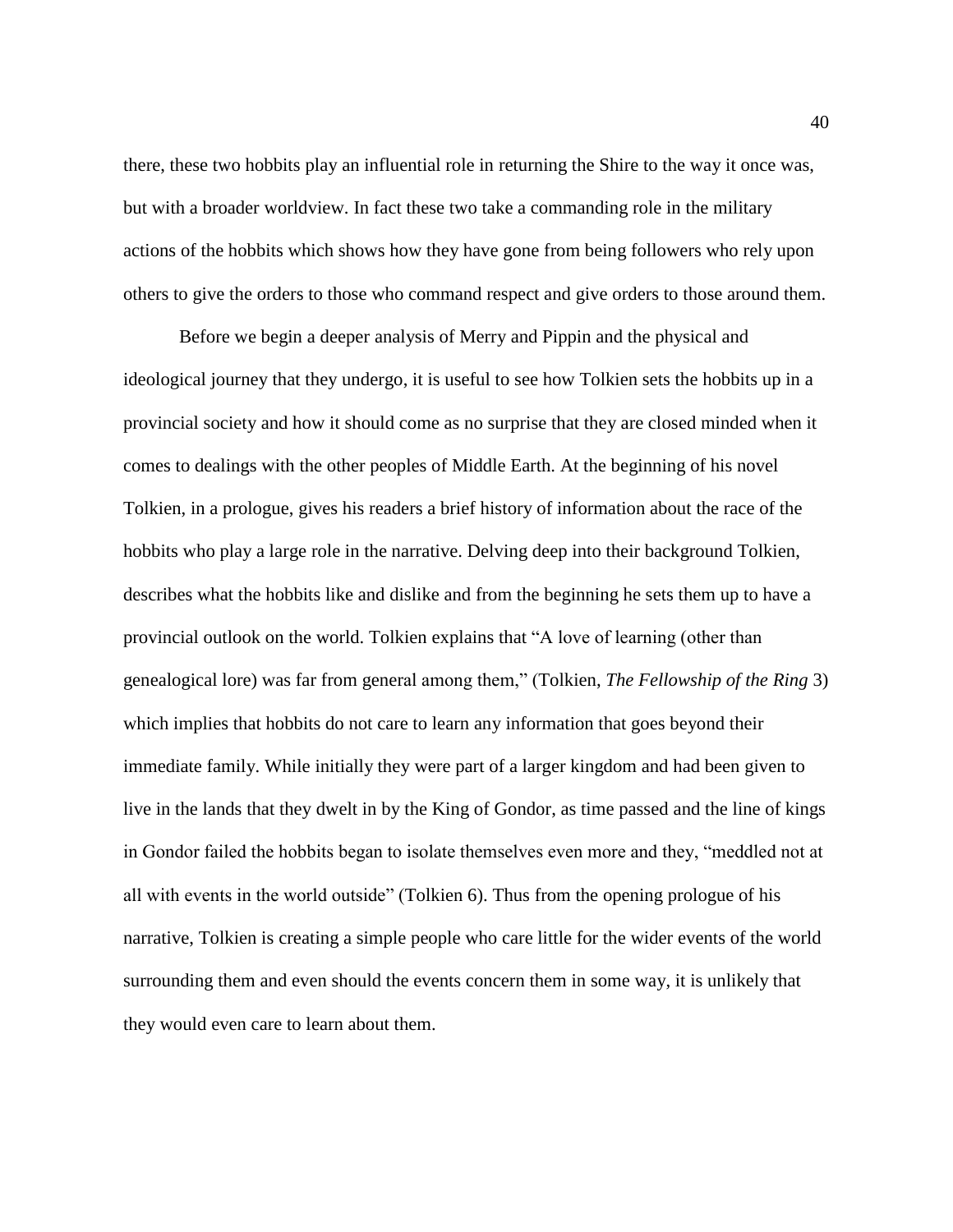This isolation went on for so long that many hobbits (except Bilbo and Frodo, who both had dealings with dwarves and elves) had no real knowledge of what the world beyond the borders of the Shire was like. Rather they lived their lives in willing ignorance: "And there in that pleasant corner of the world they plied their well-ordered business of living and they heeded less and less the world outside where dark things moved, until they came to think that peace and plenty were the rule in Middle Earth and the right of all sensible folk" (Tolkien 6). Brown suggests that Frodo suffers from an inclination for isolation over community (165), yet it seems as though this view can be pushed beyond the individual to the entire community. While Frodo to a certain degree desires privacy from the other hobbits, that decision may have been influenced by the closed-minded worldview that he sees in the other inhabitants of the Shire. Thus the theme of provincialism becomes apparent over and over in the first few pages of the text, suggesting that Tolkien felt it was an important one to understand, but not necessarily a positive attribute for a society to emulate.

The hobbits also try to stop the outside world from affecting them within their own borders, as well: "And as the days of the Shire lengthened they spoke less and less with the Elves, and grew afraid of them, and distrustful of those that had dealings with them; and the Sea became a word of fear among them, and a token of death, and they turned their faces away from the hills in the west" (Tolkien 9). Jane Chance discusses the hobbits' attempts to remain isolated from the rest of the world and how this desire has led to some unhealthy effects throughout much of the Shire. For one thing, she mentions the use of the word "queer" and how hobbits have a general tendency of using this word to mean something outside of their day-to-day experiences and expectations (27). In general this word is used in reference to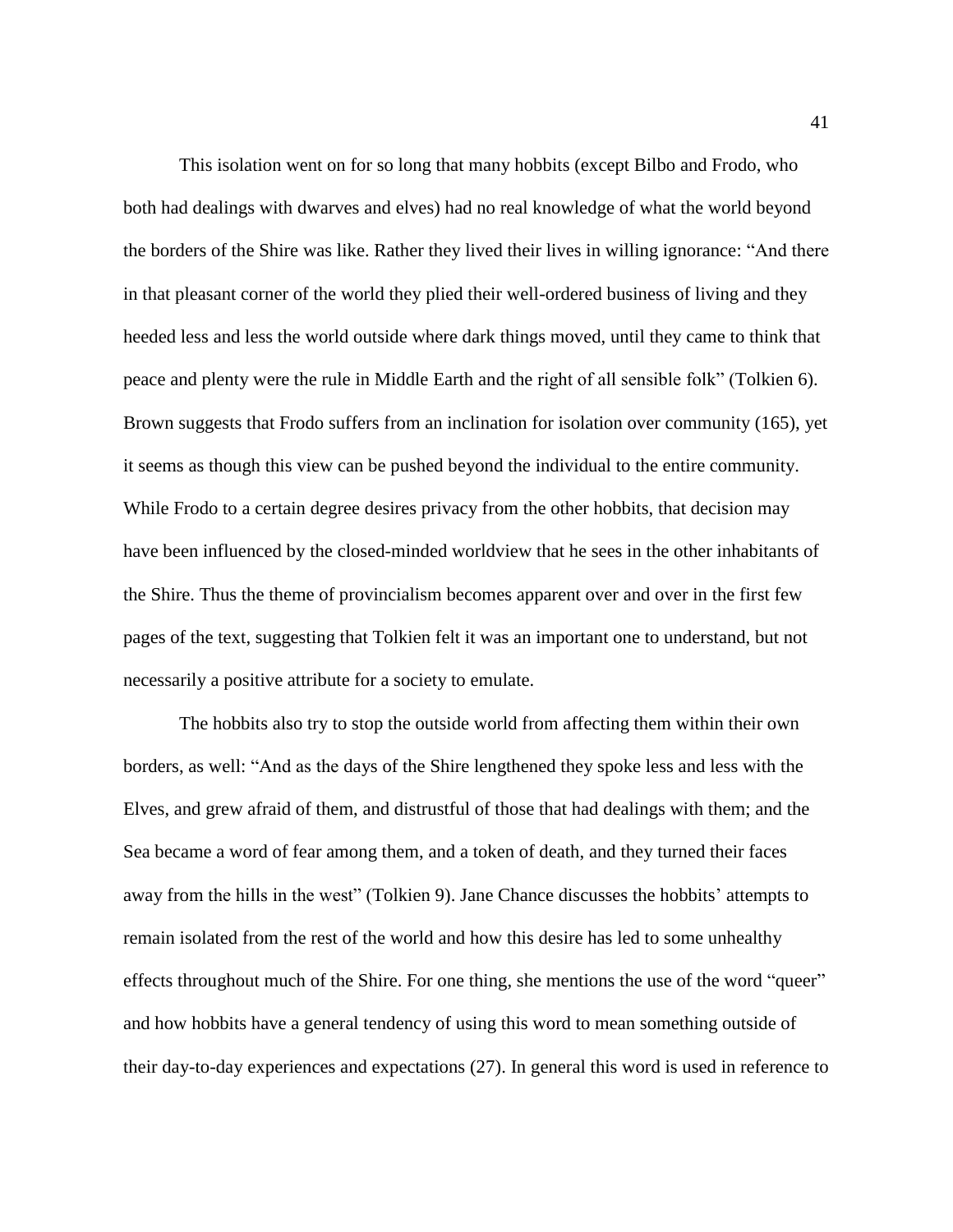things outside of the Shire, but in the early parts of the text one can see that hobbits will often use the term as well in reference to their fellow hobbits that do not fit the traditional expectations of a hobbit. For instance Bilbo was held to be queer by the other hobbits if only for the reason that he has dealings with other races and likewise Frodo is looked at in a similar light due to his familial ties. As Sandyman the miller states to the other patrons of *The Ivy Bush* an inn in the Shire, "Bag End's a queer place, and its folk are queerer" (Tolkien 29). Thus even amongst themselves the hobbits are unwilling to trust anything that is new and different.

This distrust of anything that is not hobbit-like or that goes beyond the norms of hobbit society shows the complete closed-mindedness that became the rule in the Shire, so much so that the hobbits "were, in fact, sheltered, but they had ceased to remember it" (Tolkien 7). This willing ignorance amongst the hobbits displays that they had isolated themselves for so long from society that anything that was from the outside world was viewed with suspicion and fear. In reality one of the only official offices that had been created in the Shire was the office of the bounders which comprised "A large body, varying at need, was employed to 'beat the bounds', and to see that Outsiders of any kind, great or small, did not make themselves a nuisance" (Tolkien 13). Hence even in this small statement, the hobbits show their utter provincialism in that they look at 'Outsiders' as a mere nuisance rather than any real danger. It shows how sheltered they truly were from the greater events occurring beyond their borders and how out of touch they were with the world around them. Yet even the hobbits in their innocent ignorance, could know that something in the world must be wrong for the simple fact that "the Bounders, as they were called, had been greatly increased.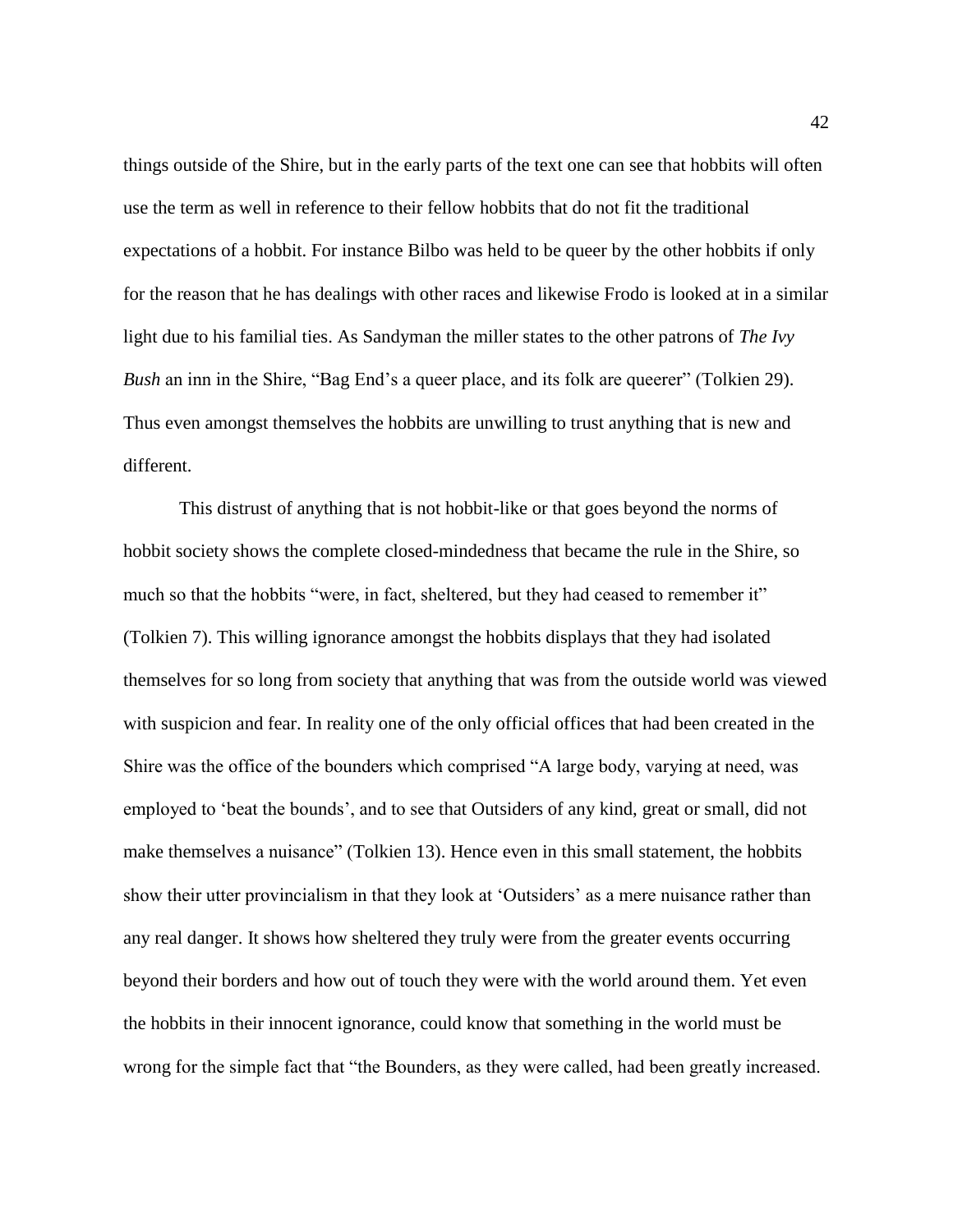There were many reports and complaints of strange persons and creatures prowling about the borders, or over them: the first sign that all was not quite as it should be, and always had been except in tales and legends of long ago" (Tolkien 13). Once again the fact that none of this proves to be a cause for concern amongst any of the hobbits, shows the obliviousness that had taken over the Shire at the mere possibility that things in the wider world were not going as well as they should be. However, once the reader gets deeper into the narrative, it becomes apparent that, while the vast majority of hobbits are provincial in their world outlook, there are others who are willing to gain a wider experience of the world around them.

Like Waito, I will focus primarily on the chapter "The Scouring of the Shire," and specifically how Merry and Pippin react once they return home from their long journey and how they have changed from the innocent and provincial hobbits that left the Shire. However, rather than immediately jumping into an analysis of how they act in "The Scouring of the Shire," it would perhaps be beneficial to look at how they change over the course of their journey and instances in which the characters are portrayed as showing some growth and gaining a larger view of the world. This growth happens at several points throughout the text and at times their immaturity and ignorance is still evident, but both Merry and Pippin make considerable changes throughout the text. The first step on their path to escaping the provincialism that pervades the Shire happens when they learn of Frodo's intentions of leaving his home.

Merry and Pippin, unlike most hobbits, prove to be different in that they show a willingness to experience things outside of the Shire even though they are unsure the dangers that their travels will entail. For much of the text they are portrayed as young and immature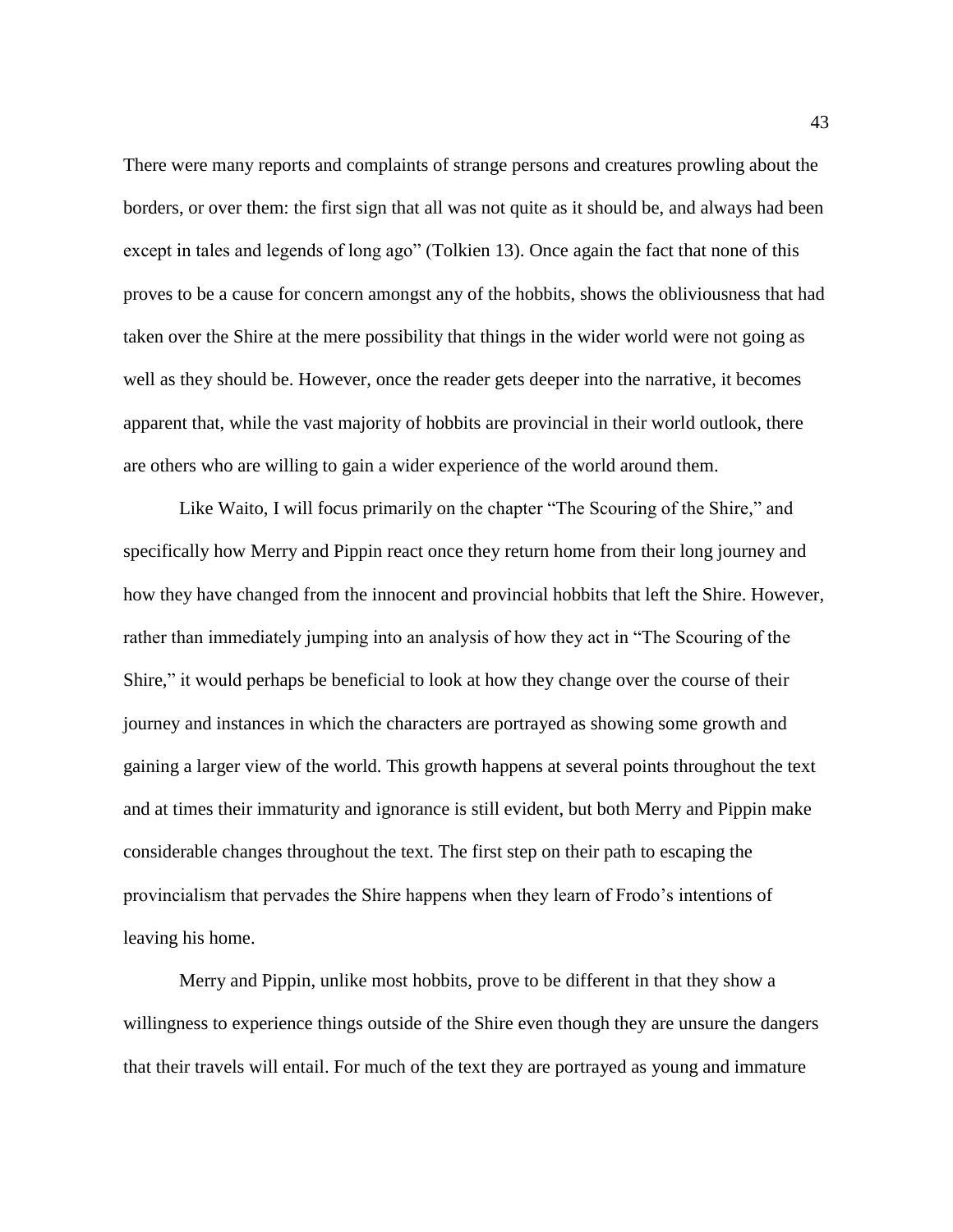hobbits who have become enculturated into the prevailing ideology that many residents of the Shire accept. Thus when Frodo leaves the Shire on his initial quest to take the Ring to the safety of Rivendell there are only four of his friends that are aware of what he is about to undertake. Even in this small group there is a distinction, separating those who are willing to join him upon this quest and those who want to stay behind. While Merry, Pippin, and Sam insist on joining Frodo on this dangerous quest, Fredegar (Fatty) Bolger remains behind in part to keep of the appearance that Frodo is still around, but also out of fear of leaving the safety of his home: "Fond as he was of Frodo, Fatty Bolger had no desire to leave the Shire, nor to see what lay outside it" (Tolkien 134). This proclivity is not an isolated incident but shows the complacency of most hobbits in the Shire and unwillingness to leave the comforts of home even for the sake of a good friend.

Merry and Pippin are an interesting study in the world of hobbits in part due to their willingness to leave the Shire for the sake of a friend. Unlike Sam, who is ordered by Gandalf to join Frodo upon his quest (Tolkien 80), though he may have still gone anyway, Merry and Pippin voluntarily join Frodo out of friendship and concern over the safety of their friend: "You do not understand!" said Pippin. "You must go—and therefore we must, too. Merry and I are coming with you" (Tolkien 129). Merry goes on even further than Pippin when insisting that Frodo can trust his friends:

> "It all depends on what you want," put in Merry. "You can trust us to stick to you through thick and thin—to the bitter end. And you can trust us to keep any secret of yours—closer than you keep it yourself. But you cannot trust us to let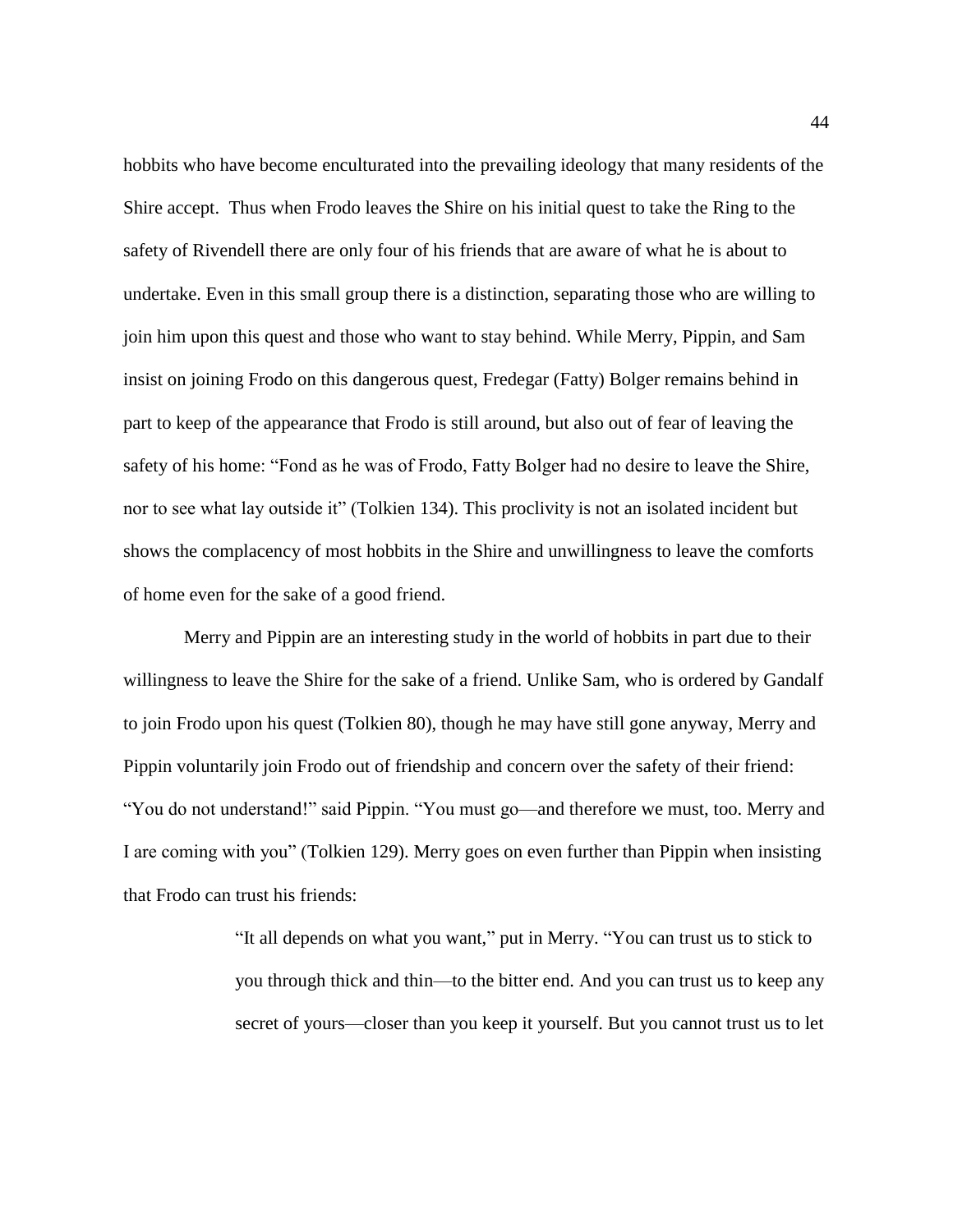you face trouble alone, and go off without a word…We are horribly afraid—

but we are coming with you; or following you like hounds." (Tolkien 132) Thus one can see that even the provincialism that the hobbits may have felt was not enough to deter them from leaving the comforts of home for the sake of Frodo even though none of the hobbits were truly aware of the dangers that they were likely to meet on the road.

Pippin is a member of one of the wealthiest and most powerful families in the Shire. The Shire was governed by an individual referred to as a Thain, and it was this position of authority to which Pippin would eventually ascend. However, when the reader at first meets Pippin he seems more akin to a child than a leader of hobbits or a potential contributor to the momentous events that were transpiring in the wider world around him. Rather than being any true source of assistance to Frodo in the initial stages of his journey, Pippin instead insists on frequents rests and meals (Tolkien 89, 97, 110). He does not seem to be a hobbit that was made of the same stock as his ancestor Bullroarer Took who was revered for winning the Battle of Greenfields by knocking king Golfimbul's head off of his shoulders (Tolkien, *The Hobbit* 17). Yet as is so often the case with hobbits there is far more to them than what initially meets the eye.

Merry, like Pippin, hails from an illustrious family and is one of Frodo's few close friends in the Shire. For much of the early part of the narrative Frodo relies heavily upon Merry to be his closest helper. From the time that Frodo's uncle Bilbo leaves the Shire, Merry plays an important role in Frodo's life. Whether it be escorting unwanted guests out of Bag End (Tolkien, *Fellowship* 48) or procuring a new home from Frodo at Crickhollow in Buckland (83), Merry does many things for Frodo. This take charge attitude continues when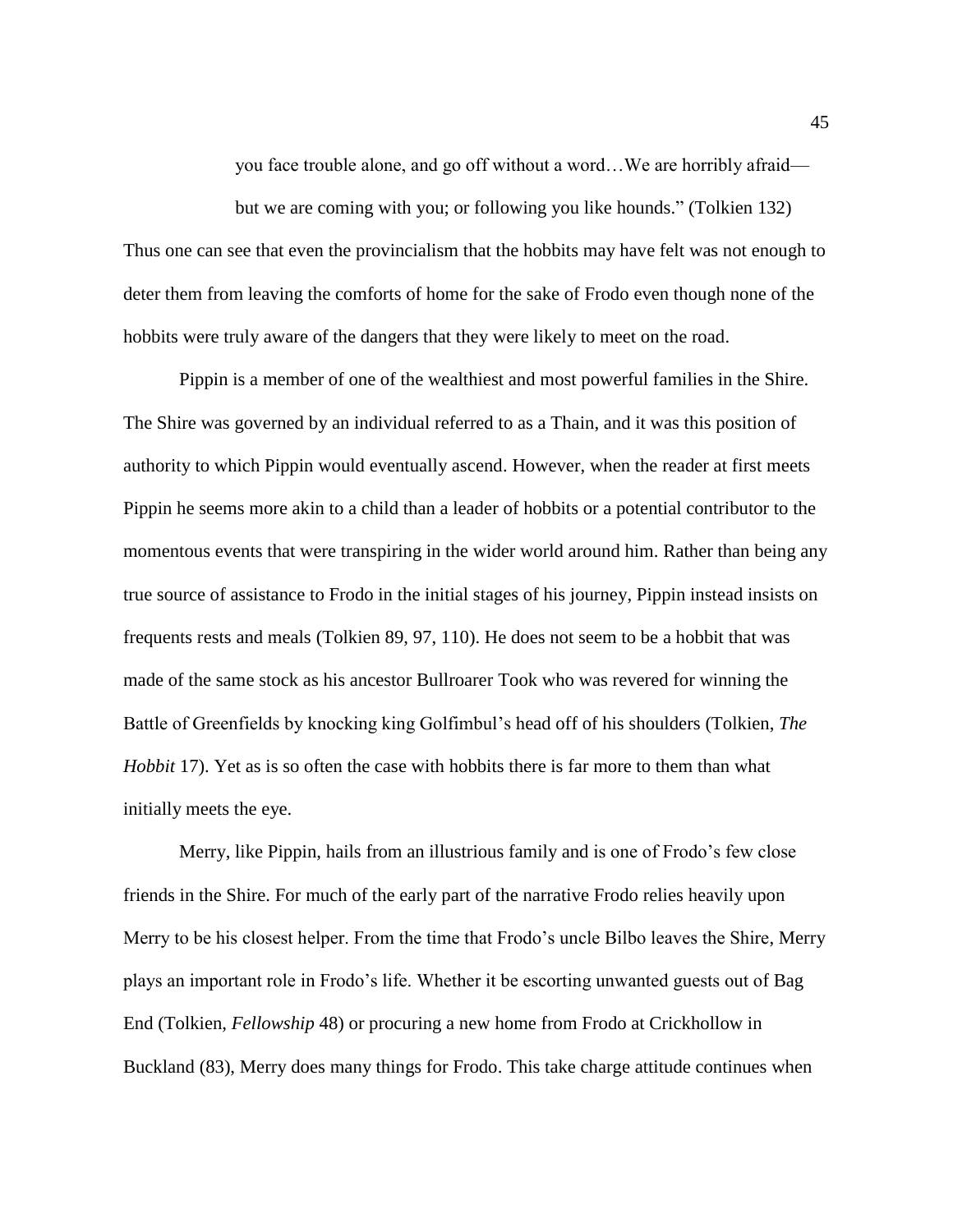Merry, Pippin, and Sam join Frodo on his quest to take the Ring to Rivendell. Perhaps his willingness to take the lead in certain situations can be connected to his role as a Brandybuck. Hobbits viewed Bucklanders as queer folk and even though they were hobbits as much as any Baggins or Boffin, they lived near strange places like the Old Forest and the Brandywine River. Both of these locations were a cause for fear and suspicion for the majority of hobbits and any that would willingly live in such a location must be queer in some way or another.

Even though initially on the surface Merry and Pippin do not seem much like heroes, even by hobbit standards, Tolkien sets up their potential for heroism early on and suggests that like all hobbits there is more to them than what one might expect: "Even in Bilbo's time the strong Fallohidish strain could still be noted among the greater families such as the Tooks and Masters of Buckland" (Tolkien 4). Tolkien suggests that the Fallohides were hobbits who, unlike their fellow halflings, were willing to act in a heroic manner uncommon to most hobbits. For the most part the narrative of Merry and Pippin is connected; however, the two hobbits eventually do become separated and are forced to rely upon themselves rather than a fellow hobbit to help them through difficult situations. This separation that the two hobbits are forced to undergo does eventually show their true heroism in that they both commit great acts of courage that have a lasting impact on the shape of Middle Earth and show how they have come from viewing things through the eyes of a hobbit and being concerned only for themselves, to gaining a better understanding of the needs of others and playing an active role in world shaping events. These changes that affect them are not instantaneous, but rather are the product of long travels and after dealings with many of the diverse races that dwell in Middle Earth. With each subsequent adventure that the two young hobbits undergo, one can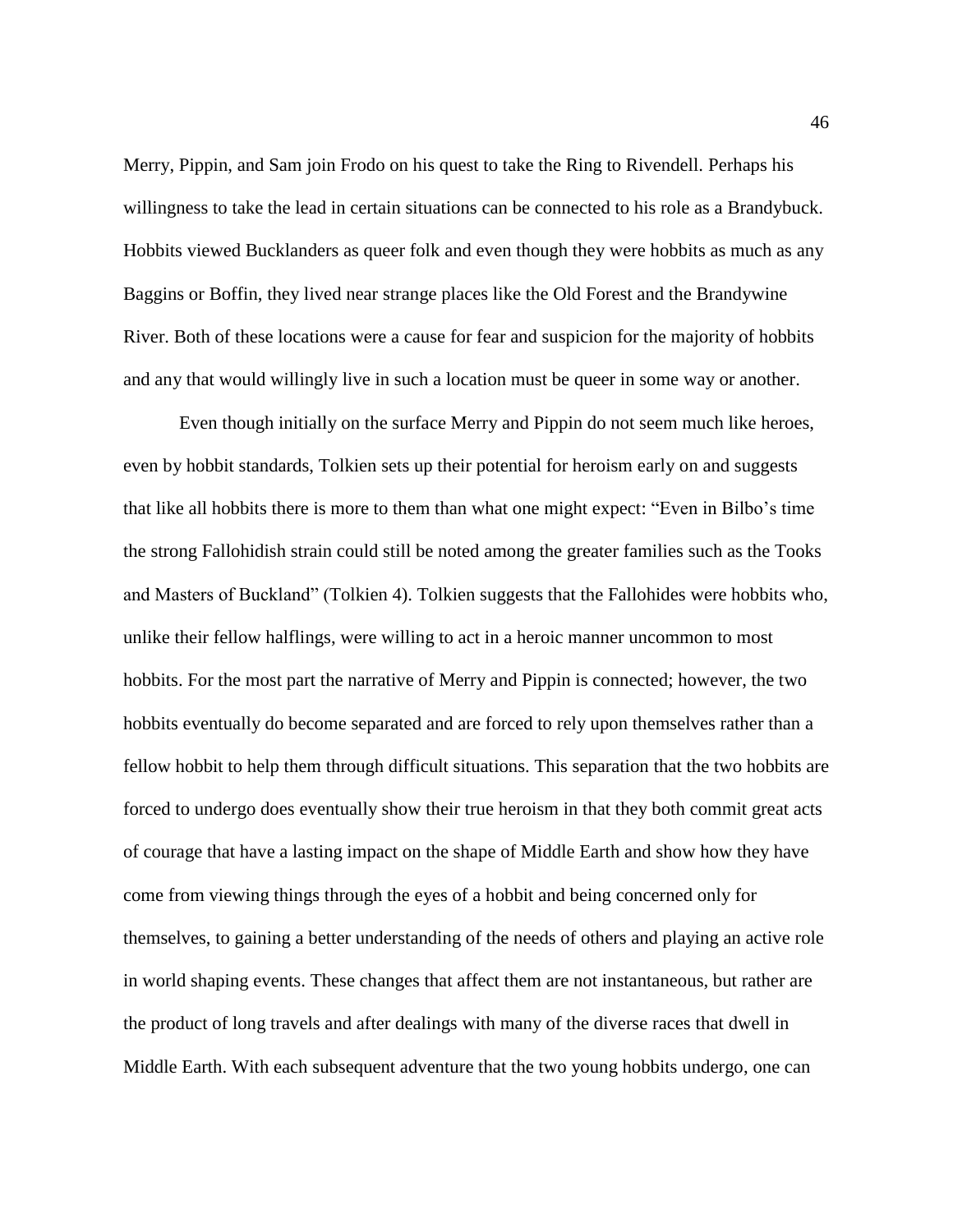see the gradual change of shedding their enculturated provincial worldview and gaining a more worldly perspective of the events that were transpiring around them. At first when the two hobbits join Frodo on his quest, it is out of loyalty to a friend and a need for hobbits to stick together when entering into the unknown. Yet as the story progresses and Merry and Pippin continue to grow as characters one can see that, while they still are accomplishing their various deeds for the purposes of helping out their fellow hobbits, in reality they are also doing it to help out their new friends that they have made in their trek across Middle Earth.

The provincialism that Merry and Pippin suffer from, unlike the provincialism seen in characters like Boromir, Saruman and Denethor, is not one of open hostility towards other races and cultures, but is more founded in ignorance and the enculturation that occurs from living an entire life in the sheltered Shire. One of the first instances that slowly begins to reveal the larger world to these two hobbits is their night in Bree. While Bree is not a location that is that far from the Shire, like many things outside of the Shire it is considered to be queer. It is an instance of the Big Folk (humans) living in the same village as hobbits which is immediately a new experience for Merry and Pippin. It is while they are in Bree that their actions reveal their ignorance of the danger of the situation.

Pippin is the first of the two hobbits who allows his ignorance to potentially endanger the mission while in the common room of the Prancing Pony. Although he has been with Frodo for the entirety of the quest and has experienced the fear of the Black Riders, been trapped by Old Man Willow, and the Barrow-Wights, these experiences have not served to dampen his youthful exuberance or taught him to use caution. Rather Pippin shows his smallness of mind in the common room by believing that all those around him are friends, and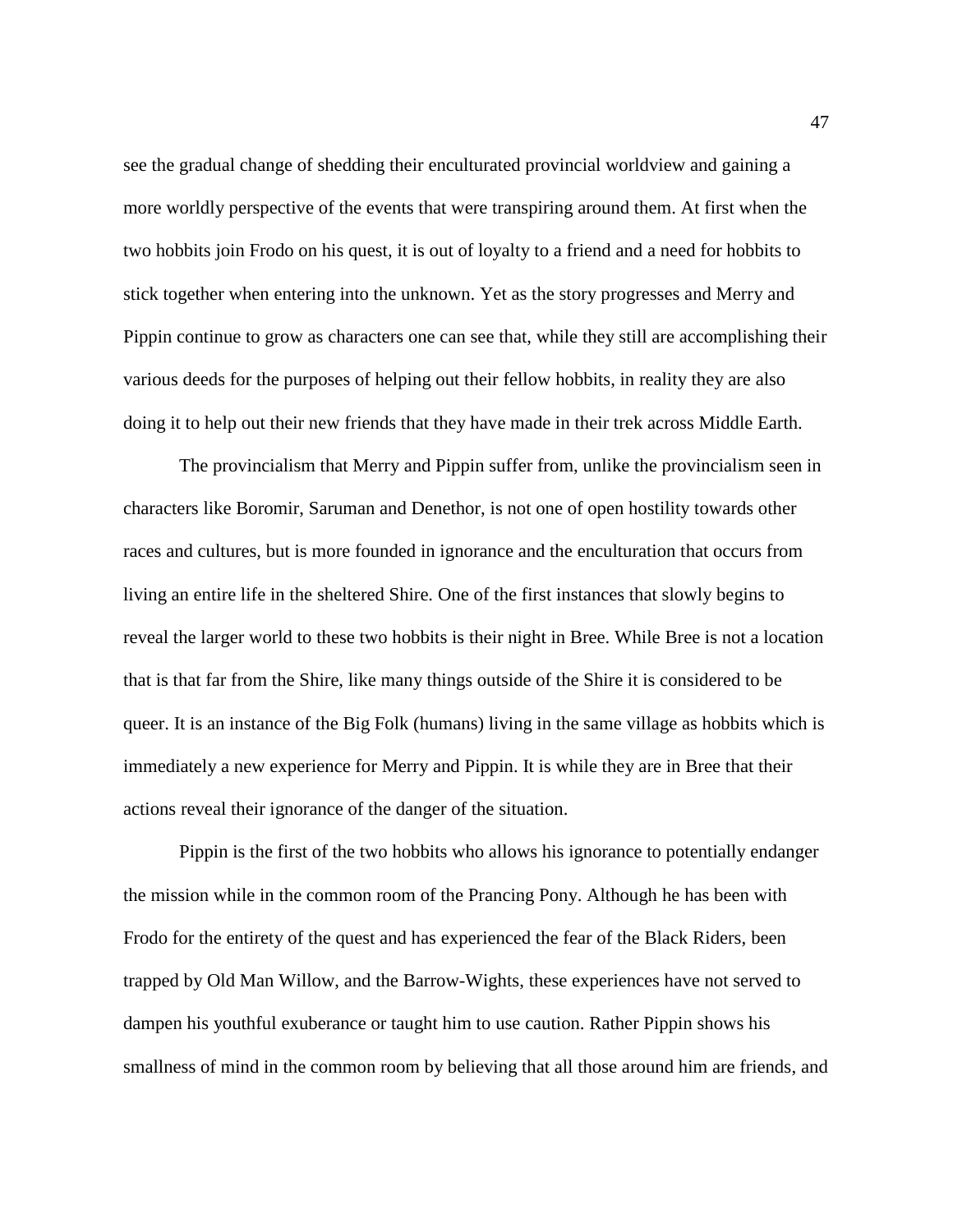he begins to speak freely with them as though he and his fellow companions are in no danger. Merry, who did not join them in the room, being perhaps a bit wiser than the others: "don't forget that you are supposed to be escaping in secret, and are still on the high road and not very far from the Shire!" (Tolkien 195). Once they are in the common room even though there are men, dwarves, and hobbits all gathered together there is still a division both in the races themselves as well as the subject matter discussed. The men in the inn are concerned events on a more global scale "The Men and Dwarves were mostly talking of distance events and telling news of a kind that was becoming only too familiar" (Tolkien 194). However the hobbits, "did not pay much attention to all this, as it did not at the moment seem to concern hobbits" (194) and rather are more interested in stories of the Shire.

Although he had been warned about possible dangers, Pippin does not take the advice to heart but rather begins telling tales of the Shire. What might to some be considered to be no more than an innocent tale of happenings in the Shire could soon lead to suspicion being cast upon these hobbits by figures that are looking for them. Pippin, ever the showman, earns laughter through a tale about the Mayor of the Shire which leads him to relate the narrative of Bilbo's birthday party and his mysterious disappearance from the Shire. It is Strider, a Ranger, who alerts Frodo's attention to the danger of letting Pippin continue on telling tales unchecked: "if I were you, I should stop your young friends from talking too much. Drink, fire, and chance-meeting are pleasant enough, but, well—this isn't the Shire" (Tolkien 196). Thus Frodo intervenes to prevent from Pippin from going too far with his story and potentially reminding the people of Bree of the mysterious disappearance of Bilbo many years before. In the end, Frodo causes an even bigger scene than Pippin by disappearing, which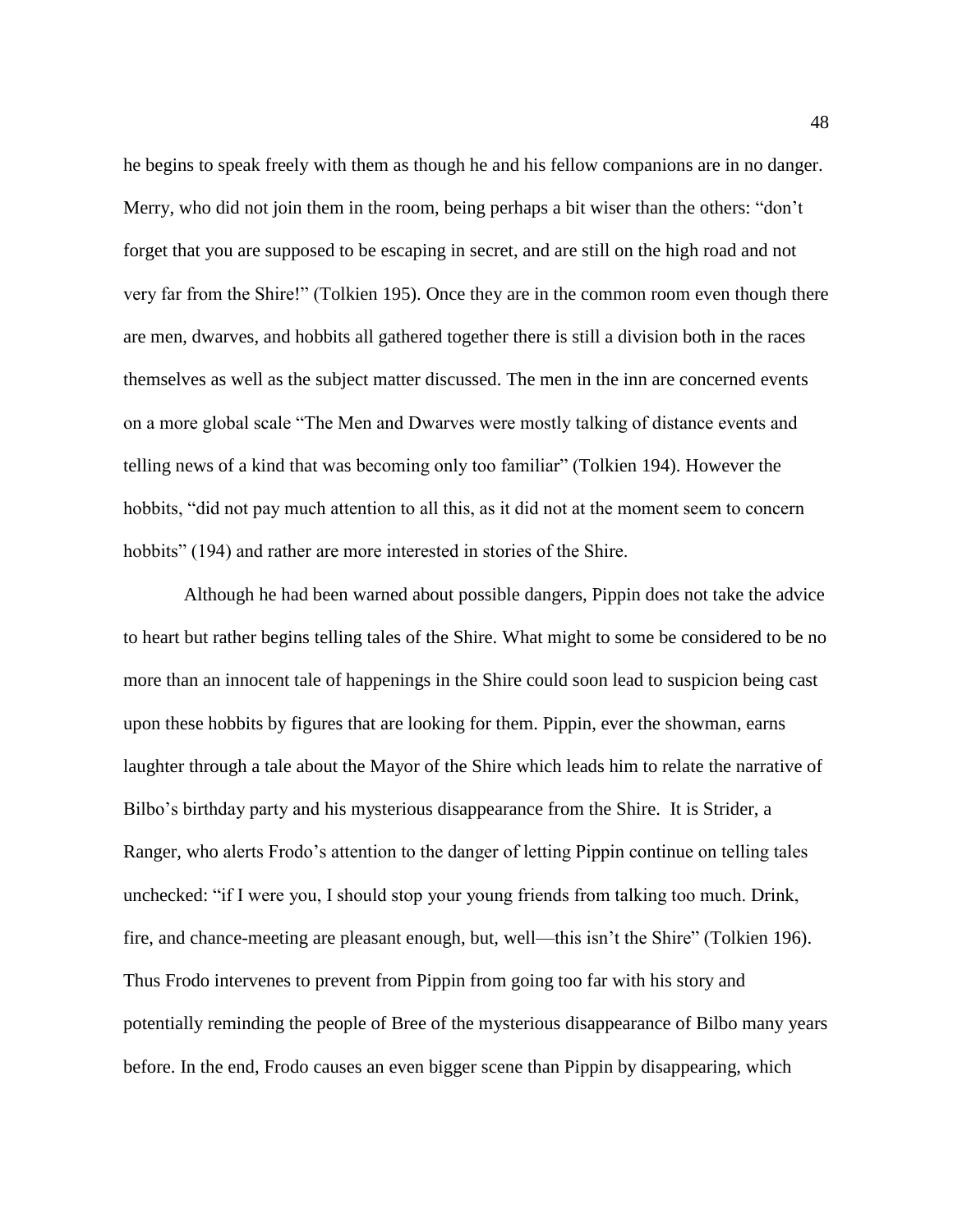emphasizes even more that these characters are out of their depth when dealing in the wider world and need to gain more experience if they are going to survive in the wild.

Despite his wise advice about not causing a scene while in the common room, Merry also manages to get himself into his own predicament, which once again shows how unprepared he is for the dangers of the wider world. When Frodo, Sam, and Pippin return to their rooms, with Strider, they discover that Merry is gone. Initially nothing is made of his absence, since he had previously stated that he might go out "for a sniff of the air" (Tolkien 195), but the longer he remains gone from their company the more concerned the hobbits and Strider become. When he does eventually return it becomes apparent that he, like Pippin, has suffered from becoming too comfortable in potentially dangerous surroundings and not being careful of the threats that have been pursuing the hobbits since they left the Shire. During his evening stroll, outside of the inn, Merry sees a Black Rider. Up until this point Merry had only caught a short glimpse of one of these nefarious Riders, but in Bree he has a much closer encounter. When he sees the Rider, Merry attempts to follow it rather than returning to the safety of the inn. Eventually he loses sight of the being and becomes overwhelmed by the Black Breath, a weapon of the Black Riders. He is saved by a fellow hobbit from the Prancing Pony and returns to tell his harrowing tale to his friends and Strider. Strider comments: "You have a stout heart," he said; "but it was foolish" (Tolkien 217). Merry admits that he was unable to control his impulse to follow the Rider, but it shows his ignorance of the real danger that he was in and that he very possibly could have been killed by these creatures. While Merry and Pippin during their time in Bree show a lack of maturity and awareness of the potential dangers of the wider world around them, they are spared more potential mishaps on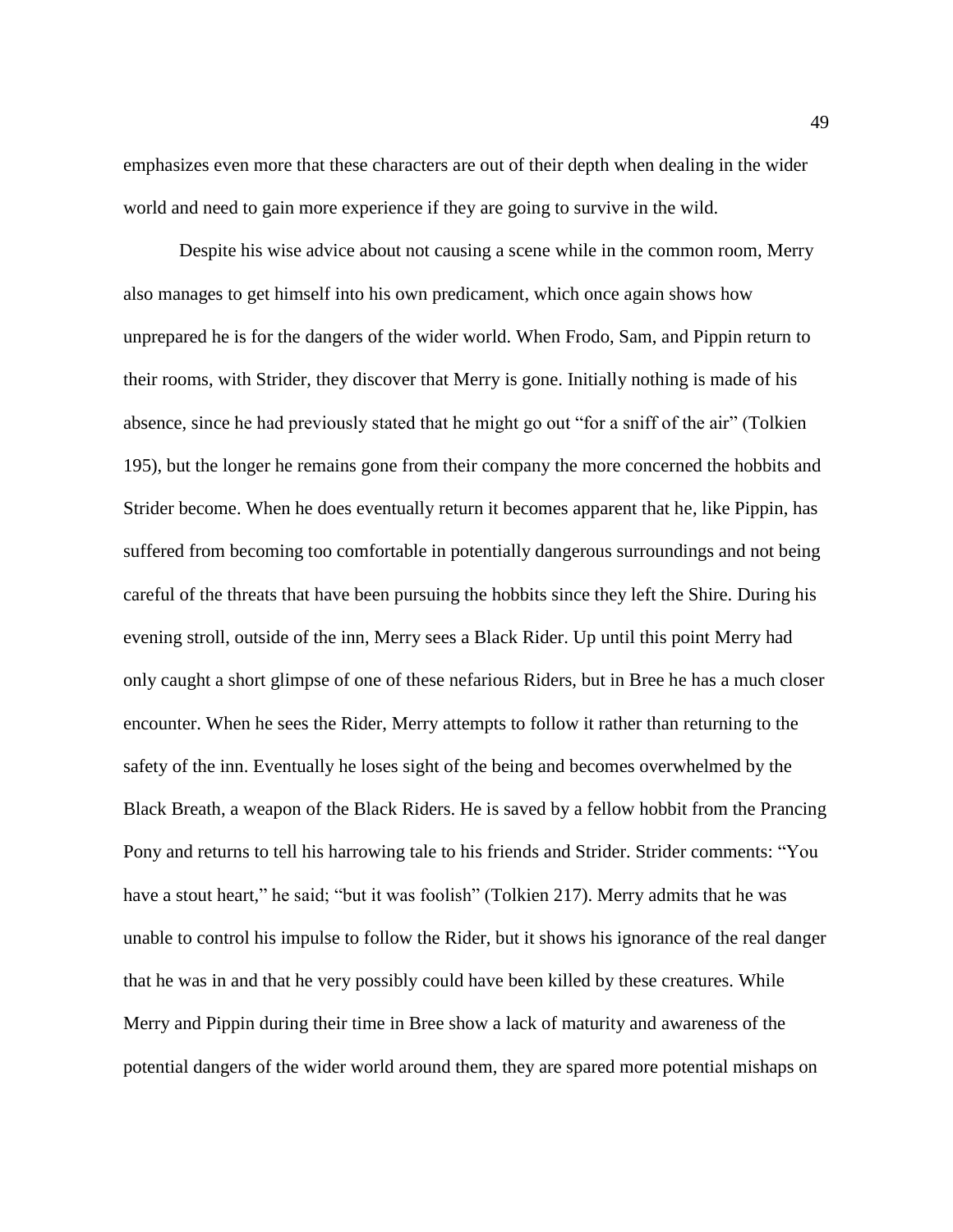the road to Rivendell by the presence of Strider who guides them along the path and ensures that they reach the house of Elrond.

For much of the remainder of the text, Merry and Pippin take on a secondary role behind Frodo and Sam as well as Strider (Aragorn), Gandalf, and Boromir. Once the quest of the Ring, in which it is laid upon Frodo and his companions to enter Mordor and find the Crack of Doom, is begun Merry and Pippin are given fewer things to do within the text. With other characters to rely on to make the decisions like Aragorn and Gandalf it becomes easier and easier for the two hobbits to continue to slip into the background and seem as though they have become unimportant. They do help the company in some ways, but on the whole they serve merely as friends to Frodo so as to fulfill the remaining two positions that made up the Fellowship of the Ring (Tolkien 342-43). This time does allow Merry and Pippin the opportunity to see how other cultures live and also a chance to see how various cultures are able to work with one another in a positive manner. It is also an opportunity for them to learn from more worldly-wise characters like Gandalf and Aragorn and how they are able to adapt to certain situations. Thus, though Merry and Pippin are relegated to the background for much of Book II, a large part of their education of the wider world happens during this time. Not only are they able to experience the different cultures in Middle Earth like Rivendell and Lothlorien they also see the negative interactions between elves and dwarves in the relations of Legolas and Gimli and how eventually these one-time enemies are able to outgrow their provincial worldviews and see the value in one another's society and company. They are also witnesses to the negative side of provincialism in Boromir who becomes a protector of sorts for the two younger hobbits. While Merry and Pippin during the journey often seem to be in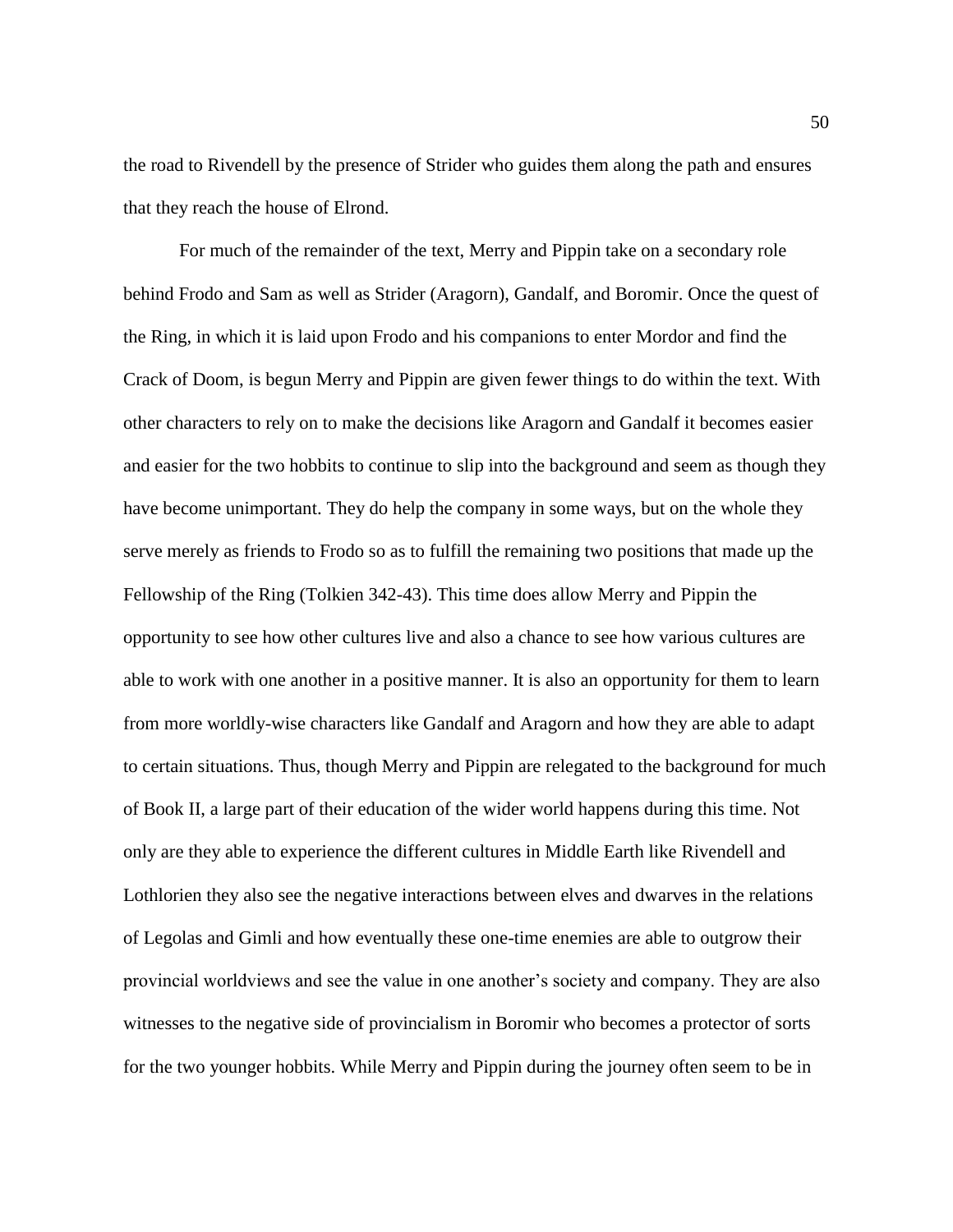the company of Boromir, they are also able to see how he is unable to successfully integrate himself into the company as a result of his provincialism. Although they may not notice his provincial outlook, it is fairly clear that Boromir has different motives from the company as the journey continues. Both of these young hobbits are, therefore, able to experience the loss of provincialism and the potential danger of provincialism in their travels with the other members of the Fellowship. However, once the Fellowship is broken at Amon Hen and Merry and Pippin are captured by orcs, who are looking for hobbits, they once again are on their own without help from the Big People and are forced to survive by their own means. It is during this time that Merry and Pippin mature both physically and ideologically through surviving hardships, and thus their perspectives and expectations widen as a result, creating a pivotal moment in each character's growth that shapes many of their actions for the remainder of the text.

While the two hobbits are in the clutches of Saruman's dreaded Uruk-hai, they learn to rely solely upon their wits to facilitate their own escape. Pippin begins to think for himself and shows a sense of maturing in that he makes decisions that are both potentially dangerous and foolish. He makes what looks to be an attempt at an escape from the Uruks when in reality it was only an attempt to leave a trail for Aragorn or any of the members of the company who might have survived the Uruk attack and attempt a rescue of the captured hobbits. Although he is re-captured and put back into line with the running Uruks, he leaves behind a trail, as well as the brooch that he received in Lothlorien, that will allow for Aragorn or anyone else to know that the hobbits are still alive. He also has the wits to both cut his hands free when the opportunity presents itself which later helps to facilitate his and Merry's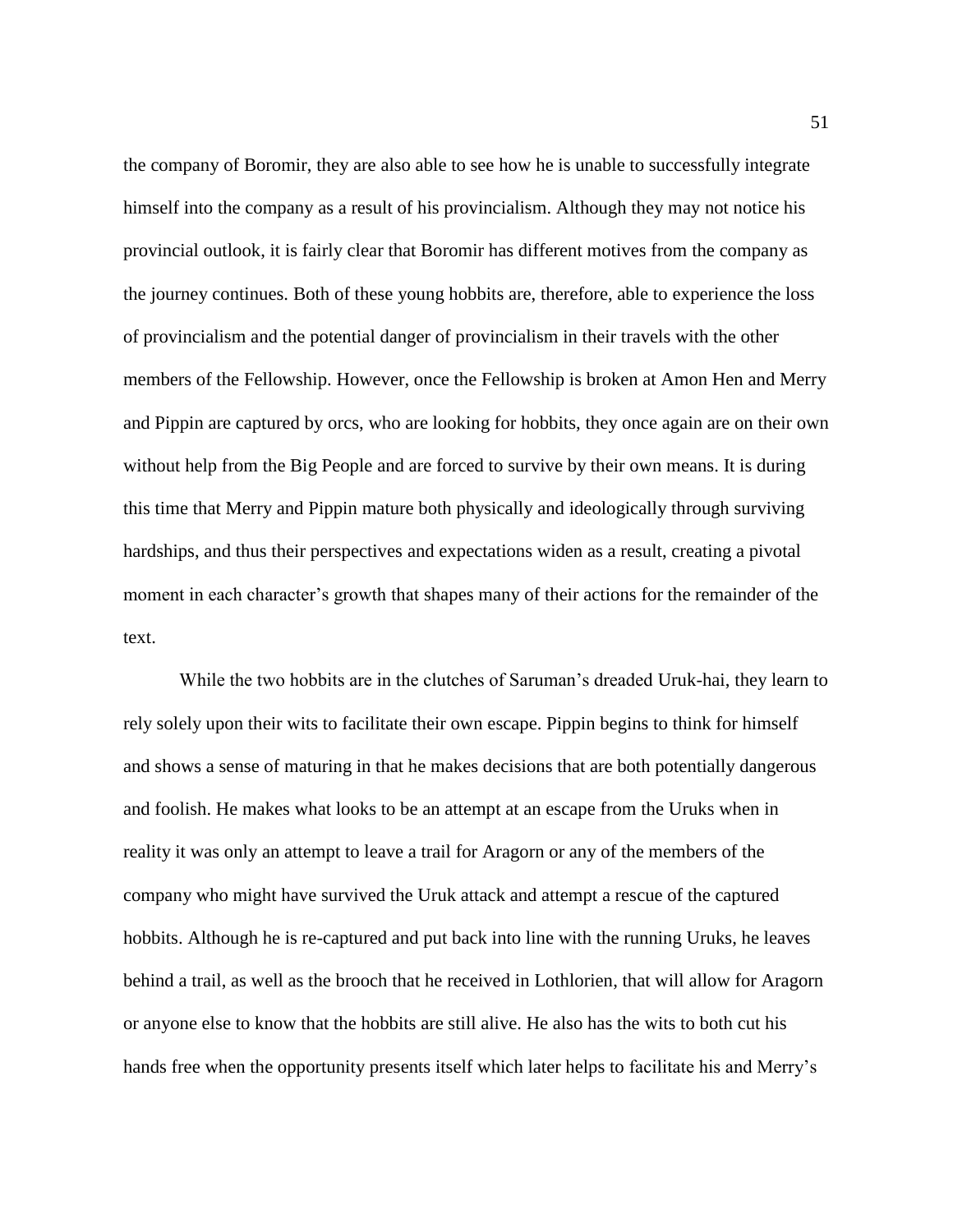escape. However, both Pippin and Merry's ignorance prevents them from potentially seeking aid from the men of Rohan who slaughter the orcs that hold Merry and Pippin captive. Pippin begins to realize that his provincial worldview could potentially harm his ability to survive since he does not know if the riders of Rohan are friend or foe: "He wished now that he had learned more in Rivendell, and looked more at maps and things; but in those days the plans for the journey seemed to be in more competent hands, and he had never reckoned with being cut off from Gandalf, or from Strider, and even from Frodo" (Tolkien, *The Two Towers* 561). Although both hobbits show a certain amount of ignorance about the lands that they are traveling through, they do show some wisdom when it comes to the reason why they were captured by the orcs and not killed by them as had happened to Boromir. When one of the orcs attempts to escape with the hobbits because it is believed that one of them has the Ring, both Merry and Pippin show exceptional awareness of the situation and endeavor to trick the orc into untying them: "The thought came suddenly into Pippin's mind … 'Grishnakh knows about the Ring! …' Cold fear was in Pippin's heart, yet at the same time he was wondering what use he could make of Grishnakh's desire" (Tolkien 564). Merry quickly gleans both Pippin's plan and Grishnakh's desire and also tries to use it against the orc. Their ploy buys them time and Grishnakh is killed by the riders of Rohan, which allows Merry and Pippin to escape. Although Pippin has taken the leading role up until this point, Merry now takes charge as he is aware of where they are: "I don't suppose you have much notion where we are; but I spent my time at Rivendell rather better. We are walking west along the Entwash. The butt end of the Misty Mountains is in front, and Fangorn Forest" (Tolkien 569). Thus Merry shows more awareness of the world around them than Pippin, which shows that perhaps he is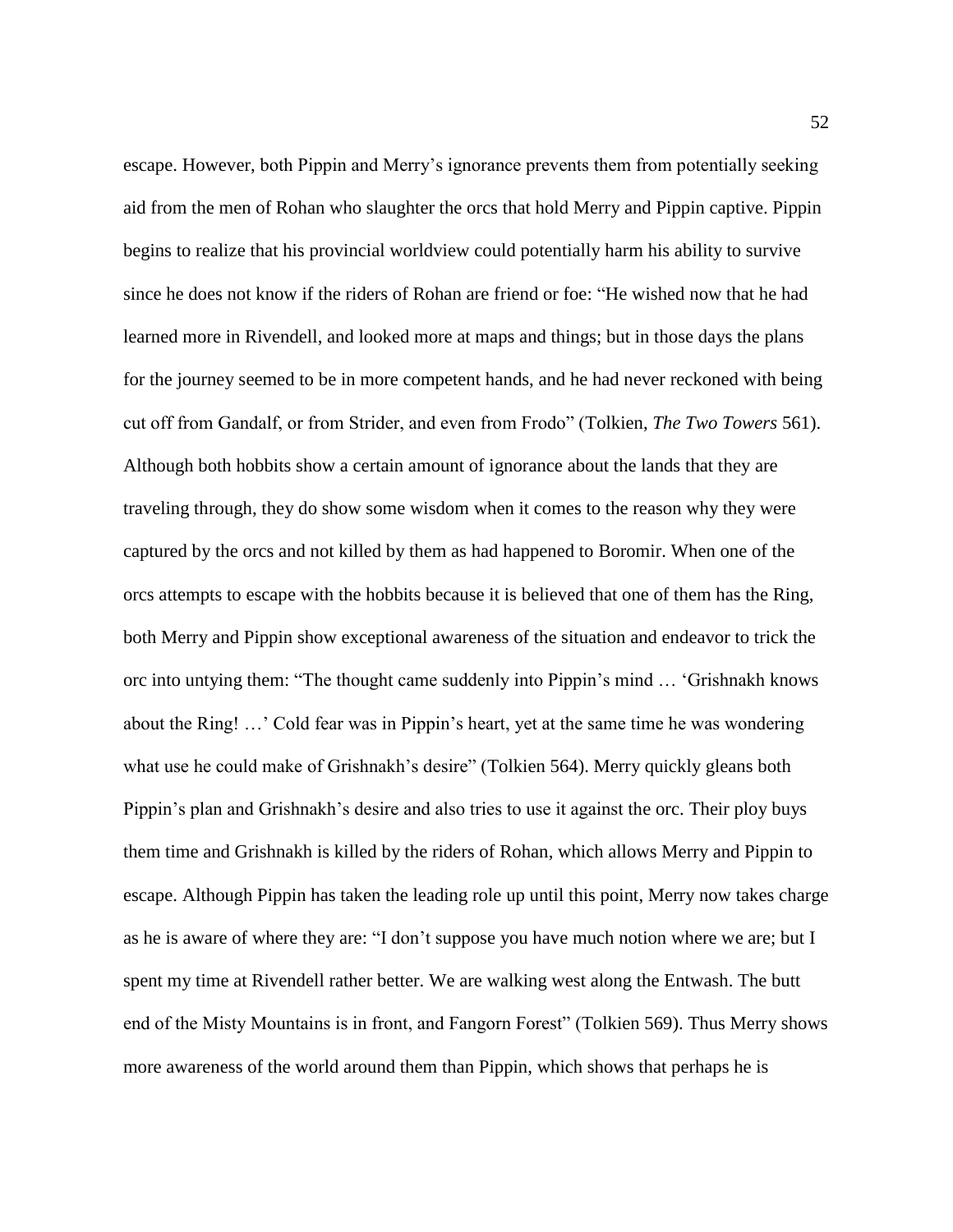slightly further on the path of escaping the provincialism of the Shire. However, both hobbits during their time in Fangorn have experiences that help to expand the worldview beyond the one that they have long held.

The time that the two hobbits spend with Treebeard is perhaps the most important section of the text as far as Merry and Pippin's maturation is concerned. For it is here that they grow both in their worldview and learn about one of the oldest races to inhabit Middle Earth, the Ents. Through Treebeard they discover that even though there may be differences between the cultures and races across Middle Earth, they can learn from one another and also that just because something is unknown does not make it bad or even 'queer'. Rather, it can be an opportunity for expanding one's worldview. Treebeard, as the eldest of all the Ents, has seen many things during his time in Middle Earth. However, nothing of the many things that he has seen in his many years of life has looked like Merry and Pippin. When he first meets them, it seems as Treebeard himself might have some provincial feelings towards the young hobbits, however, he does not jump to hasty conclusions: "Turn round and let me have a look at your faces. I almost feel that I dislike you both, but do not let us be hasty" (Tolkien 574). He even goes further to say that he has never seen anything like them before: "What are *you*, I wonder? I cannot place you. You do not seem to come in the old lists that I learned when I was young" (Tolkien 575). Initially the old Ent is suspicious of the two young hobbits, believing them to be orcs. However, once Merry and Pippin establish that they are hobbits, they tell him of the events that have led them to be ensnared in his forest. With his suspicions alleviated, Treebeard not only trusts the two hobbits, but completely accepts them into his world. This in itself is an important lesson for Merry and Pippin to learn since they share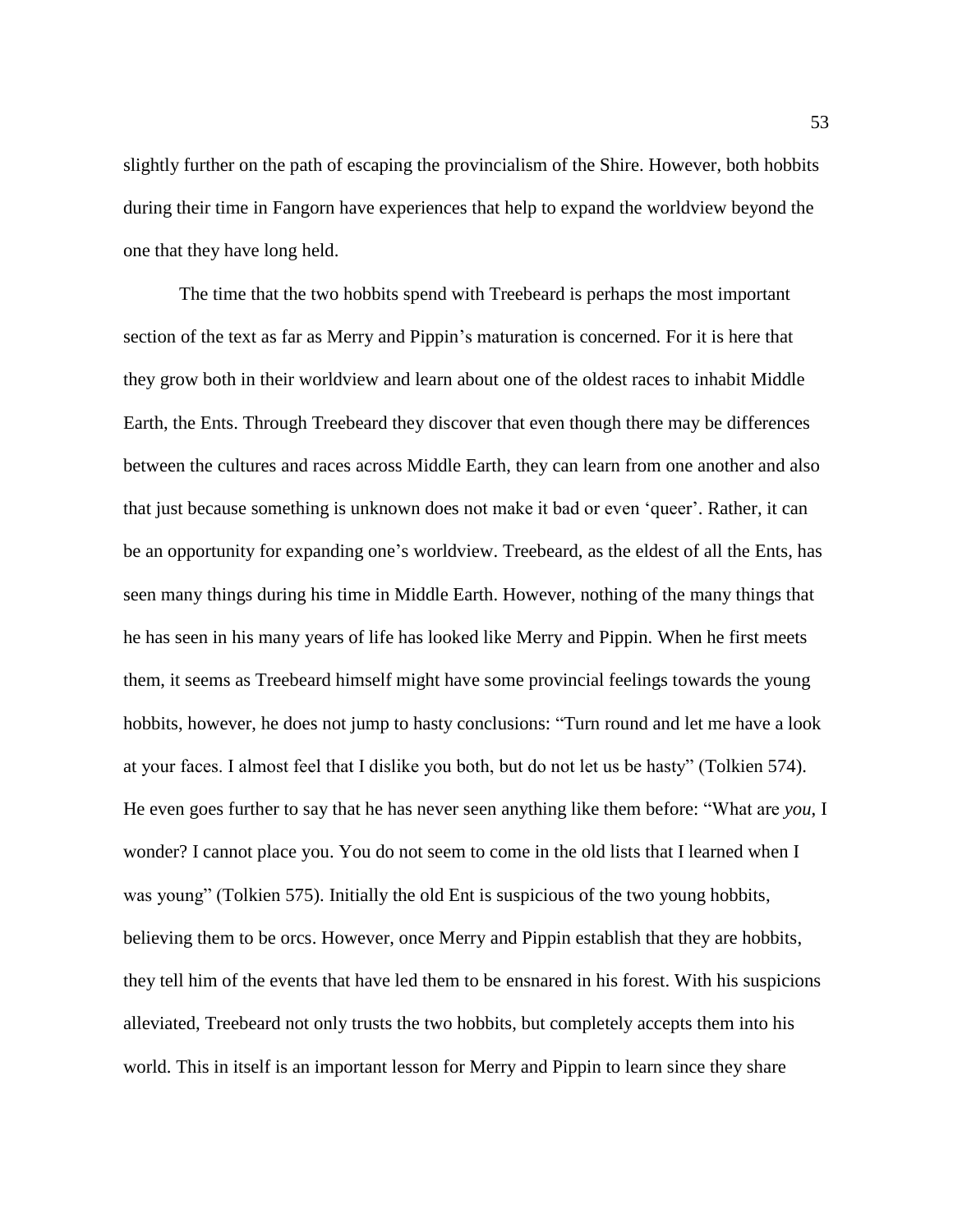several commonalities with Treebeard. First, both the hobbits and the Ents live in relative isolation from outside communities. They also can be suspicious of outsiders and think new things as odd or strange. However, Treebeard does not let the difference that is between hobbits and Ents prevent him from making a strong friendship with Merry and Pippin. He does many things with the hobbits while they are together such as educating them in the ways of Ents, taking the hobbits to his home, feeding them, and protecting them from the dangers of the forest. In seeing one of the most ancient species of Middle Earth, Merry and Pippin are able to experience another culture, while old, is still willing to learn about others. This shows the hobbits that the travels they have been on since leaving the Shire are one massive learning experience where they are able to learn of other cultures and bring some of this learning back to their fellow hobbits in the Shire.

The ideological growth that the hobbits undergo during their time with Treebeard attends a physical change, as well. Drinking from Treebeard's Ent draught, the two hobbits grow taller than they had once been. While they are still shorter than a man or even a dwarf they have exceeded standard hobbit height, and the change does not go unnoticed by either their friends or their fellow hobbits (Tolkien, *Return* 1151-52,). In this it seems as though Tolkien is attempting to show an ideological growth as well as a physical one in Merry and Pippin. The two characters are seeing a broader picture of the world due to their time with Treebeard and as a result they are growing in their worldview which fits in nicely with the physical growth that they undergo as well.

Merry and Pippin also play a helpful role in informing Treebeard of the dangers that his neighbor Saruman could pose to the trees of Fangorn. Knowing of Saruman's treachery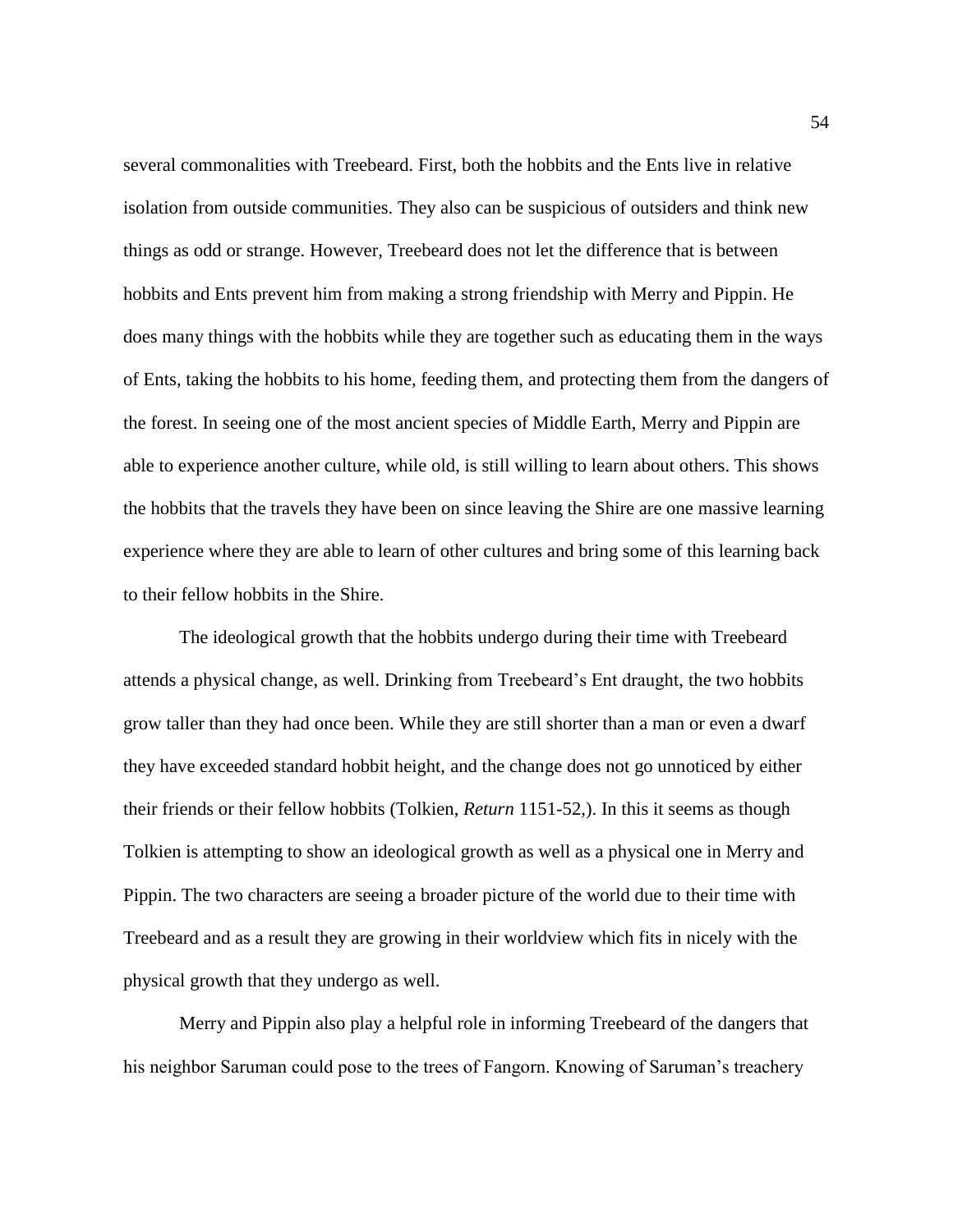and hearing the other news related by the hobbits Treebeard understands that they Ents must act if they are to survive and cannot expect others to fight all the battles for them. This is one important lesson that Merry and Pippin learn during their time under the care of Treebeard, since all too often in the Shire if an individual was not directly affected by a problem they would avoid any sort of involvement. However, in the case of Treebeard he confirms that he will not let Saruman continue to act in an unchecked manner: "I will stop it!" he boomed. 'And you shall come with me. You may be able to help me. You will be helping your own friends that way too; for if Saruman is not checked Rohan and Gondor will have an enemy behind as well as in front" (Tolkien, *Two* 587). Thus even though Treebeard is not directly affected by the wars of Gondor and Rohan, he understands that if nothing is done to help them then they will be overrun by their enemies. This lesson of thinking of the needs of those beyond ones border is a new thought for both Merry and Pippin, and one which they are able to bring with them when they eventually are able to return to the Shire where they find that everything is not as it was when they left.

Merry and Pippin face many other adventures and have dealings with several other characters before they have the opportunity to return to their homeland with Frodo and Sam. They accomplish several feats of heroism during this time and play a large role in the manner in which the events transpire. Pippin becomes a knight of Gondor and saves Faramir the son of the Steward from death and similarly Merry becomes a knight of the Mark (Rohan) and not only saves Eowyn, but helps her kill the Witch-King of Angmar. Thus these two hobbits much like Frodo and Sam play a very important role in the momentous events that shape the landscape of Middle Earth in the Fourth Age. They change greatly from the hobbits who left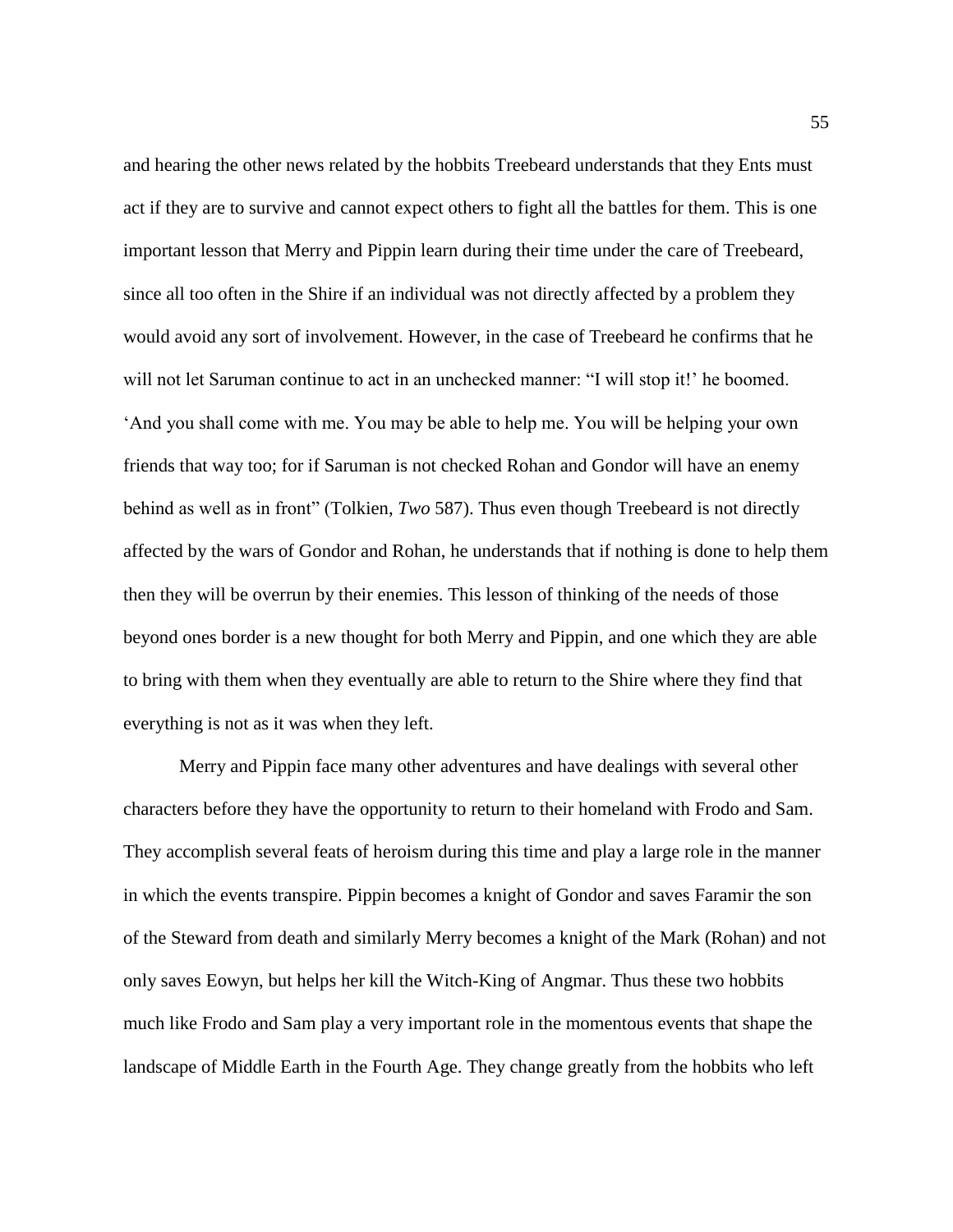the Shire in secret and are returning as courageous heroes that have accomplished remarkable deeds that no one in the Shire is aware of having taken place.

When the four hobbits near the Shire in the chapter 'Homeward Bound,' they know that something has changed in their homeland. Gandalf is aware that things at home will not be the same upon the hobbits arrival. However, he insinuates that the hobbits have been trained for just such an instance as this and that it is their duty to put things to right "I am not coming to the Shire. You must settle its affairs yourselves; that is what you have been trained for… And as for you, my dearest friend you will need no help. You are grown up now. Grown indeed very high; among the great you are, and I have no longer any fear at all for any of you" (Tolkien, *Return* 1242). Thus even though Gandalf is aware that things will need changing, he has complete trust in the four hobbits to be able to handle the situations due to the wider view of the world that they have gained. It is in the following chapter 'The Scouring of the Shire' where all of the hobbits, but Merry and Pippin in particular, have the opportunity to display the manner in which they have grown over the course of their journey and how they are capable of implementing that growth in both their defense of the Shire and also by educating the other hobbits to be able to accept differences and embrace a broader worldview as opposed to viewing everything that is different as being queer.

When the four hobbits reach the borders of their homeland, they find that the way is barred to outsiders. While this is a result of Saruman's orders, in effect it is the physical manifestation of what the Shire had long tried to do by keeping out those on the outside. Now, however, the hobbits provincialism has been coupled with the militaristic provincialism of Saruman resulting in a Shire completely isolated from all other races and cultures. This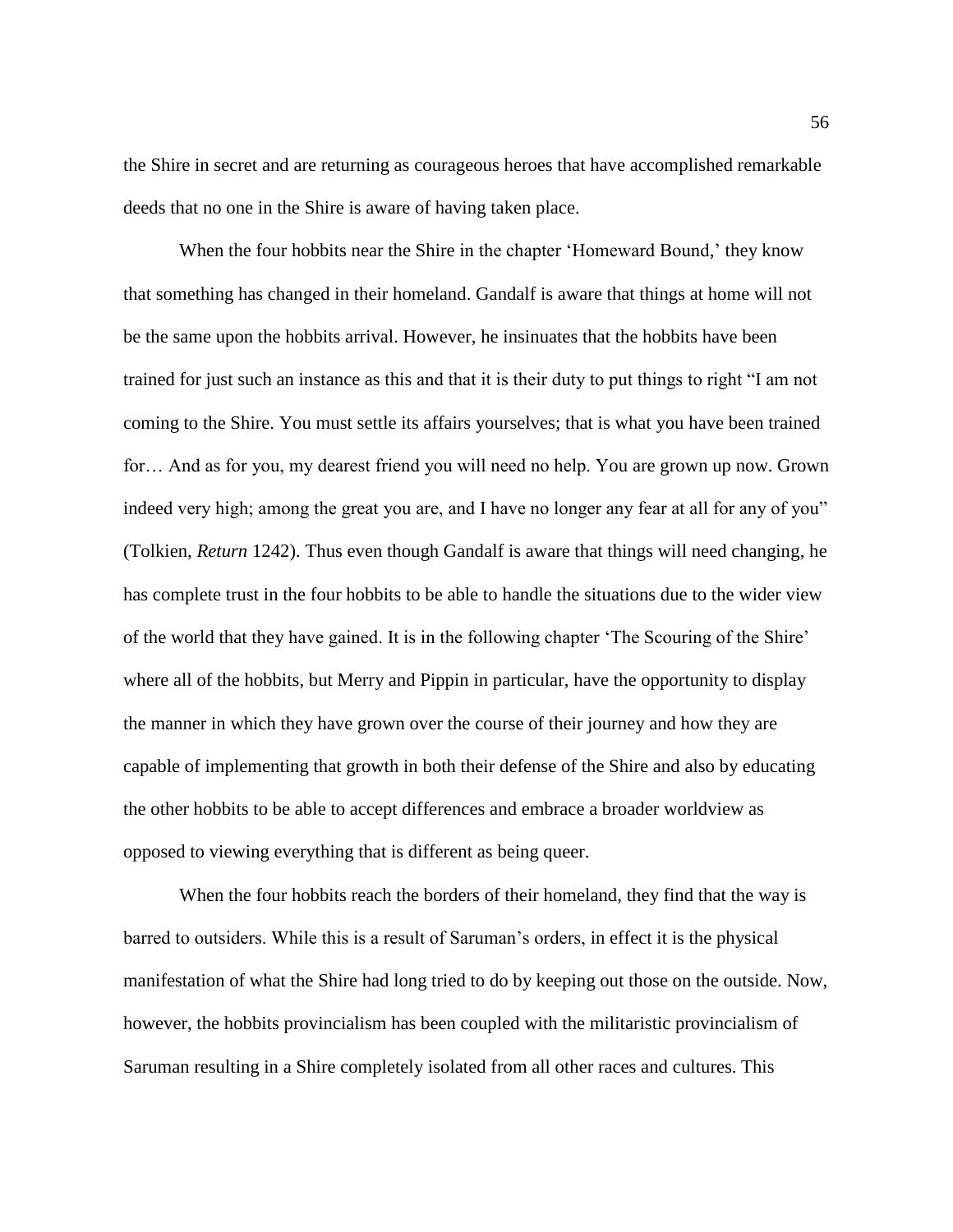isolation has gotten to the point that even hobbits from the Shire such as Merry, Pippin, Sam, and Frodo are no longer allowed entrance into their homeland. Due to their long absence, one might almost consider all of these hobbits as outsiders in their native land, but they are quick to bring about change. Merry and Pippin climb the gate that is meant to keep outsiders from entering the Shire and tear down the orders for no one to enter the Shire after dark (Tolkien 1245). They also force the hobbits that are either under the sway or Saruman or too frightened to disobey, into giving them lodgings for the night. Here Pippin breaks several of the rules that have been imposed upon the hobbits and shows that his training in the outside world has been of some value in that he will not live under such oppression. When the hobbits are arrested by the hobbit Shirrifs they inevitably break their arrest and as Pippin proclaims "We shall break a good many things yet" (Tolkien 1251) making reference to the many rules that have been imposed upon the hobbits and also the rule of the Chief that has created all of these new laws for the Shire. What can be seen here is that Merry and Pippin during their time in Rohan and Gondor have received a considerable amount of military training and they are able to put it to good use on their return to the Shire. It was easy for the hobbits of the Shire to be controlled by an individual with a manipulative personality; however, for Merry and Pippin, they have seen the negative effects of this sort of provincialism. These two hobbits are bound and determined not only break the provincialism that was imposed by the Chief over all of the hobbits, but also as a means of breaking the hobbits out of the provincialism that they have existed in for far too long. Thus, with their experience in military affairs, Merry and Pippin are the perfect candidates for leading this adventure and also showing their fellow hobbits what they are capable of they will but fight for their freedoms.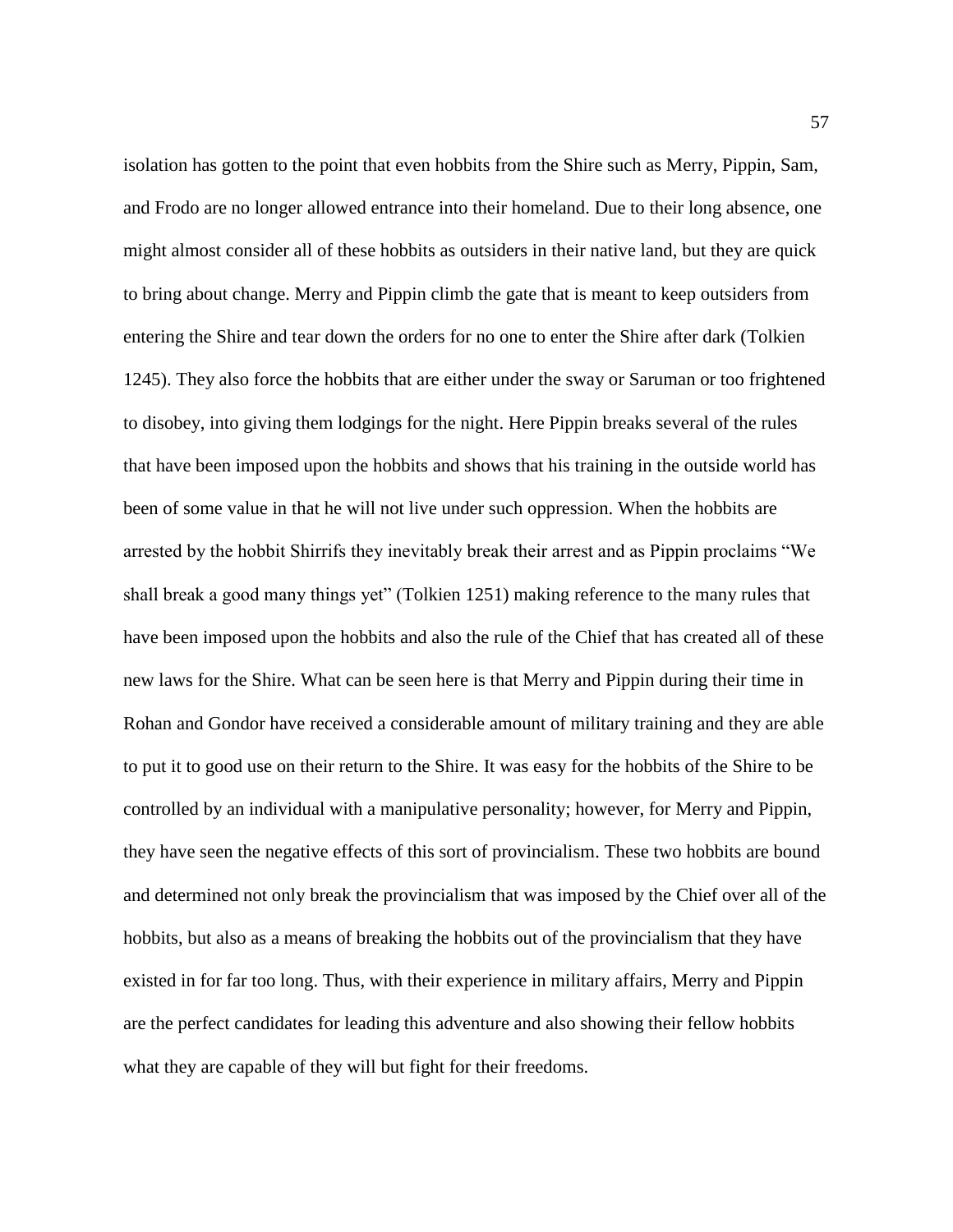Both Merry and Pippin show their worldly knowledge by proclaiming their deeds before the ruffians that have taken up residence in the Shire. Pippin even uses his connections in Gondor as proof of the newfound worldliness that his journey has given him: "I am a messenger of the King,' he said. 'You are speaking to the King's friend and one of the most renowned in all the lands of the West. You are a ruffian and a fool. Down on your knees in the road and ask pardon, or I will set this troll's bane in you!" (Tolkien 1253). They also are able to show their military strategy that they would never have been able to conceive of without the benefit of their travels. Merry understands the provincialism and the comfort that the hobbits are under and realizes the need for a change to come over these hobbits. This change comes in the form of the changed and worldly-wise Merry and Pippin: "Raise the Shire!' said Merry, 'Now wake all the people! They hate all this, you can see: all of them... But Shire-folk have been so comfortable so long they don't know what to do. They just want a match, though, and they'll go up in fire" (Tolkien 1255). Thus seeing the need for the hobbits to be roused from their lethargy, Merry and Pippin go about pursuing this goal and raising the Shire and putting an end to the provincialism that the Shire has dwelt under for far too long and has made them an easy prey for outsiders seeking to exploit the innocent Shirefolk. In rousing the Shire and helping their fellow hobbits break out of their provincial mindset which would have only allowed things to continue getting worse in the Shire, Merry and Pippin help the other hobbits see what life is like beyond their borders and that they will need to fight if they wish to once again attain the life of freedom that they once had but with a wider picture of the world around them. They also are able to facilitate this change by having the hobbits take an active role in achieving their own freedom. Similar to Gandalf's being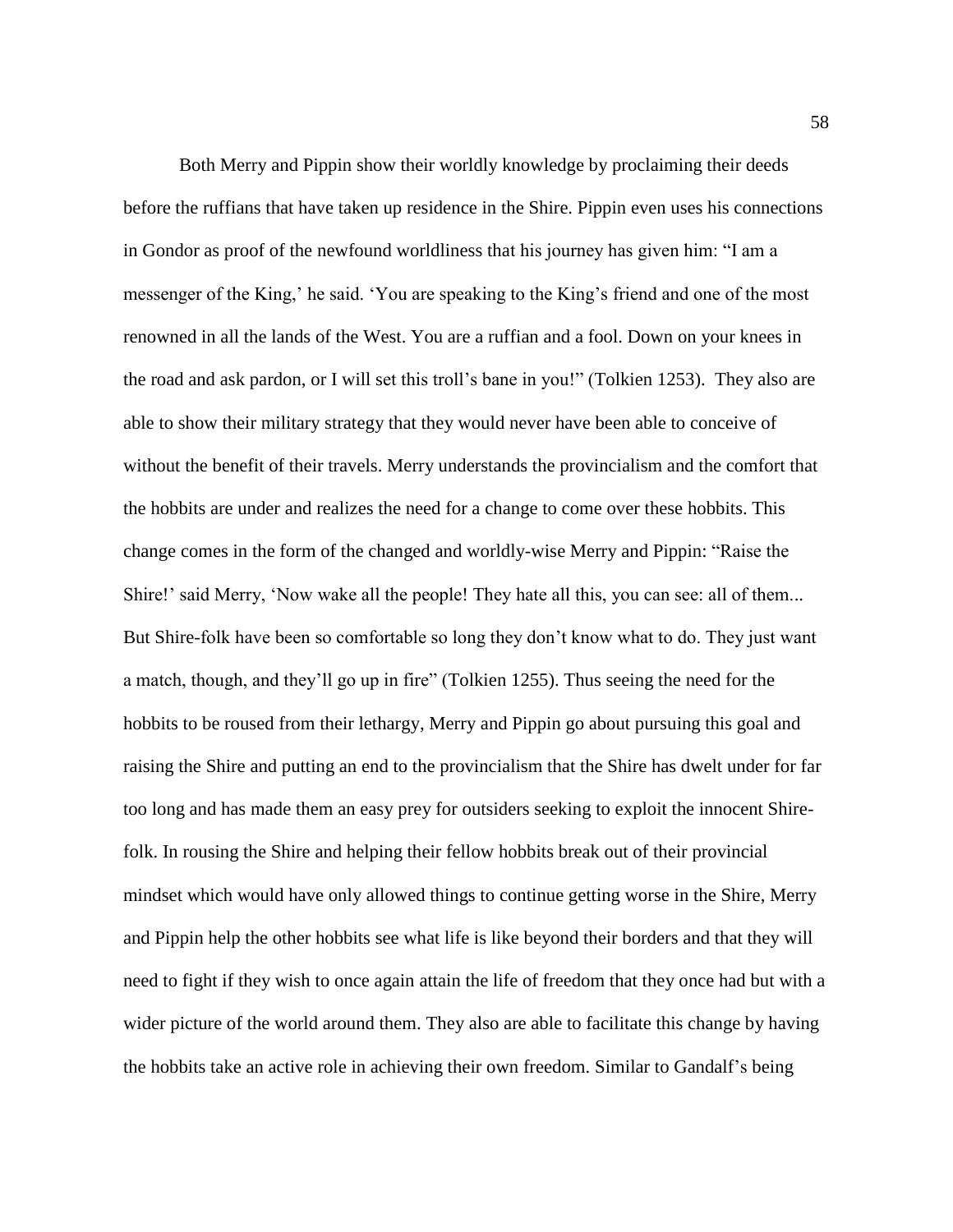unwilling to enter the Shire to fix everything for the hobbits, Merry and Pippin understand that the hobbits who have remained in the Shire need to break out of their comfortable ways and must be forced to act to regain their freedom. Pippin raises the Tooks and Merry raises the Brandybucks and both play a vital role in freeing the hobbits from the rule of Saruman and his ruffians. However, none of this would have been accomplished had it not been for the journey that Merry and Pippin had gone on across Middle Earth. It is the experiences that they gained in their travels and dealings with other cultures that prepared them to help the Shire hobbits escape their cultural lethargy and act in a manner that at one time would have seemed foreign to them. Prior to their return few of the hobbits had even attempted to stand up to the ruffians, but once Merry and Pippin arrive with their military expertise and knowledge of other cultures the hobbits are able to assert themselves against their oppressors and fight for their freedom.

After the ruffians are expelled and Saruman has been dealt with, the hobbits go about trying to set things to right as they once had been. However, once the Shire has gained a larger picture of the outside world, there is no going back, and it is impossible for them to be as provincial as they once had been. Although they may remain provincial in some of their ways that does not mean there has been no change. In reality changes of small-mindedness are things that take time and the reader is given little information in the long term effects that occur to the Shire. However, one can assume that with hobbits like Merry and Pippin being a part of leading two of the most influential families in the Shire that they will help guide the Shire and its inhabitants into a much healthier relationship with the outside world where things that are new and different won't be relegated to the realm of queer, but rather will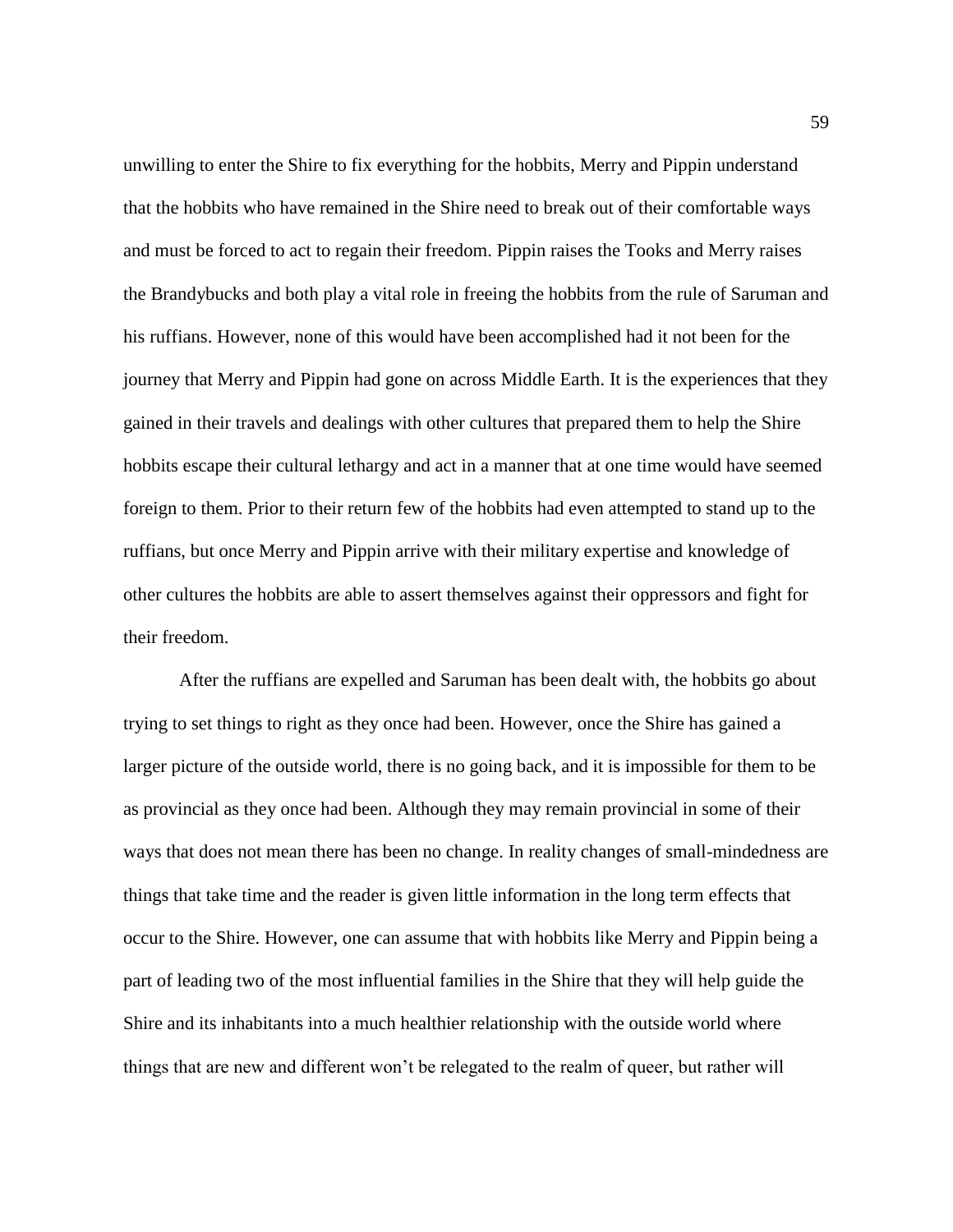present opportunities for them to be able to experience the wider world and learn about cultures that are beyond their own borders.

The story does not continue long after the Shire has once again been set to rights by the four seasoned hobbits. In fact it is little more than two years after the destruction of the Ring that Frodo sets sail across the Sea and the narrative comes to a close. After this there is little more to learn of the events that transpired after Frodo's departure unless one returns to the beginning of the text and looks at the prologue in which Tolkien goes into great detail on Hobbits and their culture. It is here that we learn that both Merry and Pippin upon their return from their adventures became the leaders of their respective families. Merry becomes the Master of Buckland and Pippin has become the Thain of the Shire. Although their grand adventure has come to a close, Merry and Pippin do not return to a life of quiet and seclusion, but continue the work of helping the Shire and hobbits as a whole to become part of a larger community of races. Tolkien points out that one of the important things that occurs once Merry and Pippin ascend to leadership roles in their families is to increase the knowledge of those in the Shire by creating libraries "The largest of these collections were probably at Undertowers at Great Smials, and at Brandy Hall" (Tolkien, *Fellowship* 18). They were able to facilitate this growth in knowledge by continuing relations with the outside world and the peoples that they had met on their travels "Since Meriadoc and Peregrin became the heads of their great families and at the same time kept up their connexions with Rohan and Gondor, the libraries at Buckleberry and Tuckborough contained much that did not appear in the Red Book" (Tolkien 19). Thus these two hobbits allowed their worldview to become larger, and through the acquisition of books on other lands they encouraged a wider and more global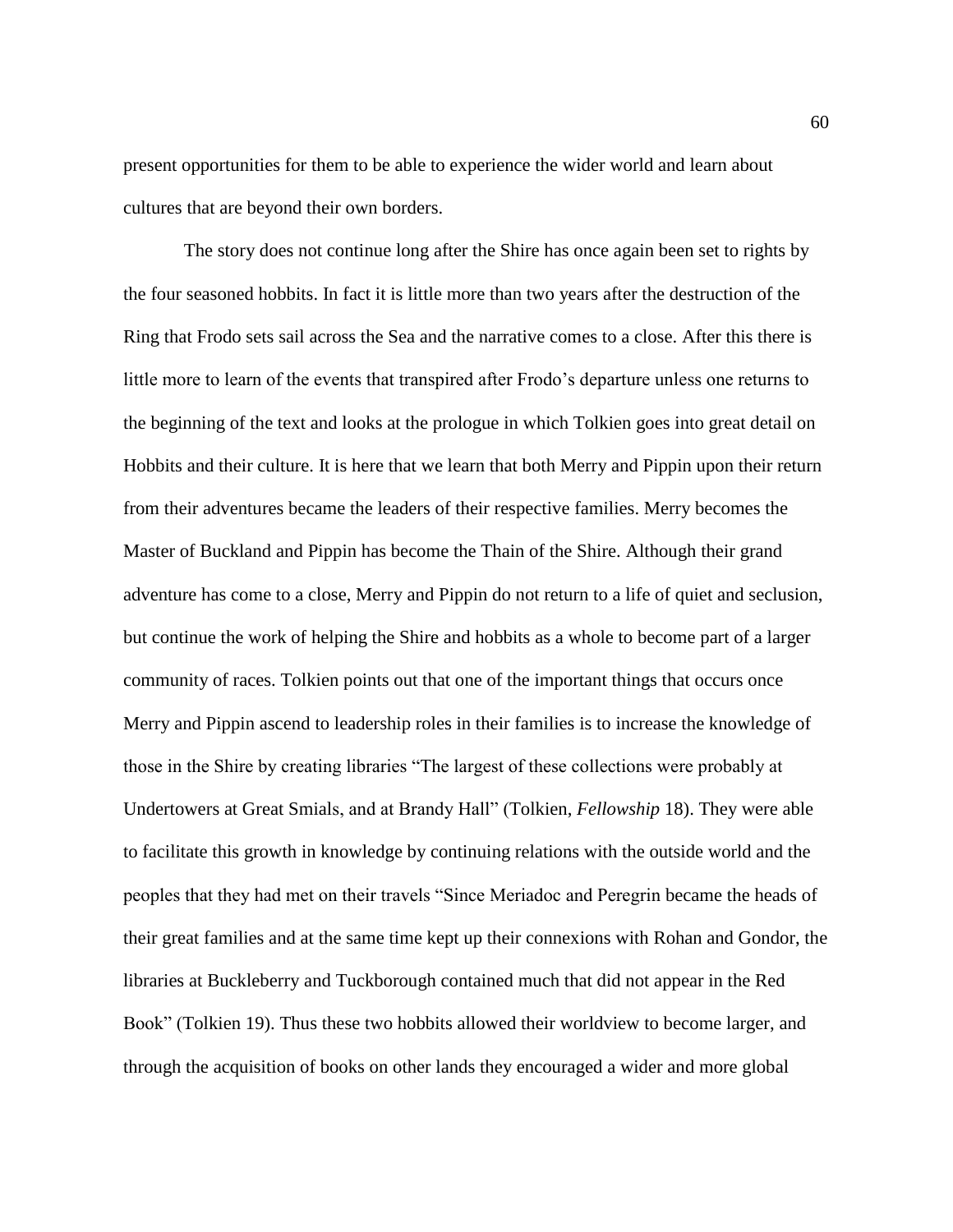perspective amongst their fellow hobbits helping the Shire to become more knowledgeable about the events of the outside world and gaining an appreciation for other cultures beyond their own.

The theme of provincialism is an important one throughout the text of *The Lord of the Rings* from representations of the negative acts of provincialism in the cases of Boromir and Saruman to evidence of characters being willing to learn about other cultures and move beyond their own small-mindedness such as characters like Legolas, Gimli and Treebeard. Merry and Pippin also show a willingness to interact and learn from other races which is in stark contrast to the manner in which the majority of their culture acts when presented with opportunity to interact with the world outside of the Shire. In this we can look to J.R.R. Tolkien as to why he may have emphasized this theme throughout his text. Tolkien himself stated that: "I am in fact a *Hobbit* (in all but size)" (Tolkien, Carpenter, and Tolkien 213). He also stated that hobbits themselves are English. In a radio interview with Dennis Gerroult, Tolkien claims that hobbits are: "just a rustic English people. Made small in size because it reflects the generally small reach of their imagination…" (Chamber). Tolkien seems to be perfectly aware of the nature of the hobbits provincialism and throughout the text he does not seem to be implying that pride in one's culture is necessarily a negative thing. However, when this pride leads one to look disdainfully upon other cultures and believe one's own culture to be superior that is when things become dangerous.

Rather, Tolkien believes that it is important to experience or at least have knowledge of the wider world so as to be able to gain a larger perspective and even be capable of changing other provincial minds. Tolkien himself was not a world traveler by any means, but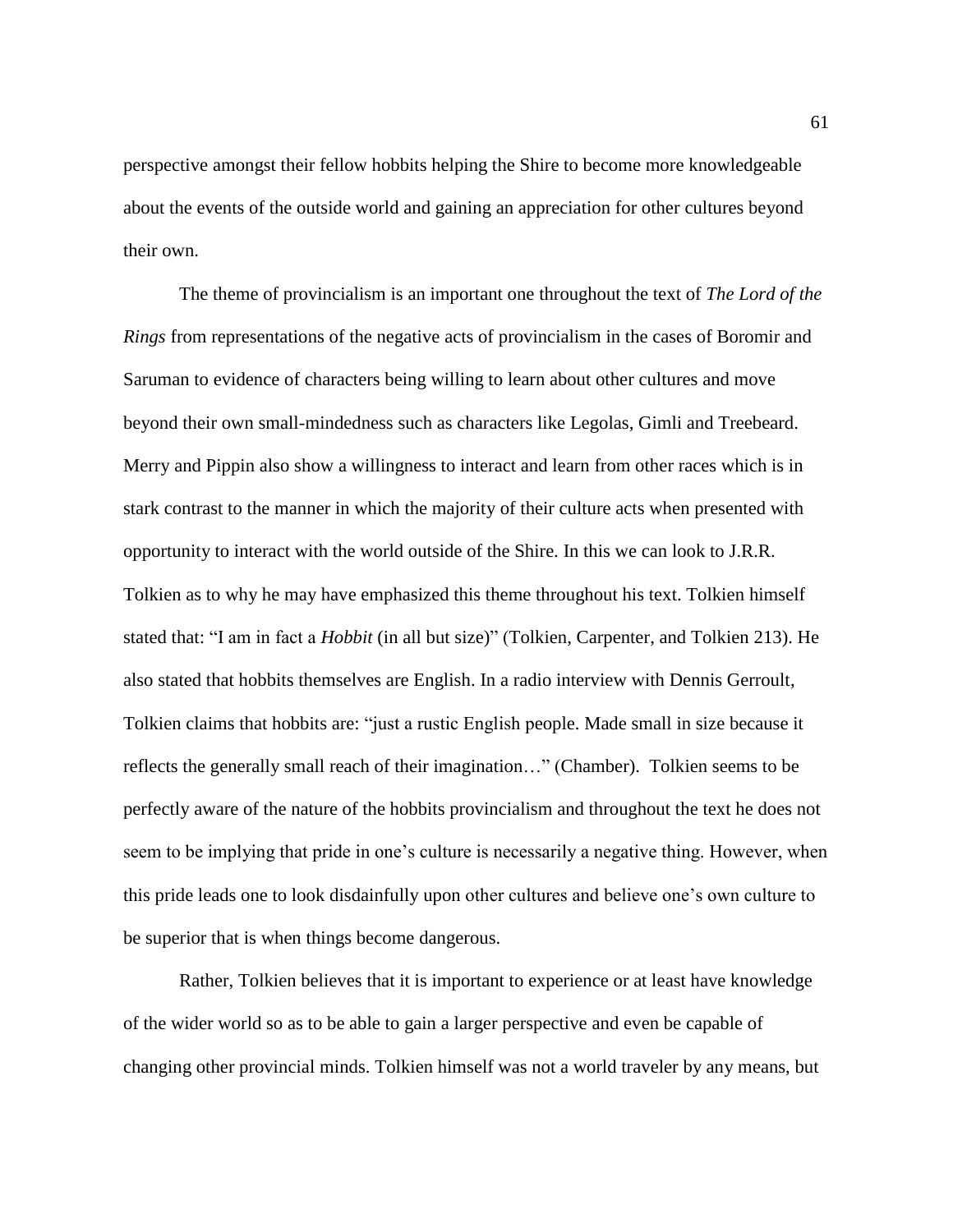he did understand that the world was getting smaller, both with the advancements of technology brought about by WWII as well as the end of colonialism in many parts of the world. He was also aware of the dangers of provincialism in the real world in the form of Nazi Germany and the potential threat that such a small-minded worldview could hold for the world. Thus he was completely aware that there would be more interaction between different cultures, and therefore a larger worldview would be necessary to be able to adequately contribute to the future of the world. This is the role that Tolkien gives to Merry and Pippin and they learn a great deal about the wider world to be better able to escape their own potentially harmful provincial mindset. They are also able to succeed in showing the change that has happened to them to the other hobbits and it shows that they are able to help others in the Shire to attain a more appreciative and open view of the world around them and understand that there are many things to be learned of value beyond the borders of the Shire.